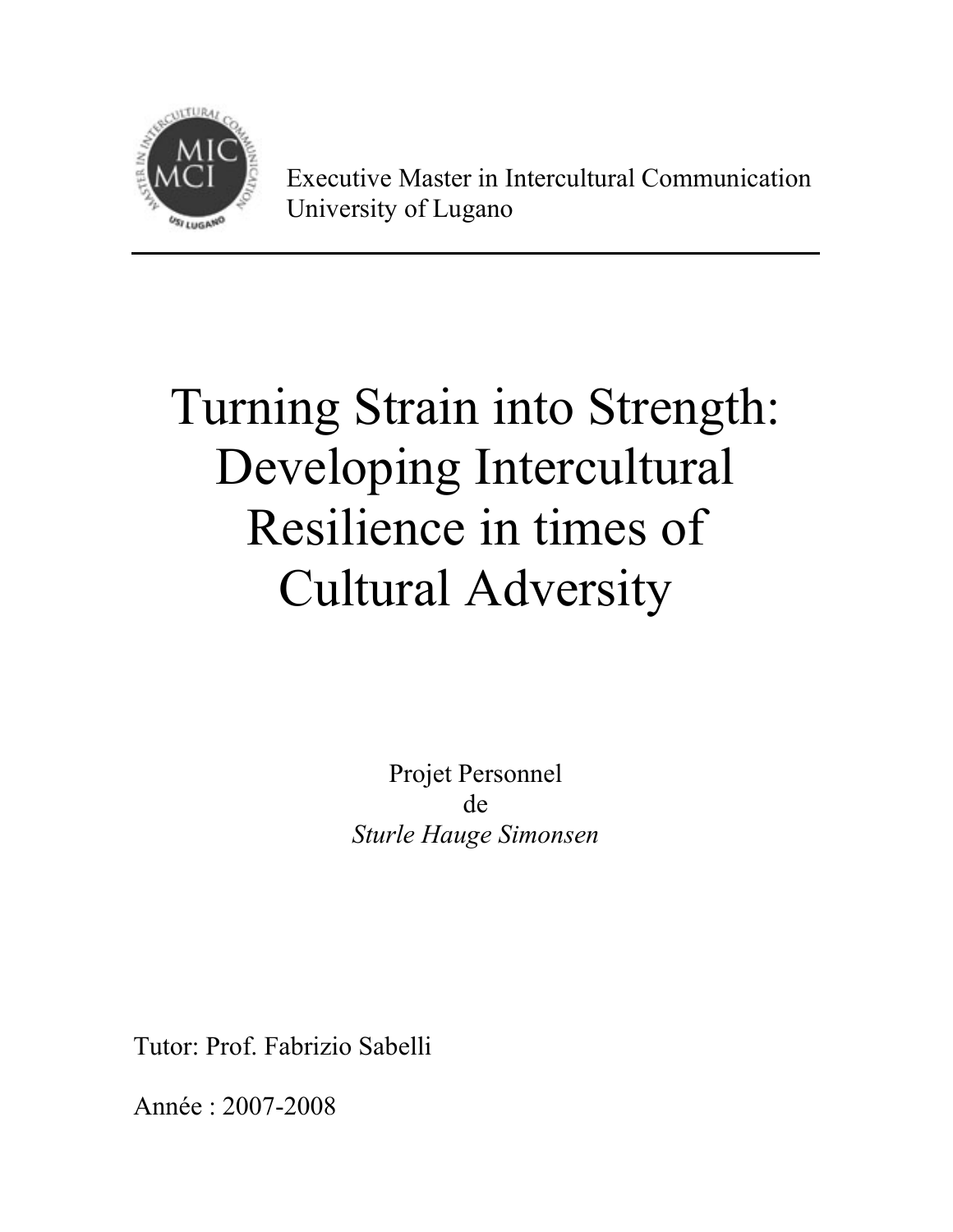*Fall seven times, stand up eight.* 

Japanese Proverb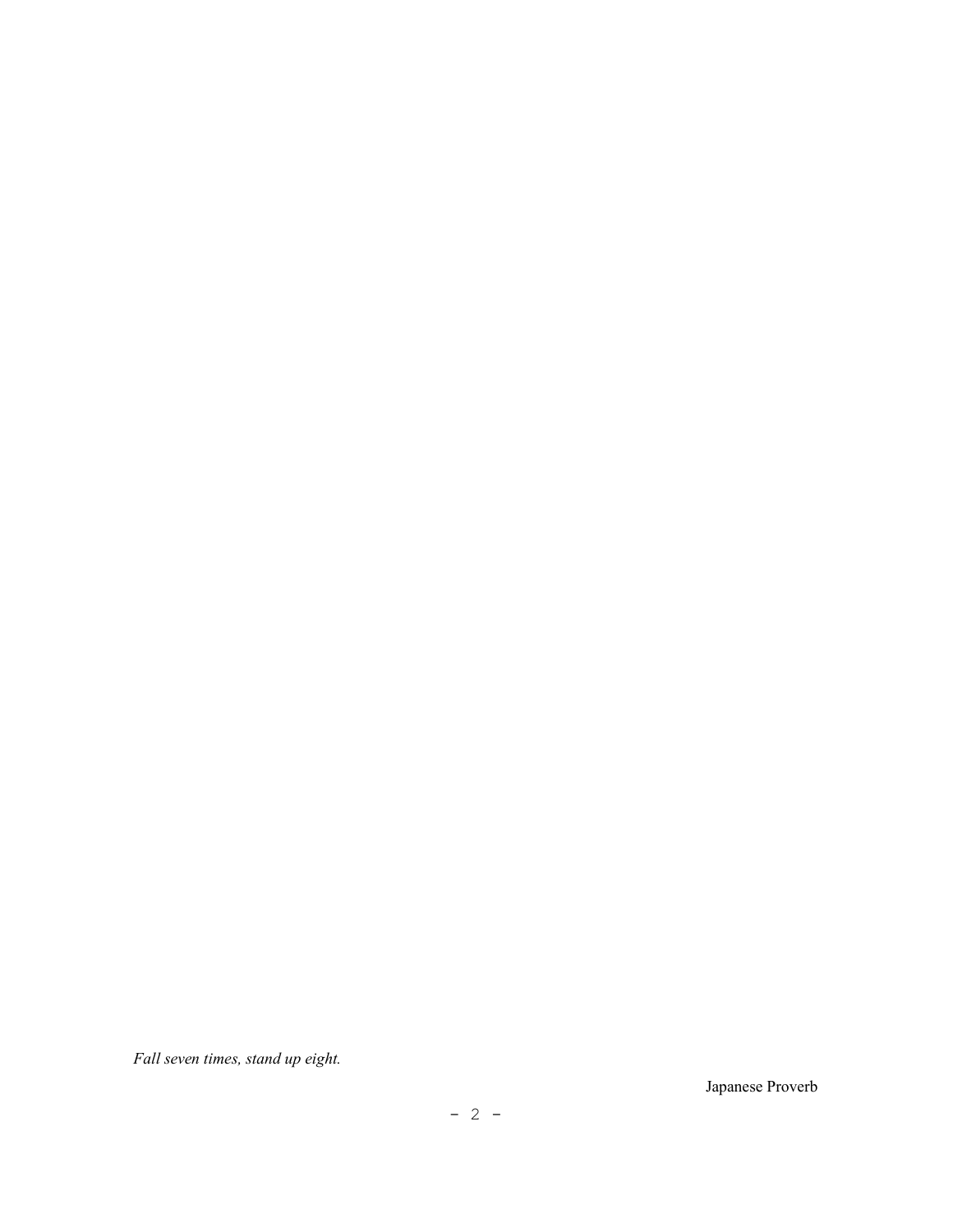# **Table of contents**

| Chapter Two: Expecting the unexpected: The significance of stress, vulnerability and unpredictability - 9 - |  |
|-------------------------------------------------------------------------------------------------------------|--|
|                                                                                                             |  |
| Chapter Four: Strengthening family resilience: Avoiding family breakdown during expatriation- 19 -          |  |
|                                                                                                             |  |
| Chapter Six: The first steps towards intercultural resilience: Developing intercultural communication       |  |
|                                                                                                             |  |
|                                                                                                             |  |
|                                                                                                             |  |
|                                                                                                             |  |
|                                                                                                             |  |
|                                                                                                             |  |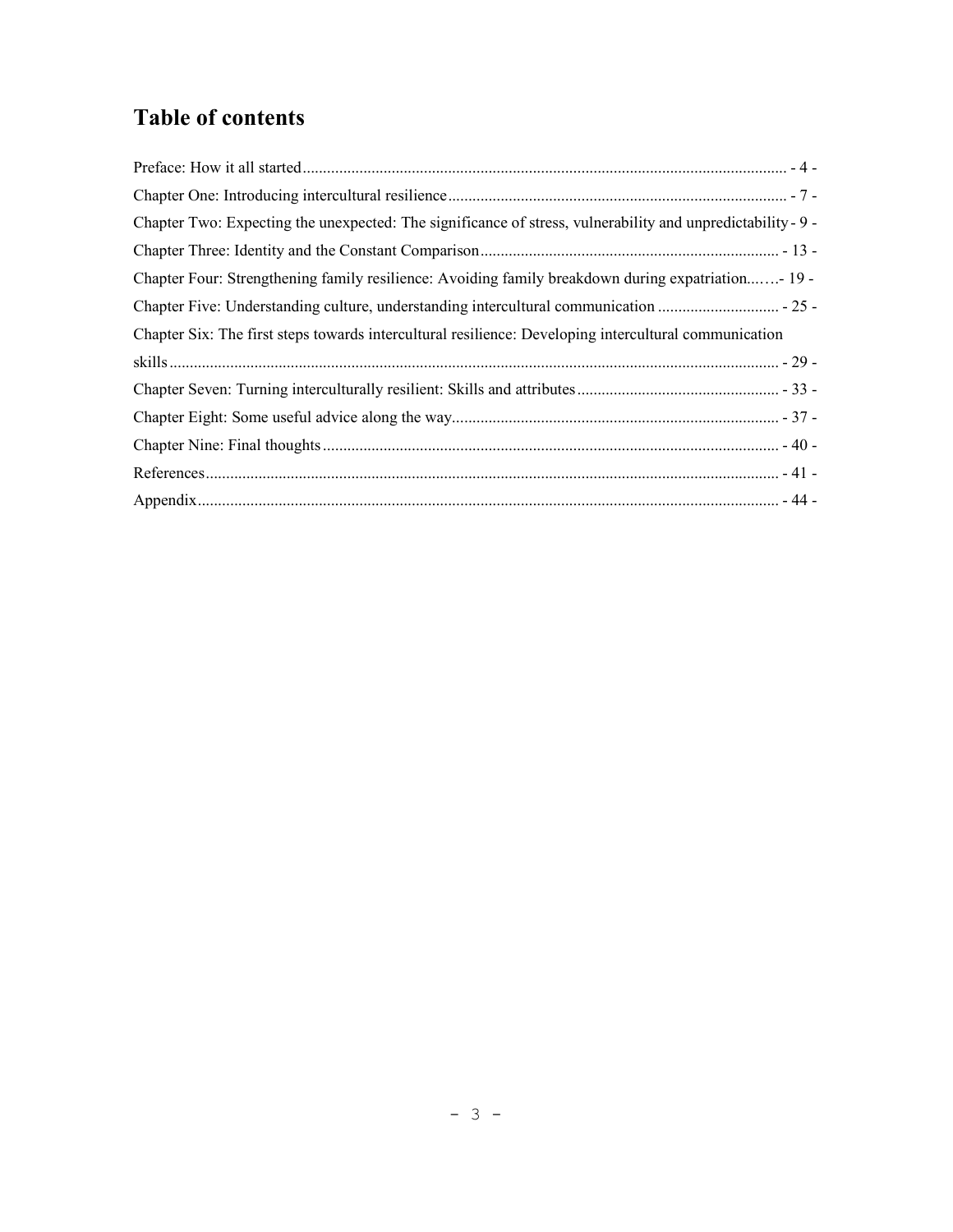# **Preface: How it all started**

There is a saying that "when in Rome, do as the Romans do". I failed to follow that recommendation. For three years I lived and worked in the Eternal city and in retrospect it felt like I fell into every expat trap there was. I got easily frustrated, stressed and angry over various elements in the Italian culture. I considered things to be poorly organized with most things left at chance. Every bus strike, electricity cut or news report about the social downfall of the Italian society became fuel to my fire that this place was not good enough. I was more occupied in noticing the downsides rather than appreciating the beauty and atmosphere in which I actually lived. I cursed every driver who had the courage to ignore me when I wanted to cross the street (they obviously did the same against me because of my slightly headless tactics of crossing the street before the cars had come to a full stop). I laughed and mocked Italian TV for being sexist and stereotypical and I kept making a number of how expensive things were, be it housing or groceries. I didn't see the forest for the trees. I was, in retrospect, interculturally incompetent. I was caught in a constant comparison between the Italian and the Norwegian culture, and the latter almost always won. Food and climate would always come to the Italian rescue, but on those points there was no point in comparing anyway. I was letting frustration, stress and alienation get the better of me rather than acknowledging that I was living in one of the most beautiful cities in the world. And I lived well. It took me a reverse culture shock and a broken intercultural relationship to realize that so often in life, you don't miss the water until the well is dry.

After my period in Rome, I moved back to Norway and worked in Oslo for about one year. During this time, I started to develop unease about my home culture and the context in which I was living. I didn't feel a sense of belonging and took a distance to the Norwegian culture. I felt out of place. I became increasingly irritated over Norwegian eating habits, I was more interested in foreign issues than national and local news and I preferred spending weekends abroad rather than indulging in local activities. I began praising everything that was different. This also affected my relationship with people around me. I was, ironically, having much of the same frustration that I had while living in Italy, only this time the table had turned. I didn't want to adapt because I missed what I had left and I felt hostile to what I had returned to. Looking back on all of this, I realize today that I was going through all the classic symptoms of a reverse culture shock. I consequently began to develop an interest in understanding why I had reacted in the ways that I did and how I could put these reactions into a line of thought. I started gathering material and found that the resilience concept indeed serves as an excellent approach to the challenges in succeeding with intercultural adaptation. I realized that resilience thinking – the capacity to deal with change and to continue to develop – is indeed what intercultural adaptation is all about, as we try to make sense of a new culture with the cultural luggage we bring with us.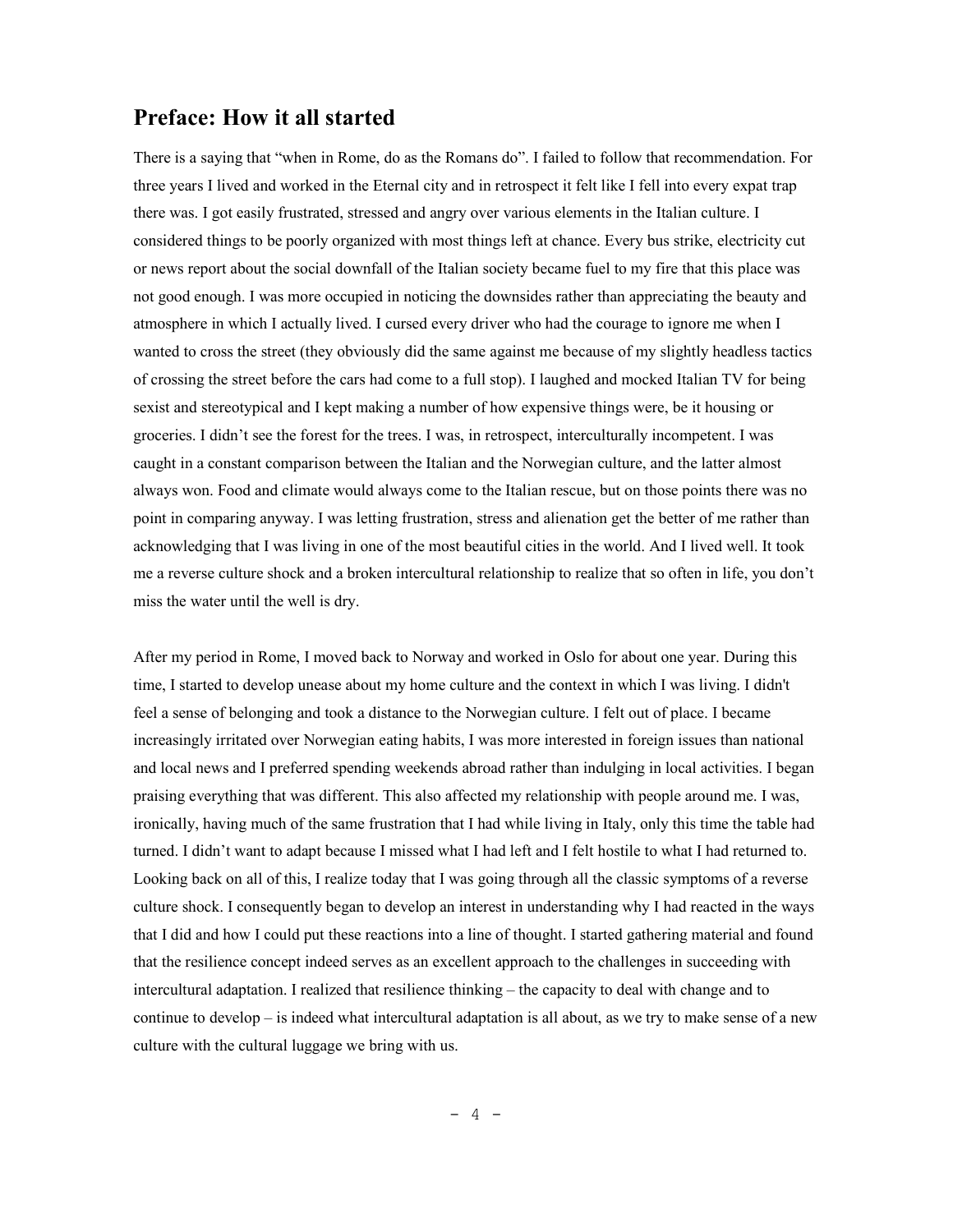#### **About this paper: Target group and concept clearing**

Why is it that somewhere between 5-40 % of international assignments end up in failure? Why do expats return to their homes prematurely or fail to achieve preset expectations? Living abroad, sometimes far away from friends and family, with new rules, a different language and new approaches to life, can be an extremely difficult challenge. It can bring out the worst in you. But crises and challenges can also have an opposite effect. It can also bring out the best in you. Never underestimate your capacity to deal with adversity. As I will argue later in this paper, facing strain and stress is not necessarily just negative but can be considered to be a stimulator for growth in difficult times. It is like Albert Camus said, "In the midst of winter, I finally learned that there was in me an invincible summer". Adapting to a new culture is not easy, it requires a lot of effort. Failure to adapt often comes down to the individual inability and unwillingness to accept the rules, values and perspectives of the host culture. It requires the willingness to make room for new approaches to life, acknowledging that your way is not necessarily the only way, and consider the expatriation as an enrichment of your own cultural identity.

This paper is written by an expat to other expats. It is written to help and prepare individuals and families who are about to embark on a period abroad. This paper aims to present a concept thinking that can help expats coping with intercultural challenges. Life as an expat includes a high level of uncertainty compared to life at home. This paper will show how resilience thinking can be used to explain the different processes individuals and families face before, during and after their relocation to a new destination. It aims to show how resilience thinking can envelope what is psychologically required in order to succeed. What character traits are necessary to turn an international assignment into a successful one, both professionally as well as personally? What risks and emotional challenges await expats, and how can they best overcome them? With resilience thinking as its point of departure, this paper will introduce theories of adaptation, outline important intercultural communication skills and discuss ways of coping with intercultural stress in the best possible manner.

Most people manage to adapt to a new culture, but the time and manner in which it happens may vary. There is, unfortunately, no textbook way of doing it. Studies on intercultural/cross-cultural adaptation have been conducted from several perspectives and is today a fairly transdisciplinary field of research. Consequently, the literature on the subject is extensive and it is extremely difficult to grasp all of the different approaches taken. This paper will cover key areas of intercultural adaptation studies, but using resilience thinking as a platform for it all. As much as there is no textbook way to become interculturally resilient, this paper will attempt to provide transferees with a helping hand in their quest for a successful stay in a new destination.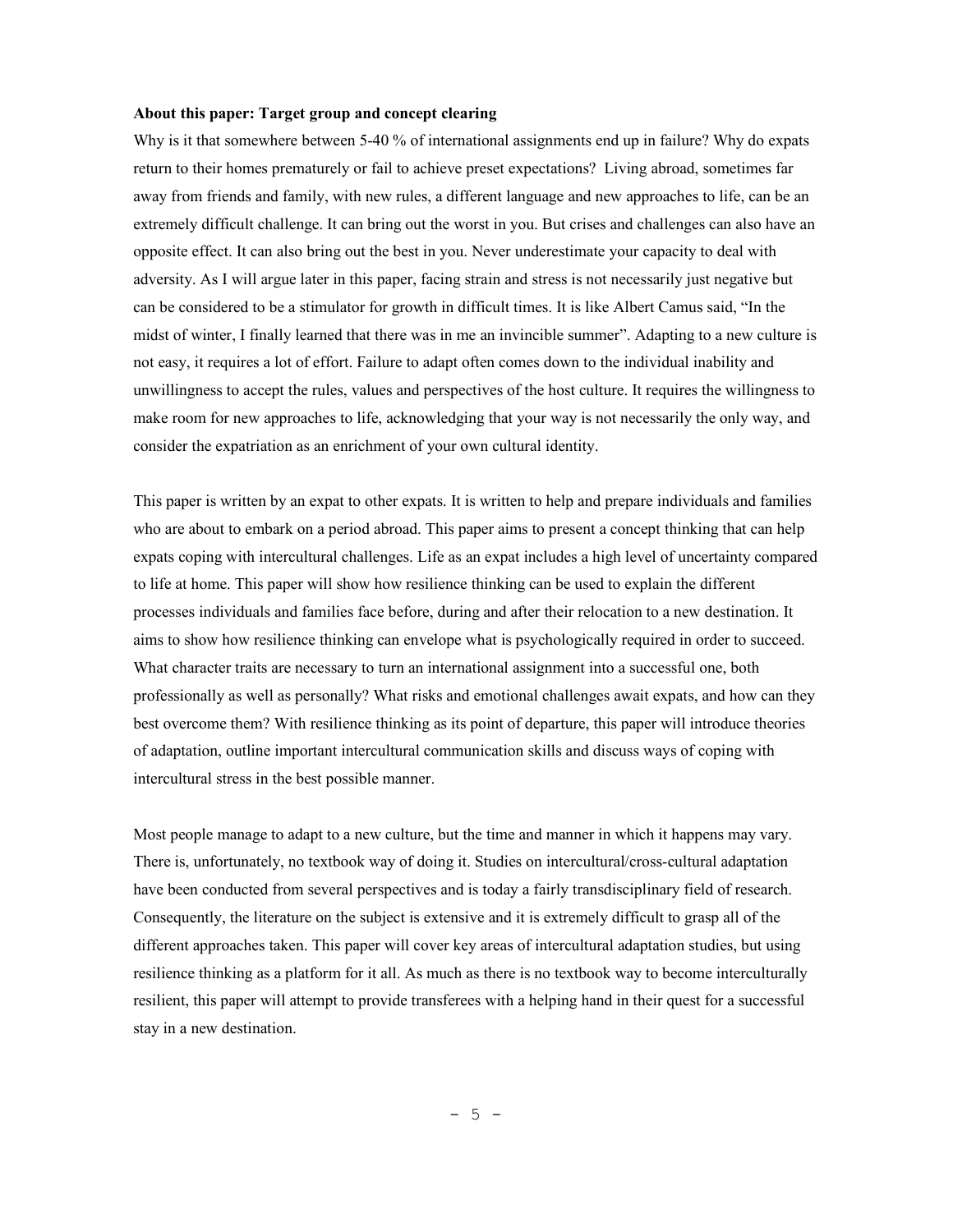I will use Young Yun Kim's book "Communication and cross-cultural adaptation: An Integrative theory" (1988) as an important theoretic basis together with interesting input from 20 expats between the age of 25 and 60 who were asked to share their moments of difficulties while abroad and to describe how they worked their way out of it. This was done through online questionnaires (see Appendix) or telephone interview. Furthermore, I asked them to come up with important advice on how persons soon to embark on their own expat experience should focus on in order to make sure the period abroad becomes as successful and rewarding as possible. Their experiences will be used throughout the paper.

Before diving into the many aspects of intercultural adaptation and fellow expat experiences, it might be useful to explain certain key terms used in this paper. There is a multitude terms that has been used when referring to the adaptation process: assimilation, amalgamation ('going native'), acculturation (partial acquirement of host culture values) and integration. I will use the term adaptation and specifically Kim's definition which states that adaptation is "the process of change over time that takes place within individuals who have completed their primary socialization process in one culture and then come into continuous, pro-longed first-hand contact with a new and unfamiliar culture" (Kim, 1988, p. 38).

As I focus on international adaptation, I will consequently exclude individuals who move from one region or subculture to another. I will target individuals who move from one country to another because of professional reasons, be it as an employee assigned to a time-limited project in another destination or a family member accompanying this employee.

Let the journey begin.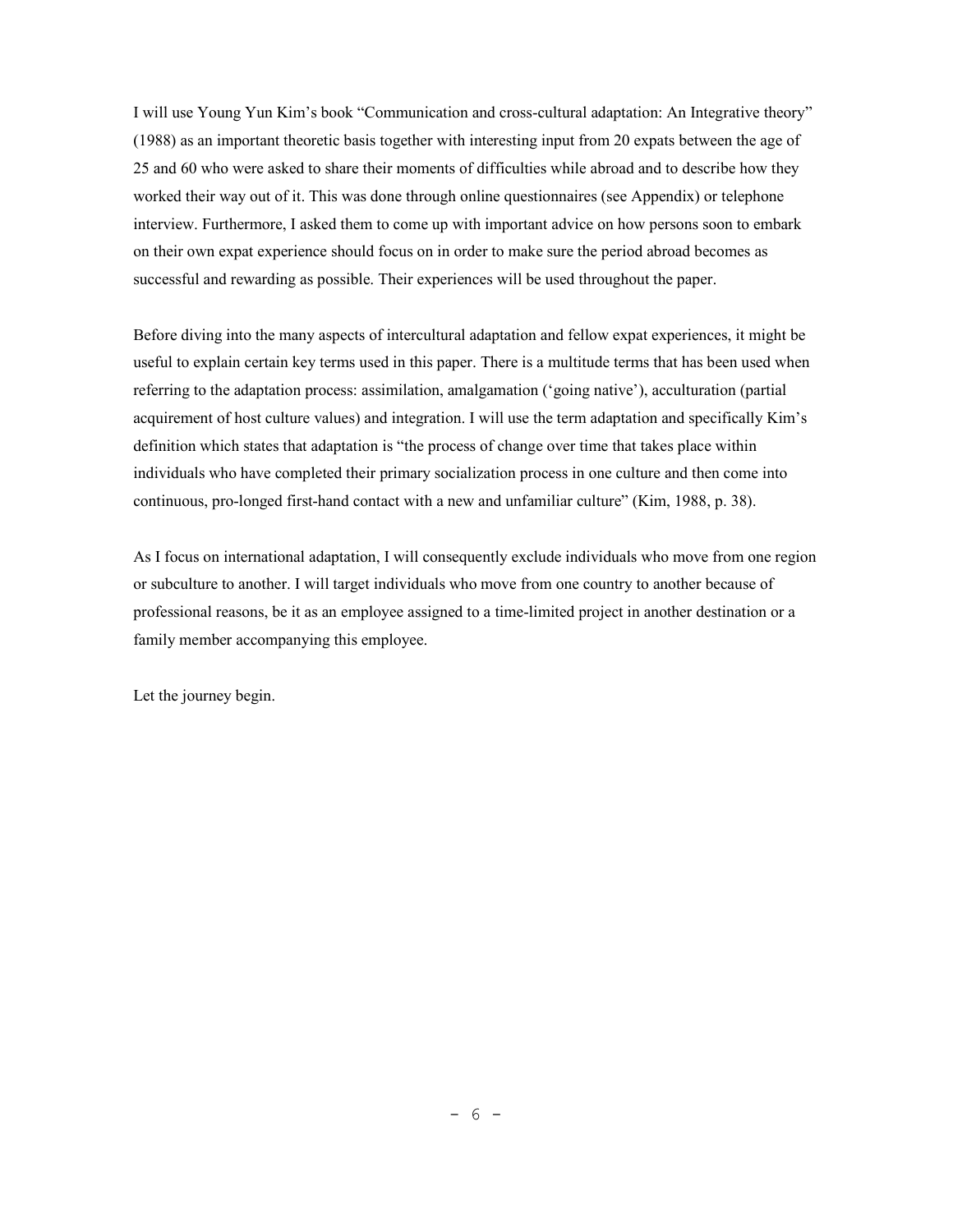# **Chapter One: Introducing intercultural resilience**

*Our greatest glory is not in never falling, but in rising every time we fall.* 

Confucius

Life is full of surprises. Even more so, it is full of changes and unpredictable turnings. Moving to a new country, with all that its accompanying challenges, is indeed a change that can have deep personal consequences, be it positive or negative. Living in an environment different than your own requires you to cope with situations where previous experiences do not apply. This causes uncertainty and stress, in addition to a frequent feeling of inadequacy and frustration. Some manage to deal with the challenges that arise, others bow under and prematurely return home. The term intercultural resilience refers to an individual's dynamic capacity to adapt to cultural changes and continue to develop as an individual. At the very heart of resilience thinking lays the fairly simple acknowledgement that things change, that we are forced to adapt to these changes and optimize our growth from it. Resilience comes from the Latin word "resalire" (to rise up again) and refers to the ability to bounce back or cope successfully despite substantial adversity (Earvolino-Ramirez, 2007). In other words, the ability to cope with changes and challenges and to "bounce back" during difficult times. Consider this testament of human resilience:

*At the age of five, he saw his younger brother drown. The same year, he got glaucoma and his family was too poor to afford the medical help that could have saved his sight. In his teens, both his parents died and he was sent to a state institution for the blind. At the time, his Afro-American background stopped him from getting access to a wide range of activities and social facilities, including music. All odds where against him.* 

The person in question was Ray Charles who grew up to become one of the most renowned musicians in the world (Brooks & Goldstein, 2004).

## **Crisis is opportunity**

 $\overline{a}$ 

Resilient individuals are considered better equipped to resist stress and adversity, to cope with change and uncertainty, and to recover faster and more completely from stress or traumatic events than others (Well? Issue 10: Spring/Summer 2007). They manage to focus on strengths rather than deficits (Ahern, Kiehl, Sole, Byers, 2006) and search for a healthy development in spite of risk exposure (Fergus & Zimmerman, 2005). If we choose to resist to changes, we risk increasing our vulnerability and miss out on opportunities. Resilience is consequently a journey through change and development, it is about finding solutions to challenges that come our way, to give strains and difficulties a constructive meaning. It is, according to Froma Walsh, an active process of endurance, self-righting and growth in response to crisis and challenge (Walsh, 2006, p. 4). This process requires openness to experiences and interdependence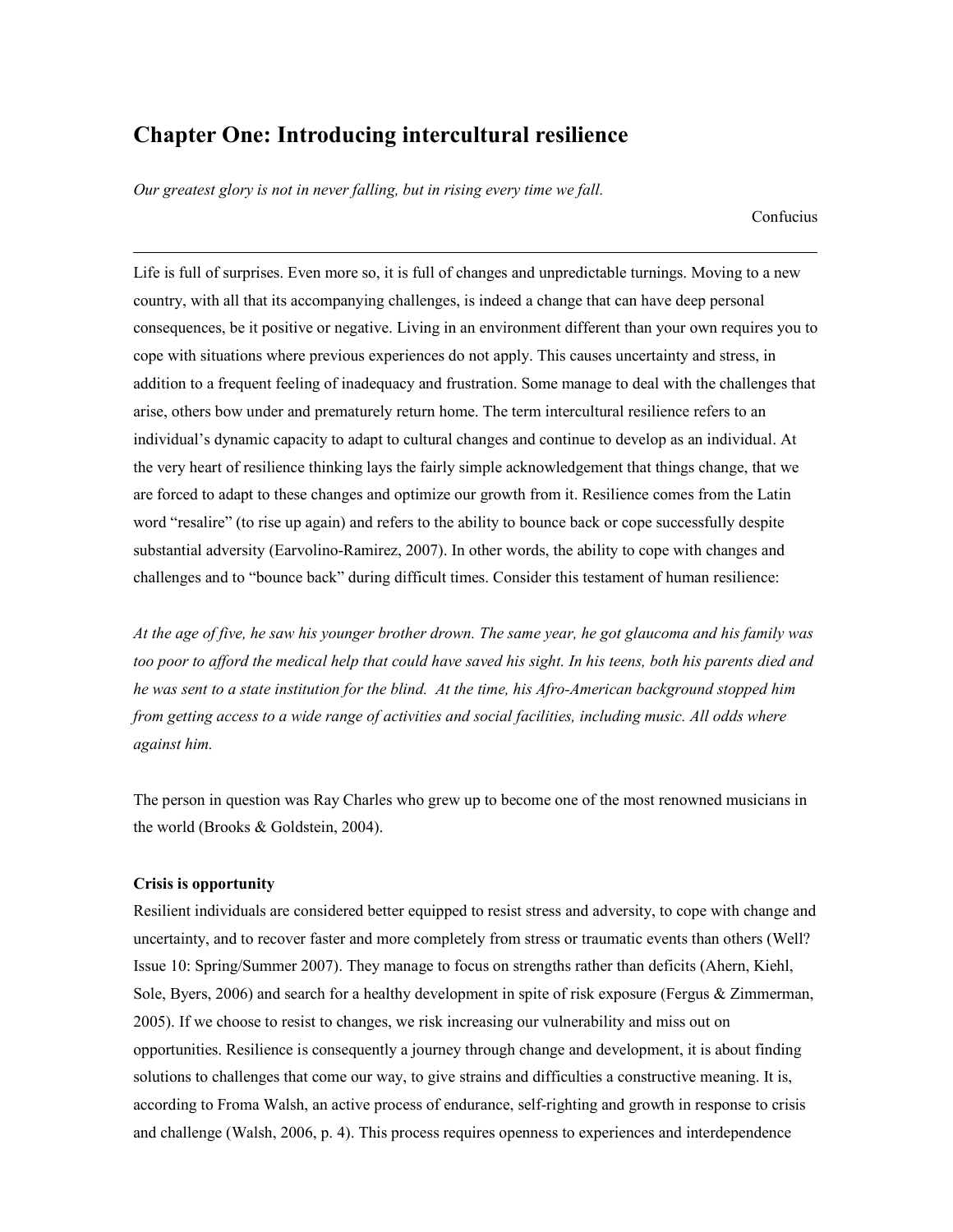with others (ibid. p.5). Resilience should not be confused with invulnerability and in-born strength. Resilience can only develop through times of adversity and not despite it. There is not necessarily any correlation between ruggedness and resilience. On the contrary. Very few individuals manage to maintain a consistent state of normal functioning and emotional stability through times of adversity. Vulnerability towards changes must therefore be acknowledged to be just as important as the ability to overcome the same changes. Furthermore, the ability to move on and continue to develop after difficult times should not be confused with the somehow inhuman capacity of painlessly breezing through a crisis as if nothing had happened. The Chinese symbol for the word "crisis" consists of the symbols for "danger" and "opportunity". Resilience means confronting the hard times, taking up the fight, experiencing both suffering and courage and effectively working through the difficulties both internally and interpersonally (ibid. p. 6).

Being resilient means confronting change by acknowledging it and using it as a spur for continuing development. It means dealing effectively with mistakes, considering them as "experiences for learning and growth" (Brooks & Goldstein, 2004, p. 17). A resilient person is, according to Froma Walsh, a person who develops an easygoing temperament and possessing high self-esteem and self-efficiency. A resilient person is someone who possesses a strong sense of control or influence over his or her own experiences, who has the ability to consider challenges as a source of further development and who are sufficiently committed to the activities he or she is involved in. Resilience should also be put in relation to social determinants surrounding an individual (Ungar, 2008). Resilience growth is a combination of positive, personal assets that reside within the individual as well as positive external resources such as social networking support. "The degree of resilience displayed by a person in a certain context may be said to be related to the extent to which that context has elements that nurture this resilience" (Gilligan, in Ungar, 2008, p. 221). Resilience can thus be seen as the fit between the solutions an individual try and how well these solutions resolve the challenges posed by each tension, within the norms of each community. All this contributes to an individual's experience of resilience (Ungar, 2008). Another thing to consider is that resilience may be content – or context-specific (Fergus & Zimmerman, 2005). This means that an individual may be resilient when facing one type of risk or challenge but may be unable to overcome others.

When identifying human resilience skills, we see that there is also an aspect of courage to all of this, courage to adapt to new situations and remain open for the personal growth that comes with it. Werner (in Walsh, 2008), argues that the core component in effective coping is mastering the feeling that the odds can be surmounted, that obstacles can be overcome and that control over the situation can be obtained. There is also an element of optimism in all of this, the conviction that things will turn out for the better in the end, that challenges can be mastered successfully. Once more, this leads us back to the core of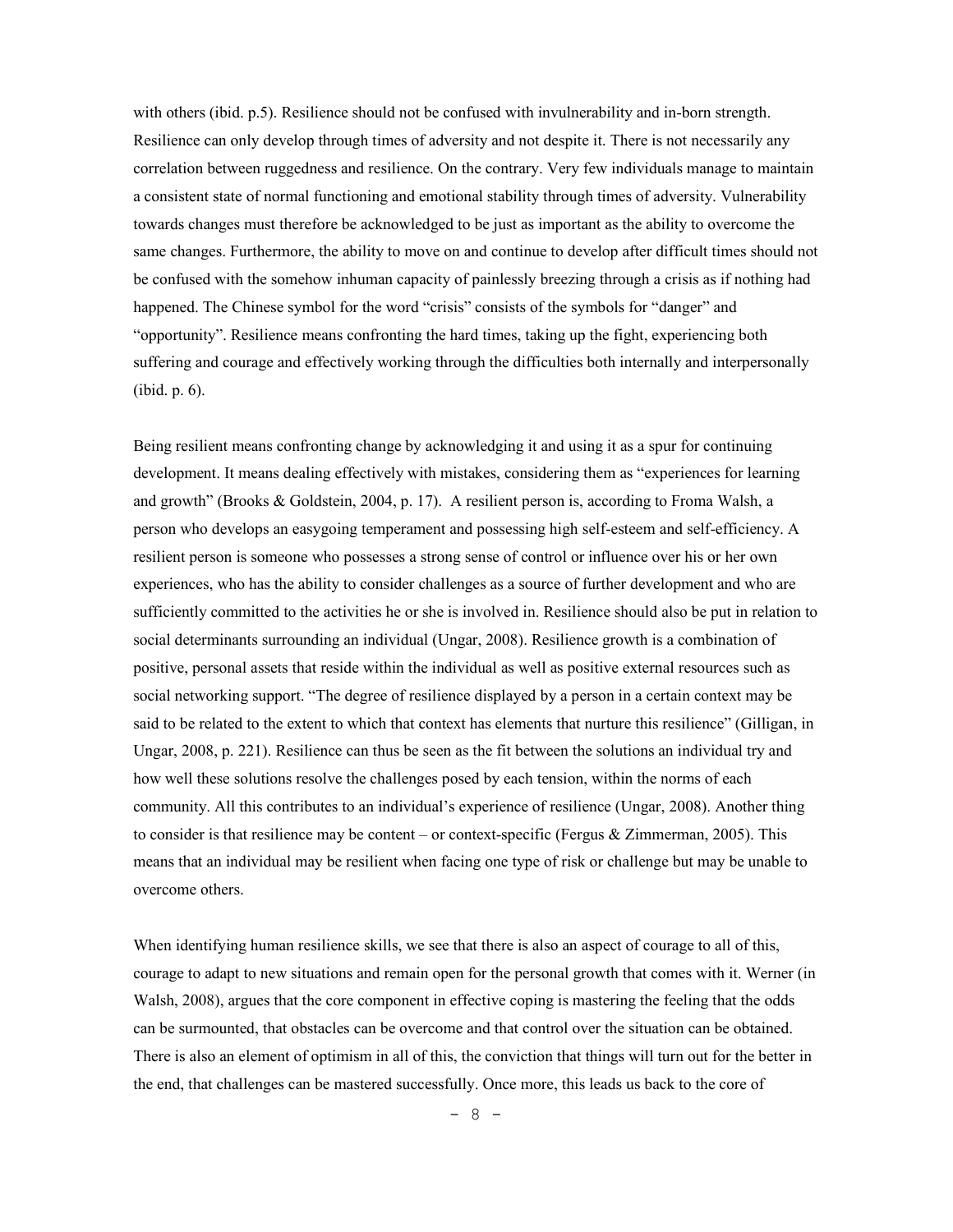resilience thinking – that facing adversity could also present itself as an opportunity to grow, individually as well as interpersonally. As Young Yun Kim states, resilience facilitates a person's capacity to adapt to the host culture (Kim, 1988, p. 134). A resilient individual has the ability to empathize with others while at the same time believe in oneself. Without openness and resilience, Kim states, an individual is less capable of "absorbing culture shocks and withstanding challenges of the adaptation process, just as a building (...) will easily collapse in a storm" (ibid. p. 135). Resilience thinking is also applicable to the challenges family members as a unit faces during the adaptation process. Family resilience is about how a family together confronts and manages the stress of the new situation and how it together adapts to the changes and eventually continues to develop as a family unit.

# **Chapter Two: Expecting the unexpected: The significance of stress, vulnerability and unpredictability**

*In the middle of difficulty lies opportunity.* 

 $\overline{a}$ 

Albert Einstein

Not everything in life goes as planned, and living abroad is, for good and for bad, not necessarily what you first thought it would be. It can turn out to be more difficult than what you first thought, but it can also represent one of the most significant experiences of your life. Personal development during the stay can often take a different turn. Adaptation is, not just about confronting the unknown, it is also about confronting one self. It is a complex and often unpredictable process that sidelines much of the stability and predictability experienced and developed in the home culture.

When confronted with a new and different culture, your identity, behaviour and value systems are questioned and challenged. As Kim states, "intercultural encounters provide such situations of deviation from the familiar, assumed and taken-for-granted, as individuals are faced with things that do not follow their unconscious cultural program" (Kim, 1988, p. 52). Acculturating into the new host culture is far more difficult than that of childhood enculturation because the host culture can represent something that directly opposes their original values and beliefs. This confrontation occurs in situations that are similar to daily routines conducted in the home culture, be it doing the grocery shopping, sending the kids to the new kindergarten or calling a plumber, the difference is the cultural context in which it is done, as described by a 34 year old British expat living in Sweden:

*There are daily frustrations that alone are not important, but taken together can become frustrating – simple things like communicating properly when you go to the doctor, deal with the government*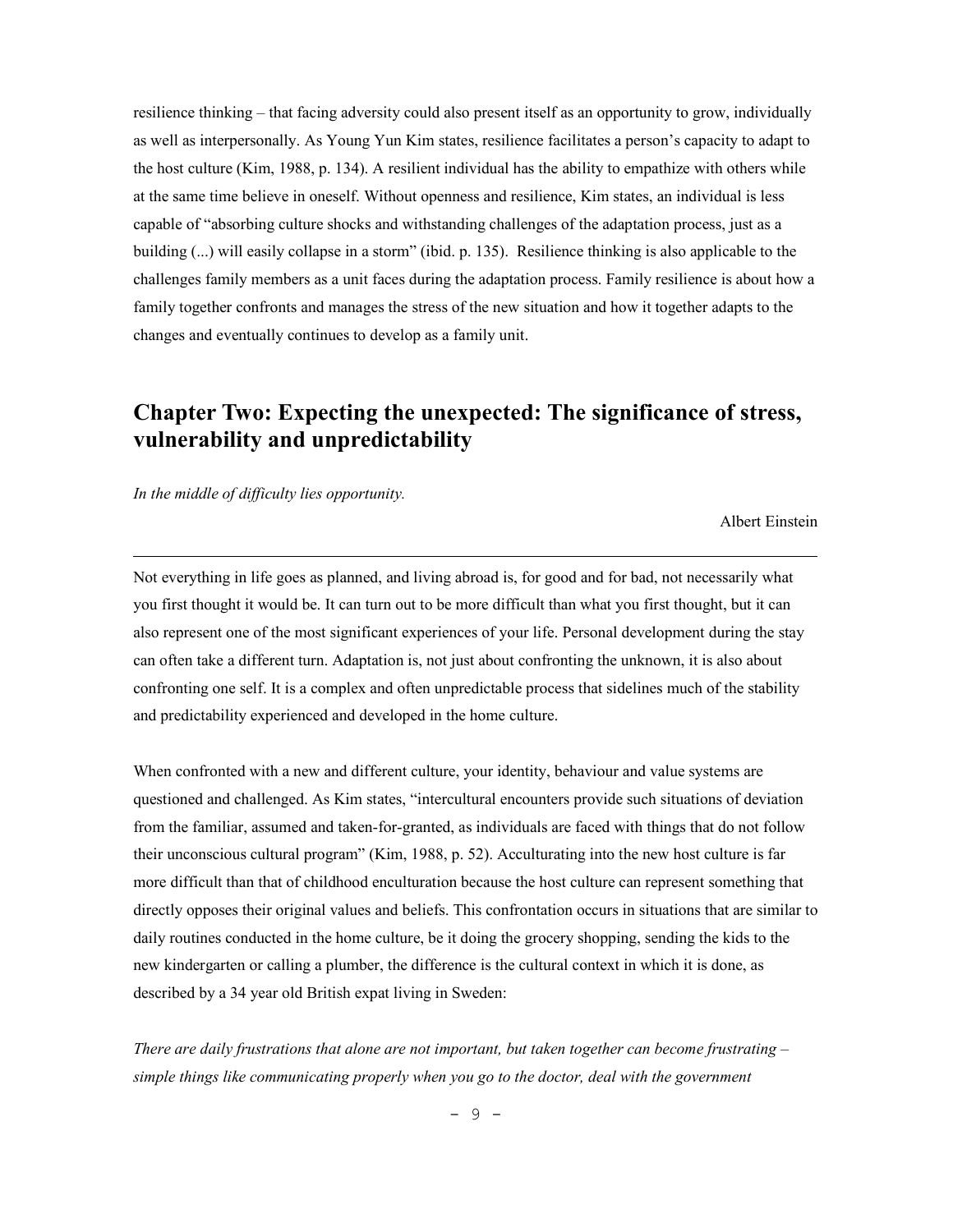*paperwork or visit the bank, can all be problematic at times. Even when I want to fix something up around the flat, all the fixtures and fittings are different, and I'm not sure where to buy things or what they are called. Little things like these can piss me off.* 

Provided that there is willingness, there is a way, and for most transferees the acculturation-deculturation process eventually leads to an elaboration of cultural patterns in which home culture values and beliefs are accompanied (if not replaced) by those of the host culture. But the road of transformation can be bumpy.

#### **Turning strain into strength**

Humans are, by nature homeostatic, searching for an equilibrium and order in their lives. When confronted with situations that disrupt this equilibrium, they experience the opposite, and stress occurs. So is the case in the acculturation-deculturation process mentioned above. The familiar world of the home culture is confronted with the unfamiliar world of the host culture. And the bigger the difference is between the two worlds, the higher level of stress that can occur.

When situations of stress occur, individuals seek to restore an inner balance and stability, mostly by referring to experiences and feelings they can already relate to. They do not attempt to rationally trying to find solutions to the problems, but rather search to protect their own feelings. This may be expressed through hostility towards the host culture, often done through criticism of values, food, climate, the people and so on. The stress and frustration leads them to search for people and places they are comfortable with and contexts in which they are in control over their feelings and reactions. It may ultimately lead to a face of denial where they try to ignore similar stress-provoking situations in the future. However, this is of course difficult in the long run and it does not provide room for learning and host culture adaptation. Sooner or later the protective behaviour must make way to a more open attitude towards the host culture. This process of opening oneself to the host culture is indeed a strenuous process because you remove your imbedded and familiar 'cultural safety net', leaving yourself vulnerable to the unfamiliar and unpredictable world of the host culture. However, it is also an emotional and physical indication that your body and mind are confronting the difficulties and requirements of the host culture. It is the uncomfortable invitation to change perspectives. As Kim points out, "stress is responsible not only for suffering, frustration and anxiety, but also for providing the impetus for adaptive personal transformation and growth – the learning and creative responses to manage new cultural circumstances" (Kim, 1988, p. 56). Thus stress, despite all of its negative connotations, is part of something bigger, a dynamic process that eventually leads to adaptation and growth. This non-linear process is by Kim described as similar to the movement of a wheel where each stressful experience leads to a setback which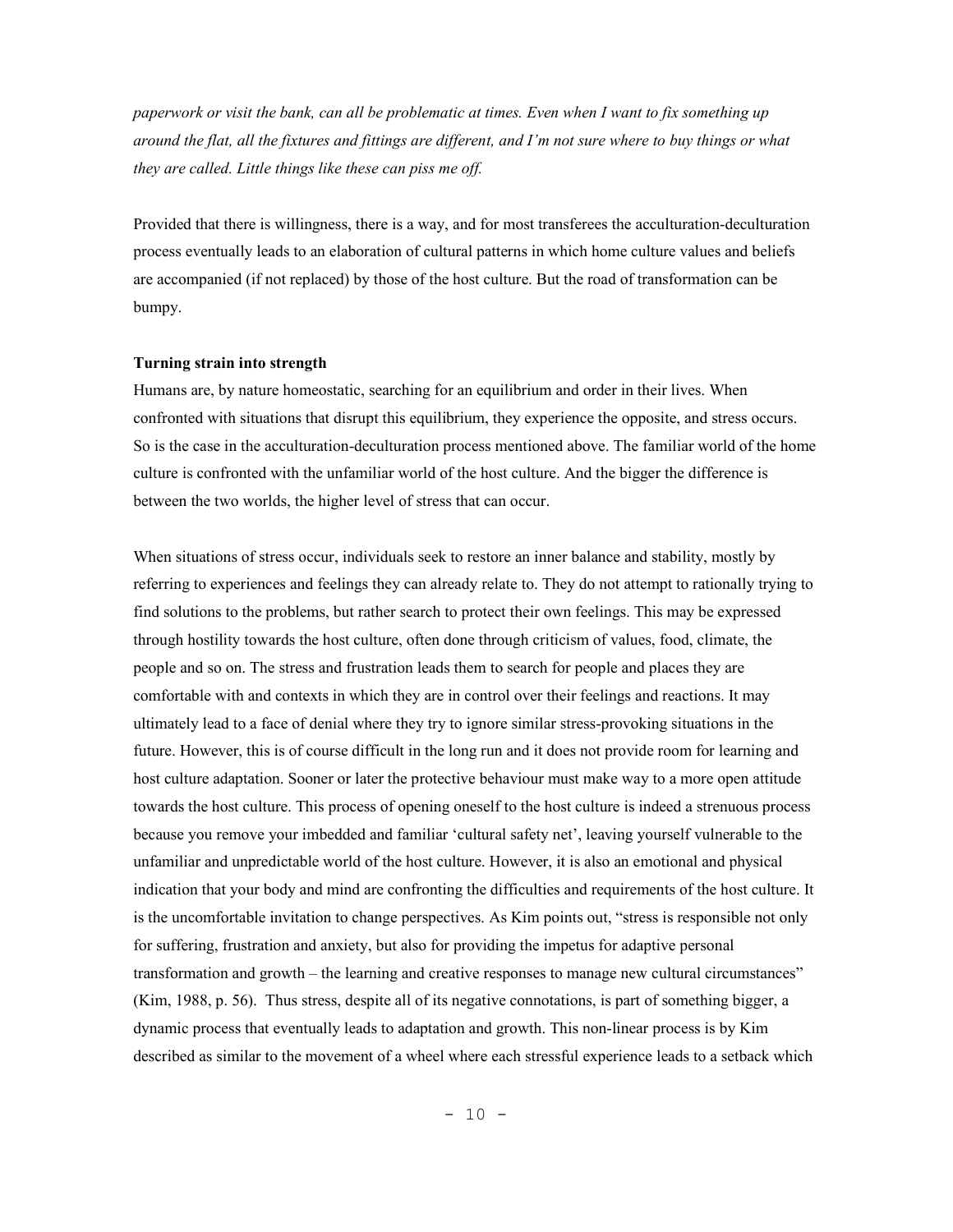in turn generates an adaptive energy to help you reorganize and "leap forward" (ibid. p. 56, see figure 1 below).



*Stress-Adaptation-Growth dynamics of adaptive transformation (from Kim, 1988. p. 56)* 

This model involves the processing of various negative-positive emotions that in most cases eventually lead to a mindset that is more open to the host culture and its requirements. Perceiving stress and unpredictability as something entirely negative is linked to what Brooks & Goldstein (2004) call "negative scripts", which refer to counterproductive behaviour that eventually obstruct a resilient mindset. If you don't dedicate room for changes and different perspectives, you prevent yourself from growing an intercultural resilience. It is self-defeating: "To be resilient is to recognize that if you are dissatisfied with certain aspects of your life, or if you find yourself continually engaging in thoughts or behaviours that lead to frustration, anger, and unhappiness, then it is your responsibility to take the initiative to rewrite the negative scripts that maintain these problems" (ibid. p. 23). Don't insist on others to change first, take the first step yourself!

Models within resilience development have explained how different levels of risk and stress exposure are related to the outcome of the challenge. The Challenge model presented by Fergus and Zimmerman (2005) suggests that exposure to low levels or high levels of a risk are associated with failure to develop resilience. A moderate level of risk exposure is related to less negative or positive outcomes. In other words, individuals exposed to a moderate level of risk are confronted with enough of the risk to learn how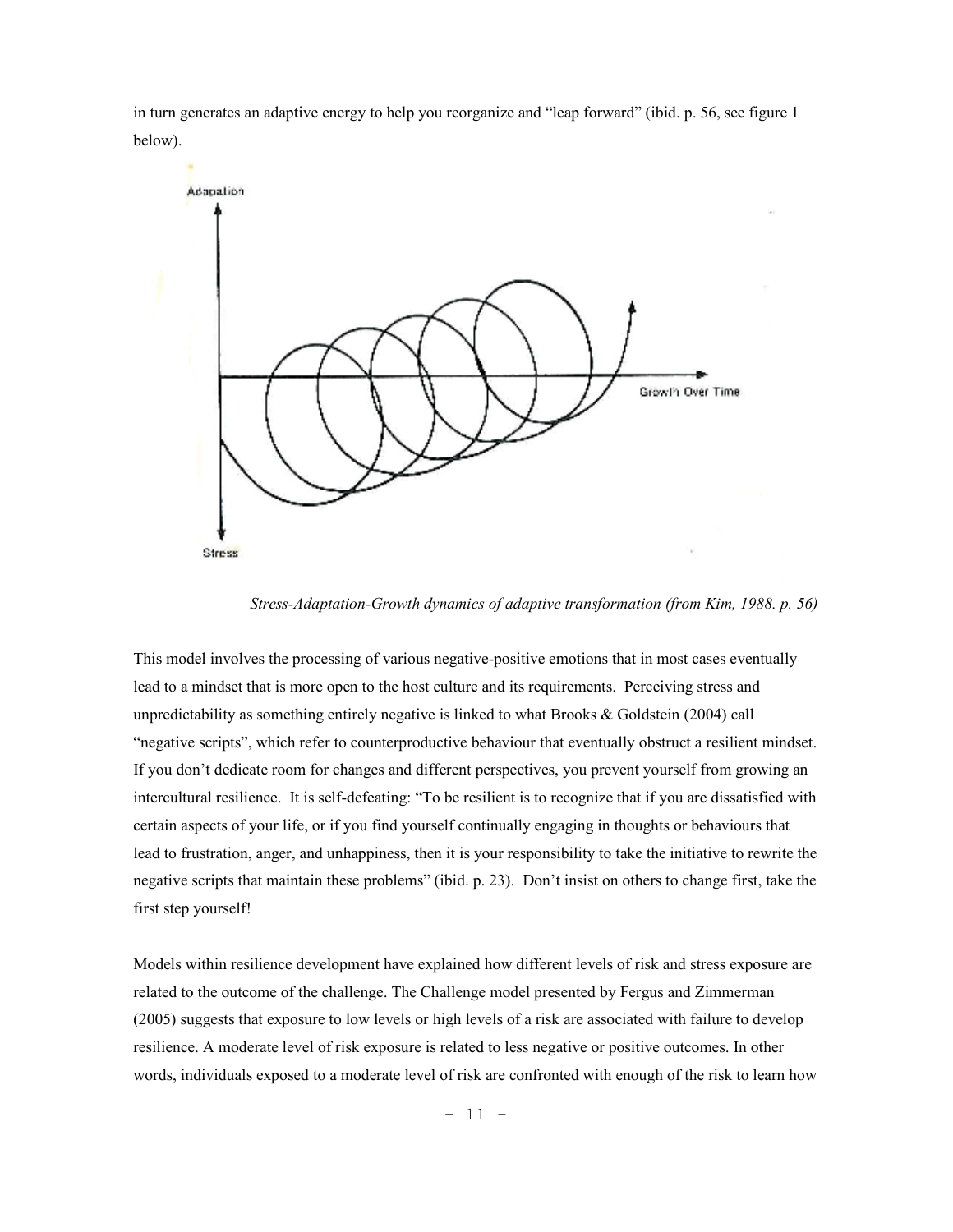to overcome it but are not exposed to it to the extent that it's too much to handle. Linguistic challenges are a typical example where a sufficient level of exposure is key to the development of intercultural resilience. If the confrontation is too easy it represents no challenge. Equally, if it is too difficult, it may lead to hopelessness and distress. The key is to take things step by step and create grounds for development.

#### **Expecting the unexpected**

If we understand intercultural adaptation as a process in which the individual acculturates with a new environment, we can not automatically presume that this is a linear and predictable process. This is because the individual is confronted with a host culture that is new and relatively unknown. Whereas the home culture is associated with balance and stability, the new host culture can, at least at first, represent the very opposite, a carrier of unpredictable and non-linear events. It takes a bit of an effort to overcome such a challenge. Things that are unpredictable and non-linear can have associations with chaos, and chaos is the antithesis of linearity and stability (Haslberger, 2005). A non-chaotic system provides information that accurately predicts the future. A chaotic system does not. Furthermore, chaos forces the individual to confront this instability by acknowledging a new reality where the merger between the home culture and host culture requires a more complex thinking in which the unpredictable occupies a far more significant role than previously thought. With chaos and complexity follows a number of concepts that have relevance to intercultural adaptation. One example is bifurcation, which is central to socialecological resilience research. It refers to the change in a system's characteristic behaviour as its variables change. Haslberger (2005) uses the example of an ecosystem that is put under pressure by external variables such as change in average temperature. This pressure can cause an imbalance in the ecosystem where each change causes the system to transit into another state. Each transition to a new state is called a bifurcation and renders the system increasingly vulnerable to new changes, making it unpredictable to future system directions. These bifurcations can ultimately push the system to a tipping point state, an edge of chaos with a point of no return towards breakdown. Similarly, intercultural adaptation can take different directions depending on how the variables facilitate or hinder the adaptation process.

As an expat you are subject to a range of challenges and each of these challenges can cause changes or deviations of the expected linear adaptation process. In worst cases, the number of challenges, be it linguistic difficulties when doing grocery shopping or coping with a period of particularly bad weather, can change your "adaptation filter" so that future challenges are approached with negativity and resignation rather than the opposite. This can ultimately increase the stress level to the extent that you experience a breakdown of some sort that forces you to react. Such a reaction can be the decision to return home prematurely, to withdraw from the host culture environment or somehow disengage yourself from further adaptation (ibid.). A similar approach to this is the so-called butterfly effect, where small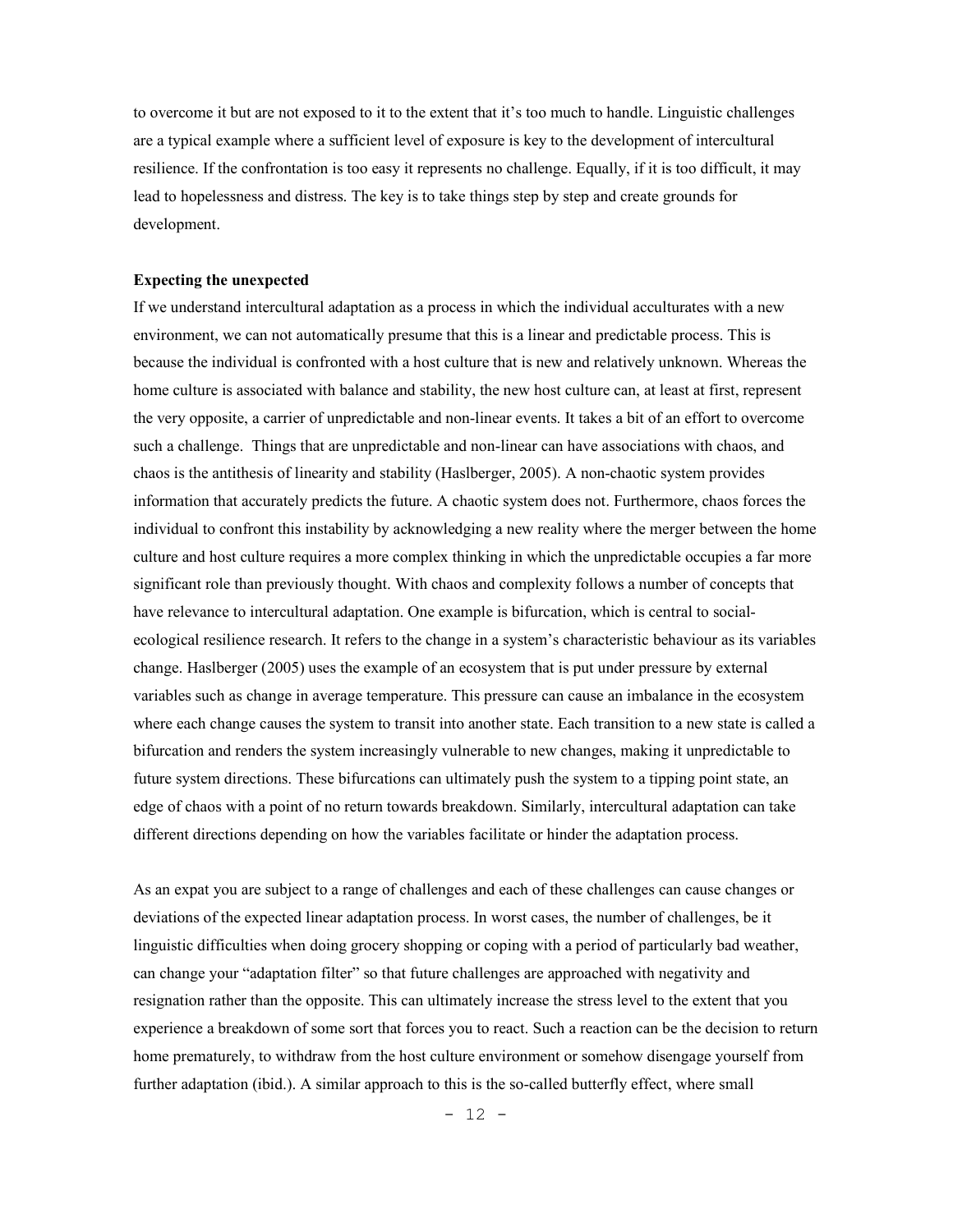variations in the initial stage of the adaptation process may produce larger variations in the long term. Chaos theory can help us understand better how intercultural adaptation is filled with unpredictable incidences that can affect the whole process. Living in a new and different culture is challenging preconceived linear and stable perspectives and forces the individual to reconsider their approaches to life.

We all strive towards stability, but we must also try to be more conscious about the role unpredictable incidents play in the shaping of our lives. Chaos is, as Haslberger puts it, "a space of creativity, innovation and change" (ibid. p. 168). It forces us to find solutions to difficult situations. If we acknowledge the positive force of change and stress, we are more likely to achieve a higher degree of dynamic stability. But it can rightfully be considered to be an overwhelming task, because the adaptation process can never guarantee a predictable road to successful adaption. But by expecting the unexpected, we make room for the unpredictable, thus predicting that we will experience the unpredicted. Knowledge about this can help the expat in building up an intercultural resilience. Chaos theory can help us better understand the meaning behind stress reactions, and render them useful.

# **Chapter Three: Identity and the Constant Comparison**

*From childhood's hour I have not been As others were – I have not seen As others saw – I could not bring My passion from a common spring* 

 $\overline{a}$ 

Edgar Allen Poe, "Alone"

It's a warm 2008 summer day in Milan. A national train strike has hit Italy and frustrated commuters and tourists try to figure out alternative ways to arrive at their destination. One of them is 24 year old Mexican medical student, Jorge. Embarking on a trip through Italy, he is bewildered over the fact that the entire train network in a European country can be paralyzed like this. "This would never have happened in Mexico", he says, presenting his own unofficial 'State of the Nation' what train strikes regards. The statement of a frustrated Mexican medical student travelling in Italy shows in its own humble way how we all compare ourselves with others in order to develop, confirm and project our own identity. It can show how a person, in the heat of a frustrating moment, resolves to comparisons between the home and the host culture. Comparing our own culture with others can often be used to confirm the impeccable status of ourselves.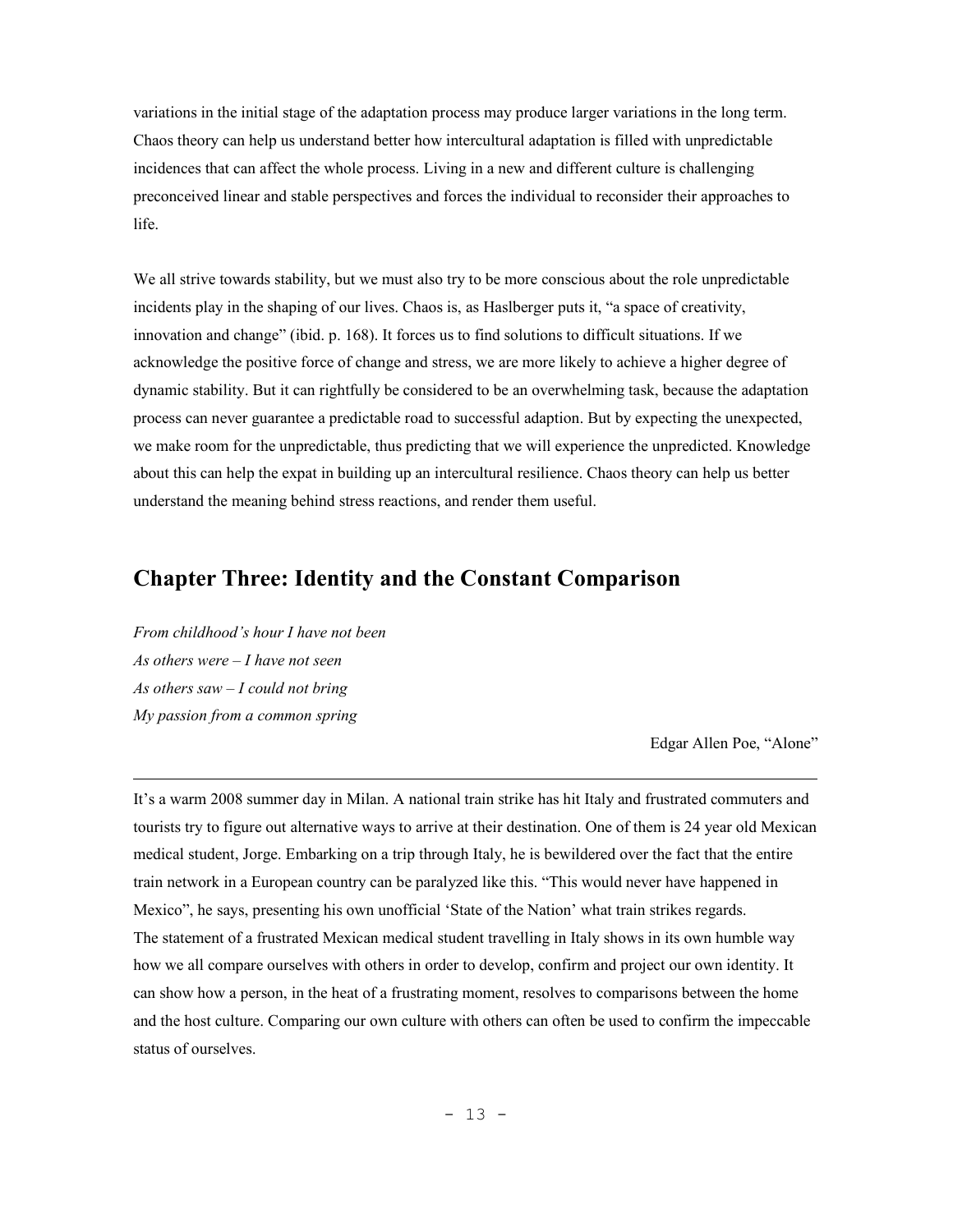#### **Ethnocentrism versus ethnorelativism**

The behaviour associated with ethnocentrism is the willingness to prefer working with and having relations with members of your own group rather and the consequent absence of relations with members outside the group. Ethnocentrism is further reflected in attitudes in which our own group is considered superior and virtuous as opposed to exterior groups considered the very opposite (Axelrod  $\&$  Hammond, 2003). Consequently, we may prefer the likes of ourselves, culturally, socially and practically. We all carry a cultural luggage that may affect the perception of our surroundings. We are born into a culture with accompanying norms and values which may affect the perception of our surroundings. Being accustomed to a birth culture may cause difficulties seeing a different culture from that viewpoint rather than from one's own. As Homi K. Bhabha claims, "the difference of other cultures is other than the excess of signification or the trajectory of desire. These are theoretical strategies that are necessary to combat 'ethnocentricism' but they cannot, themselves, unreconstructured, represent that otherness" (Bhabha, 2004, p. 100). The risk running is thus that an ethnocentric person will see a different culture as not only different but also wrong to some degree. An ethnocentric person will resist or refuse the diversity of thought and meaning because such diversity is considered less desirable than those of the birth culture. Are there traces of cultural hegemony in all of this? Can difficulties accepting cultural diversity be seen as a tool to create a power game where dominance is the ultimate motivation? As stated previously, comparing and consequently projecting bad qualities onto another person can also be a power game, where the claimer seeks to project superiority towards someone else. The question is whether this is an attempt to elevate rather than dominate.

#### **The creation of 'us' through the perception of others**

Projecting others as different to oneself is a key factor in the creation of cultural identity. We see in others who we are or who we are not. Furthermore, sense is made out of differences. As described by a 32-year old woman from Spain during her experiences in Denmark and later Germany:

*I guess that in the beginning, the most difficult thing to deal with was myself. When I left Spain I was already 27 and had a well-organized life there. Moving abroad meant a fresh start for many reasons but it also meant to be without the things I took for granted in my daily life. I come from a country where things are more chaotic, and to deal with a society like the Danish, where "there is a place for everything, and everything is in its place" was very confusing and even frustrating. The lack of spontaneity and the severe cold weather were definitely not helping. After two years, I had become depressed to the point that I had to leave Denmark. I decided to move to Berlin where it was easier to adapt. But maybe that's because Berlin is much more chaotic than Denmark or other regions in Germany for that matter.*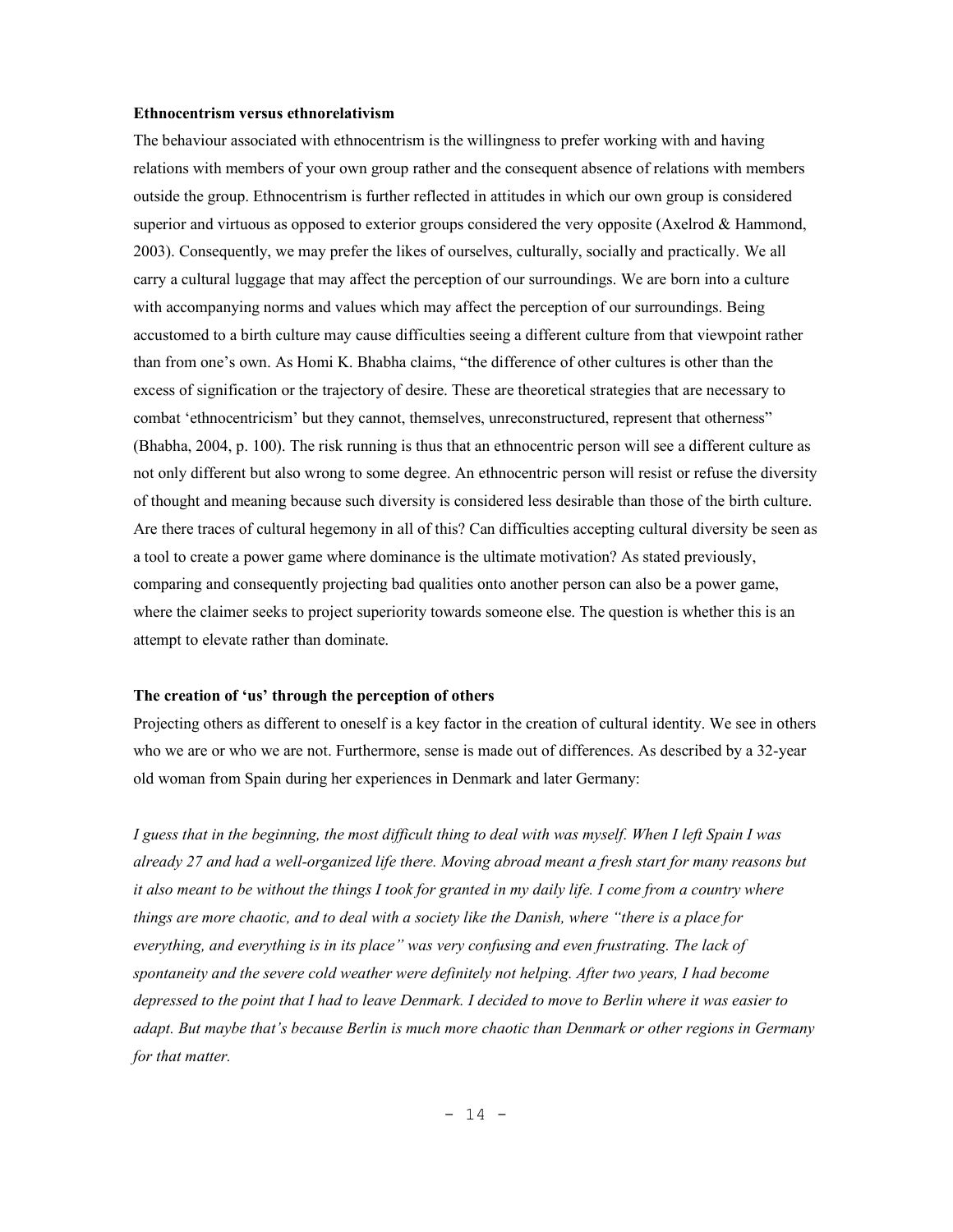Without cultural differences, we would have difficulties comparing and classifying our surroundings. According to Stuart Hall, perceiving others as different to ourselves is the basis for the creation of culture. It is through the perception that others are different to ourselves we develop our own identity and thus making sense of what happens around us. Making sense of ourselves is done through the comparison with others, a somewhat 'us' vs. 'them' where the others are necessary opponents in the process of identifying differences and similarities. However, there is also a potentially strong negative connotation to all of this. We pull ourselves up by tearing others down. The risk running is comparing by negatively and ambivalently stereotyping. According to Stuart Hall, stereotyping means we "get hold of the few simple, vivid, memorable, easily grasped and widely recognized characteristics about a person, reduce everything about the person to those traits, exaggerate and simplify them, and fix them without change or development to eternity." (Hall 1997, p. 258). So we generalize.

# **Cultural fringe living: Intercultural hybridity vs. cultural marginalization**

The French singer Jacques Briel once said that "we all need roots under our shoes", yet those roots are not as deep for all of us. Globalization brings with it a constant exposure (and consequent comparison) to different cultures, identities and values. This contact can create a strong sense of ethnocentrism, but it can also create a 'hybrid' way of living where mixed ideas, values and identities can create an alternative state of perceptions. It may also create instability, insecurity and a sense of 'in-betweeness' (Dirlik in Loomba, 2005) where the original identity is challenged, as described by a 33-year old Italian expat living in Norway:

*My passion for the Nordic culture drew me to Norway, but it simultaneously pushed me further away from my own Italian background. I adapted to the Norwegian culture, I learned the language, and I found a job and created a social network. But as much as I created grounds for a good life in Norway, I was drifting away from my Italian origins. Adapting is strenuous and it forces you to take directions in life. For me it pushed me towards a sense of marginalization to the extent that I felt I belonged neither to the Norwegian nor the Italian culture. I was driven by a strong desire to adapt but the same determination left me stranded. Once I had managed to learn the language, find a job and create a network, a sense of emptiness sneaked up on me. I started to feel lonely and invincible to the extent that I was questioning the purpose of living in Norway. Added to that, I didn't feel at home in Italy anymore. I lived on the fringes of two cultures.* 

We see how the adaptation process can often be an unforgiving task: you can do everything right yet it may not be enough. But perhaps we are getting it wrong. Adaptation is not a process that has a start and a defined end, it is an ongoing journey where you are put to the test and exposed to situations that challenge to the host and home culture. What makes you more open and interculturally competent is eventually how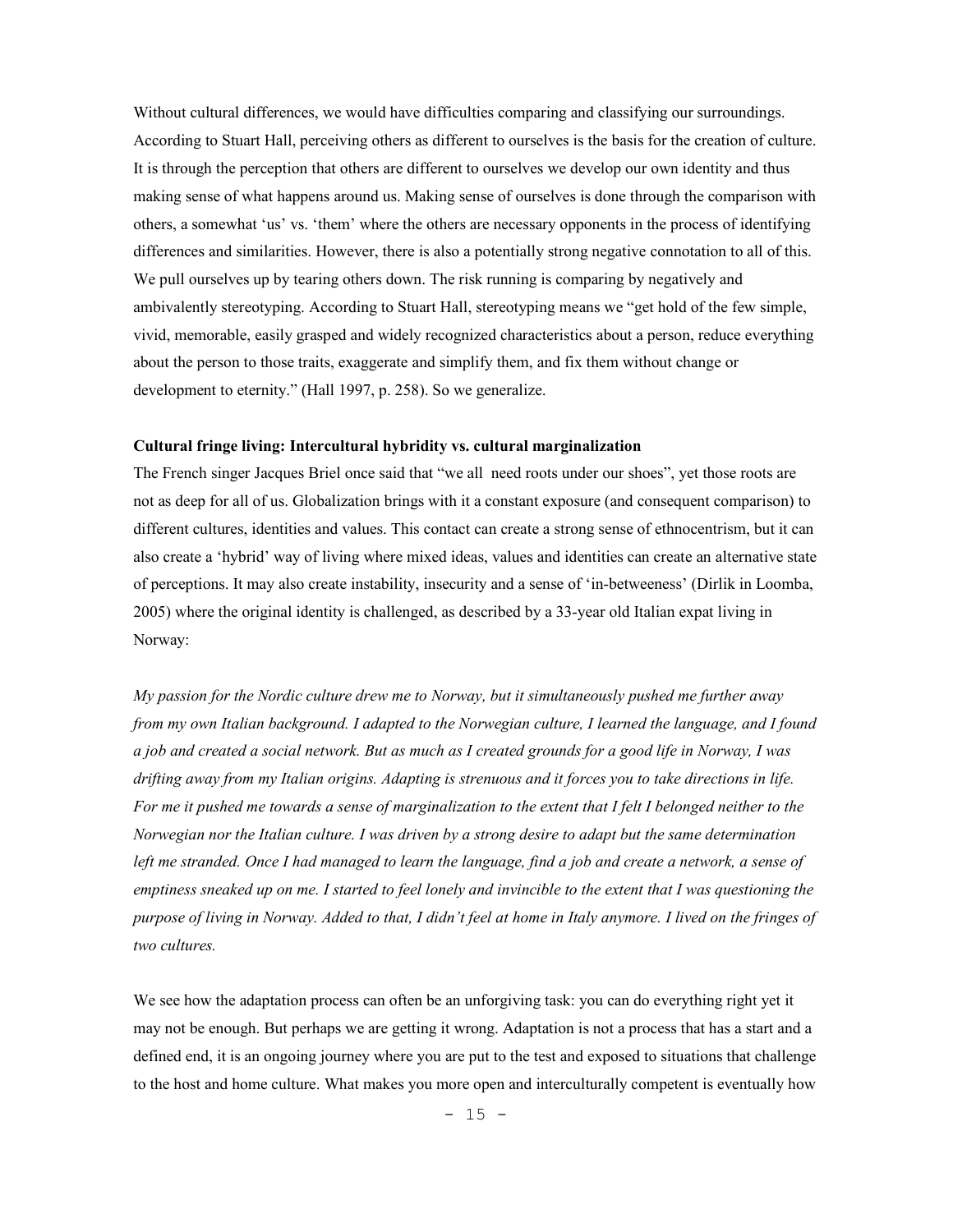you cope and react in these situations. Our Italian friend made a wholehearted effort to adapt to the Norwegian culture, and eventually succeeded, however it also made her reflect on the significant differences between her Italian home culture and that of the Norwegian/Scandinavian host culture.

*Italy has a cultural heritage that is much stronger and more dominant compared to that of the Scandinavian cultures. Scandinavian cultures appear more open and easier to adapt to because effectively you can live and work there for 20 years without fully entering and integrating socially. You can get away with speaking English much of the time. Italy has a far more traditionalist culture that somehow forces you to adapt, learn the language and interact with the community. In Norway, for instance, you can easily function on a practical level without integrating and adapting properly.* 

## **Culture shock**

Identity is thus closely linked to our habitus, the traits of properties that create the basis for how we think, how we project ourselves and how we perceive ourselves and others. The application of a somewhat binary conceptional thinking of 'us' vs. 'them' or a 'good' vs. 'bad' is contributing to the creation of identity. One of the most frequently referred to examples of first-encounter stress reactions is what has been termed culture shock. Culture shock can be defined as "the anxiety that results from losing all of our familiar signs and symbols of social intercourse" (Osberg, 1960, p. 177). This anxiety can, according to Taft (in Kim, 1988. p. 23) be identified through reactions such as irritability, insomnia, rejection of the new culture/environment, lack of confidence and self-perceived inability to deal with a new environment. Others have used descriptions such as confusion, disgust and indignation to describe emotions that arouse during the culture shock face (Haslberger, 2005).

#### As a 26-year old woman from Mexico experienced when moving to Stockholm:

*When I moved to Stockholm it was autumn and I was shocked when I went to the metro and the silence was eary. "Maybe the King died or something", I remember thinking. After two years I understood: the Swedes have double personality, one for spring and summer, another for autumn and winter. People here tell you that November is the worst month because it makes you think there are still four months to but I think its February. By then I'm so tired of carrying half my weight in clothes, being hungry all the time and not seeing the sun at all. I could just hibernate until April!* 

According to Kealey, MacDonald & Volpe (2004), almost all expats experience some degree of culture shock during their stay in a new culture. Different theories have tried to describe the different stages of emotions expats go through during and after the stay abroad. Initial theories identified an initial stage of elation (honeymoon) which was followed by a period of depression and strain (culture shock) and finally a more stable period of satisfaction. This theory was named the "U" curve theory but was later replaced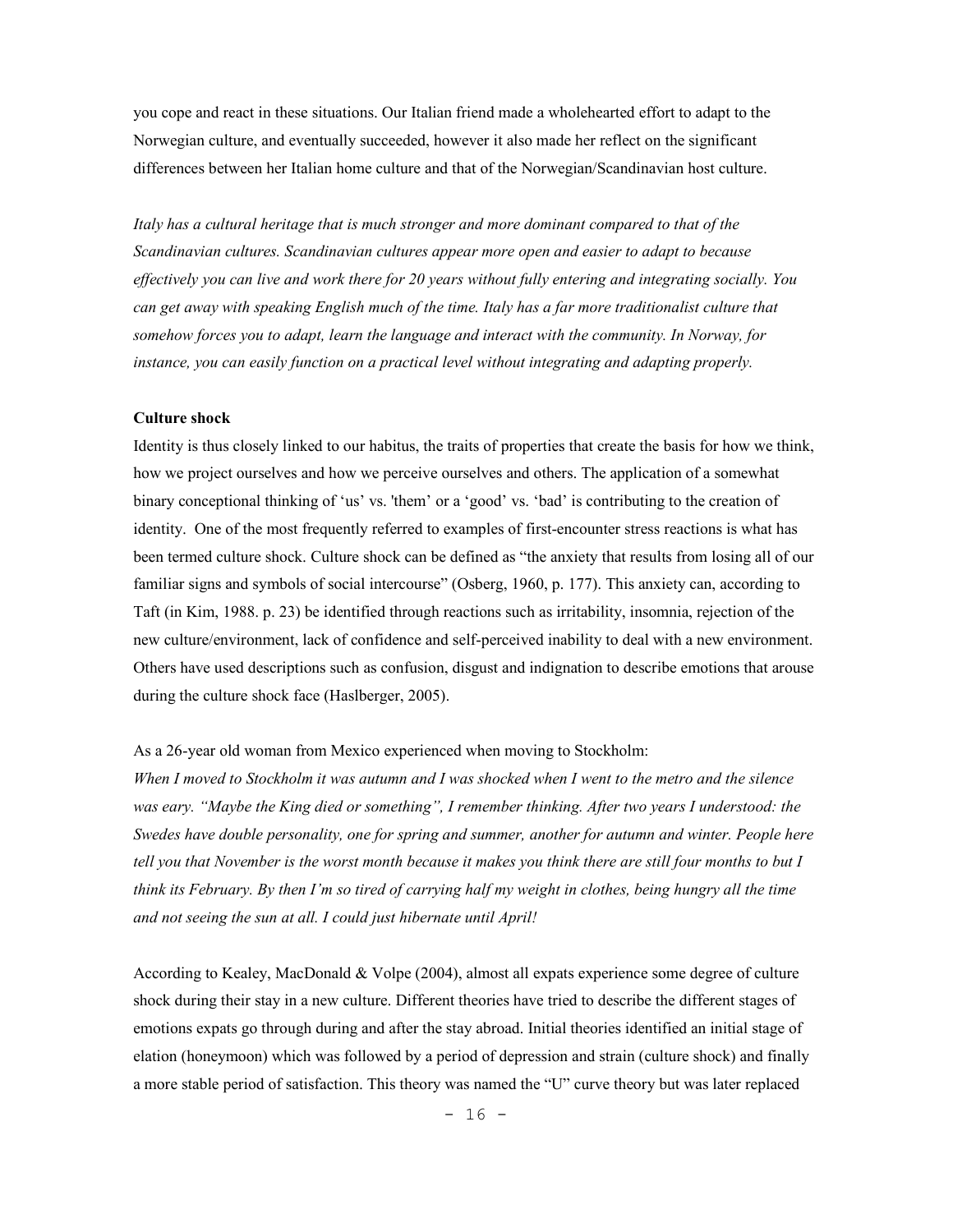by the "W" curve theory, which gave a more realistic and elaborated picture of the expat experience, taking into consideration repatriation adjustment issues. Put in a resilience perspective, culture shock "is a manifestation of a generic process that occurs whenever the capabilities of a living system are not sufficiently adequate to the demands of an unfamiliar cultural environment" (Kim, 1988, p.57). It is, consequently, a necessary part of the process towards host culture adaptation. It should therefore be argued for that stress, as much as being the reason for frustration, anger and fear, it should also be credited as a door-opener for growth and adaptation within a new environment. Adler considers a culture shock to be a "profound learning experience that leads to a high degree of self-awareness and personal growth" (Haslberger, 2005, p. 162).

Culture shock should consequently not just be associated with negative connotations but equally be considered a fundamental part of the overall adaptation process, something which our Mexican friend has demonstrated by coming to terms with the climate differences between Mexico and Sweden, eventually finding beauty in what was initially only considered dark and difficult to accept:

*I will never get tired of taking a walk in the park and see how the landscape change with the seasons, it is so different than how it is in Mexico, such a dramatic change from one month to another, all the colours...* 

# **Going the full circle: experiencing reverse culture shock**

Similar to experiencing culture shocks when adapting to a new culture, many expats also experience reverse culture shocks, by some considered to be the most difficult hurdle in an expat's life (Werkman, in Gaw, 2000). A reverse culture shock is in definition similar to that of a culture shock, but the adjustment process is focusing on the challenges of re-adapting and re-adjusting to one's original home culture after a long time abroad. This is part of what is a considered a traditional expat cycle: moving to a new country and moving home again. Typical problems associated with reverse culture shock include cultural identity conflict, social withdrawal, depression, anxiety and interpersonal difficulties. A key variable in predicting cultural adjustment, according to Sussman (2002), has been the degree to which an individual identifies with the home country and the host country. This applies to both ends of the expat cycle, be it upon arrival abroad or return at home. Cultural identity is not fixed and can therefore change over time, including the image of the home culture. Research has shown that successfully adapting to a new culture does not automatically mean an easy return to one's home culture (Sussman, 2002). According to Gullahorn  $\&$  Gullahorn (in Gaw, 2000), expats underestimate the changes that occur both within themselves as well as in their home country surroundings. Expats often expect that their home culture, including friends and family, remain stable and unchanged while they have been away, experiencing new experiences and consequent changes. Ultimately, overcoming reverse culture shocks is about going a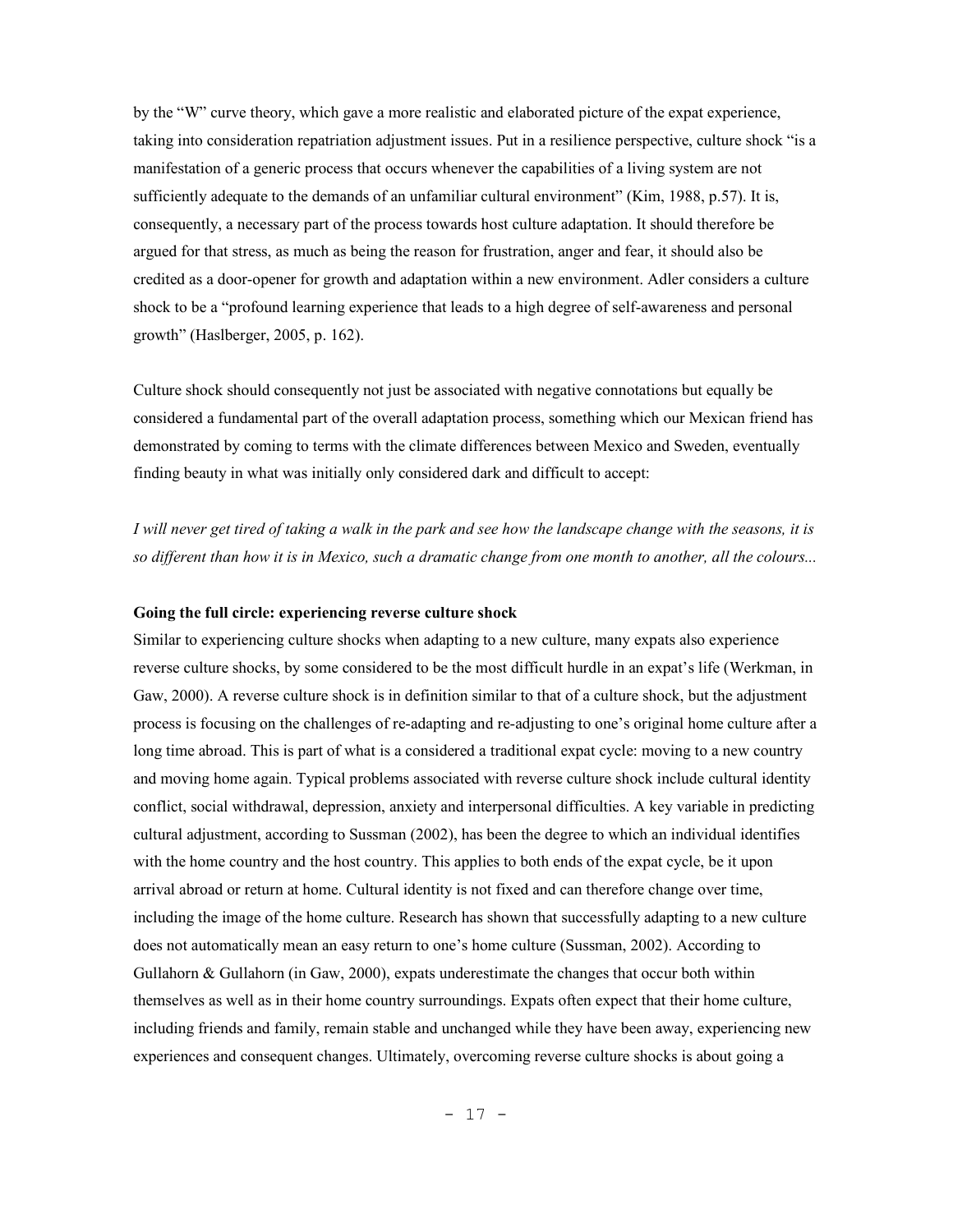second round with oneself, adapting to the old, yet constantly developing home culture, and working on ways to find one's place in the home culture.

# **The long journey towards appreciation and adaptation**

Just like beauty, the perception of what is normal lies in the eye of the beholder. Learning to accept that 'normal' is not a fixed term but rather a constantly changing perception of ourselves and everything around us is difficult and living in another culture can often be a steep learning curve. It is a difficult process to come to terms with differences, and living with them, just as much as it is an evolutionary process in which our personalities evolve with the function of experience (Accardo, 1983, p. 147). Keeping an open mind to new experiences and ways of living may capacitate us to benefit and use intercultural experience as an enriching learning experience. Our Italian friend learned through her experiences of adapting to the Norwegian culture (yet feeling marginalised) that it takes time and effort to come to a point where you manage to cope with the differences that surface between the home and the host culture:

*At the end of the day, it's important to embrace the host culture, not just practically, but also emotionally. You need put your nationality aside. This doesn't mean that you leave it behind, but rather making room for new perspectives and avoiding the constant comparison you almost by instinct do and rather accept the diversities that exist.* 

Cultural maturity is often the end product of a transcending process where living in cultures different than your own can provide a more balanced and nuanced picture of 'us' and 'them'. Constant exaggeration of one's own cultural supremacy compared to another is often the result of a failure to adapt to another way of living. It is a power play that however runs the risk of hitting back on oneself.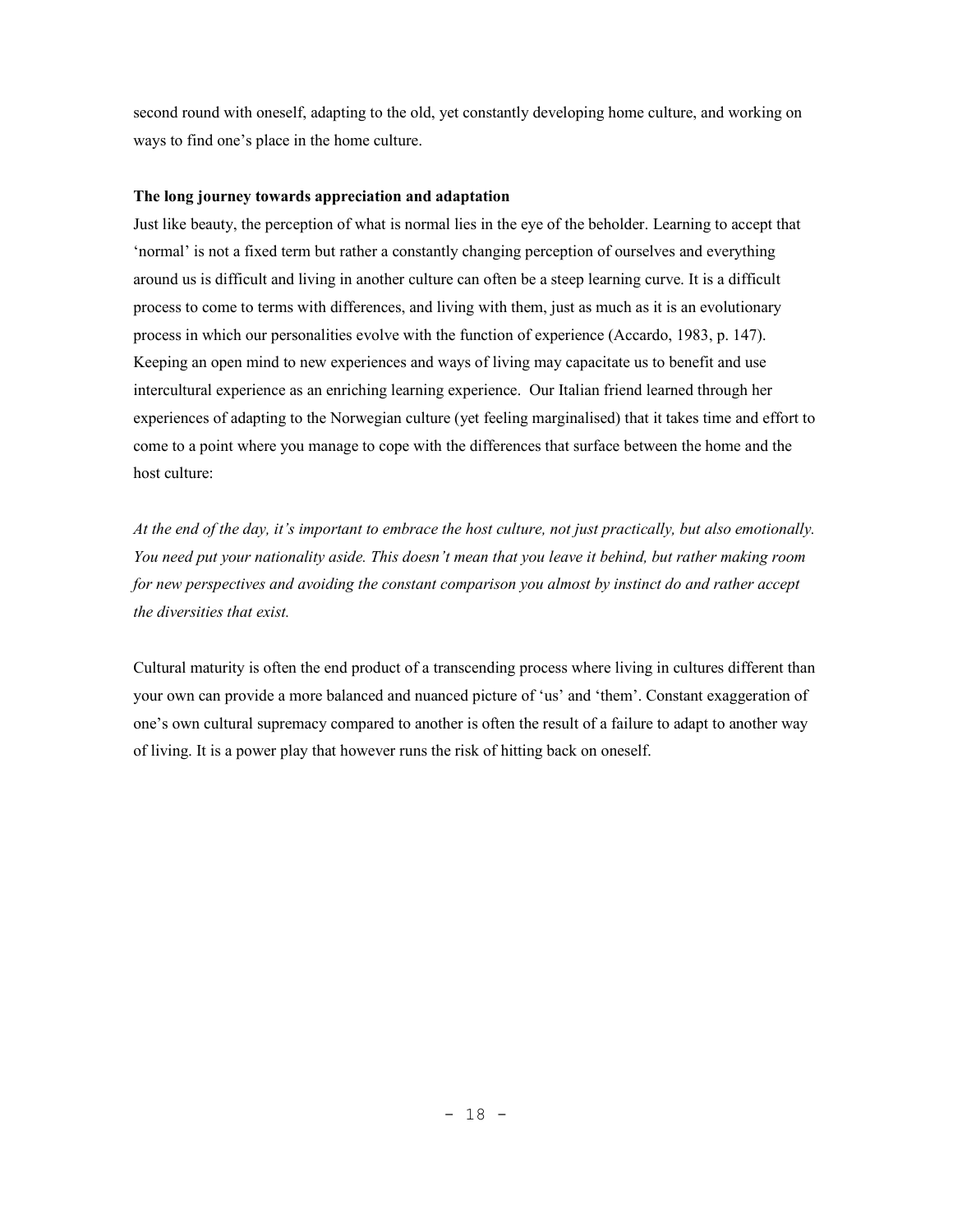# **Chapter Four: Strengthening family resilience: Avoiding family breakdown during expatriation**

*Come to the edge, life said. They said: We are afraid. Come to the edge, life said. They came. It pushed them...and they flew.* 

Guillaume Apollinaire

Approximately 80% of all expats are married and 70% have children who are with them during the expatriation period. Often, the reason for early return has to do with family adjustment problems (Kealey, MacDonald & Vulpe, 2004). With the relocation to a new culture follows a string of challenges that the whole family as a unit and the family members as individuals must face. Getting to know a new place and culture is done through the different roles of a father, mother, husband, wife, daughter, son, etc. It is a process where a myriad of expectations, personal differences and perspectives have to emerge, be dealt with and eventually develop into a fruitful and constructive family relationship.

#### **Loneliness in a time of change**

 $\overline{a}$ 

Let there be no doubt about it; moving abroad is often an enriching experience for the entire family, but there are serious tests to overcome as well. How each member passes these tests may vary, just as much as the conditions to cope with them can be different. Often, it is the accompanying spouse and child(ren) who are forced to leave his/her job and social network in order to make way for the partner's/parent's international assignment. Where the working expat find continuity in his or hers working life, with a supporting network of colleagues and a familiar organisational culture, the spouse and child(ren) are forced to start all over again in a new and unfamiliar destination. The consequences of this may be daunting to many:

*Two days after arriving at my post, I crumpled to the floor of my living room, screaming and crying to my husband that I couldn't do it. I just couldn't do it. He insisted that I calm down and get off the floor that I pull myself together. After all, he said, the electrician, a man who would be taking care of us for the next two years, was waiting outside our house. Waiting to come in and fix some of the many problems we had found with our house in our first hours there. And it wouldn't do for him to find me in that state. I didn't care. Really. The problem wasn't the electricity, or the house, or jet leg. The problem wasn't my son, although when he asked for a glass of milk at dinner, I ran to bed, curled up in a fetal position, and cried. It wasn't the lack of a social group, though the expatriate community had deserted post last summer. It*  wasn't the move to a hot, dirty, dusty, unwelcoming, uncomforting, high-risk, and high-differential post at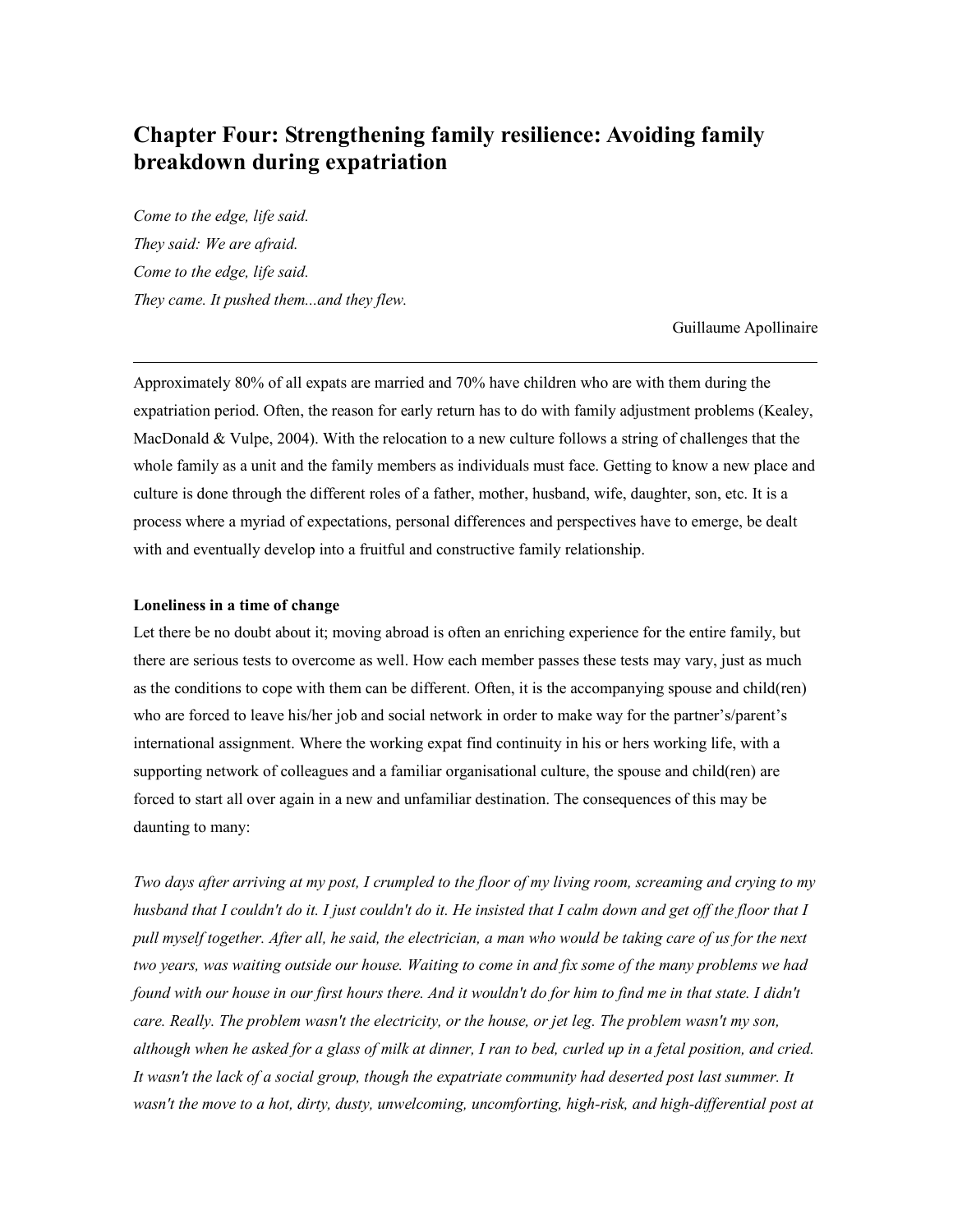*the end of the world. None of this mattered, and it all mattered terribly, as I fell into a deep depression within days of our arrival at our fourth overseas post.* 

*In retrospect, I should have seen it coming. For months, when I had announced our posting to friends, they had asked me how I felt about it. I was okay with it; it was what my husband needed at this point in his career. Why would they ask such a question? I can only guess that my whole manner showed an unwillingness to move. Then I delayed getting ready for the pack-out and ended up shipping things that I could never use at post (ice skates in the tropics?) and storing things that I needed. I never did get my airfreight properly sorted, and I was shoving things at the packer as he was taping all the boxes shut. I knew something was wrong before we boarded the plane, because I went out and bought two bottles of St. John's Wort, having read that it could help with mild depression. I knew I wasn't eating properly (I lost 10 pounds in a couple of weeks) and that I was anxious. But I was convinced it was the normal stress of moving and that I just kept going and got us to post to our new home everything would be fine. I could relax then, and everything would be fine. But it wasn't. Within days, I changed from Superwoman, capable of moving a family half way around the world without losing any luggage, into a person I did not know. A person who couldn't eat; who slept, yet never felt rested; who couldn't stop crying; who couldn't function well enough to take care of herself, much less the school-aged children who were her responsibility while her husband was off at work. Setting up a household, hiring help, learning how to get around - I had done it all before, but now, it might as well have been Mount Everest. It was painful. It was scary. I knew something was very wrong and when I got the courage to talk to my husband about it, he admitted that he also knew. "This isn't me!" I said. We didn't know what to do about it, but I couldn't continue the way I was. To make things worse, I had no place to go. We had sold our house, our car, everything, in preparation for this tour. Finally, I knew that my husband would be deeply hurt if this, his career-enhancing assignment, was ruined because I couldn't handle it. It was hard for him to understand that I couldn't control what was happening. It was equally hard for me to understand. Later, I realized that behaviour had caused stress and tension to my husband and he carried that to his work place. He couldn't concentrate and couldn't give his maximum productivity to his job. I pitied him. But it was too much though, and we agreed that even with the risk of curtailment, I had to make a call to the Regional Psychiatrist appointed by my husband's company. "I need help!" were among my first, tearful words to the Regional Psychiatrist. He talked to me. He figured out what was wrong and prescribed drugs for me, drugs we've all heard of, but never thought of taking, and helped me get the drugs. We did not have to curtail.* 

*Eight months have passed since I broke down. Many changes have happened since then: an evacuation, a return to post. I am still taking medication, more of it actually than I took in the first weeks after my diagnosis (that evacuation compounded the problem). And I expect to be taking medication for a good*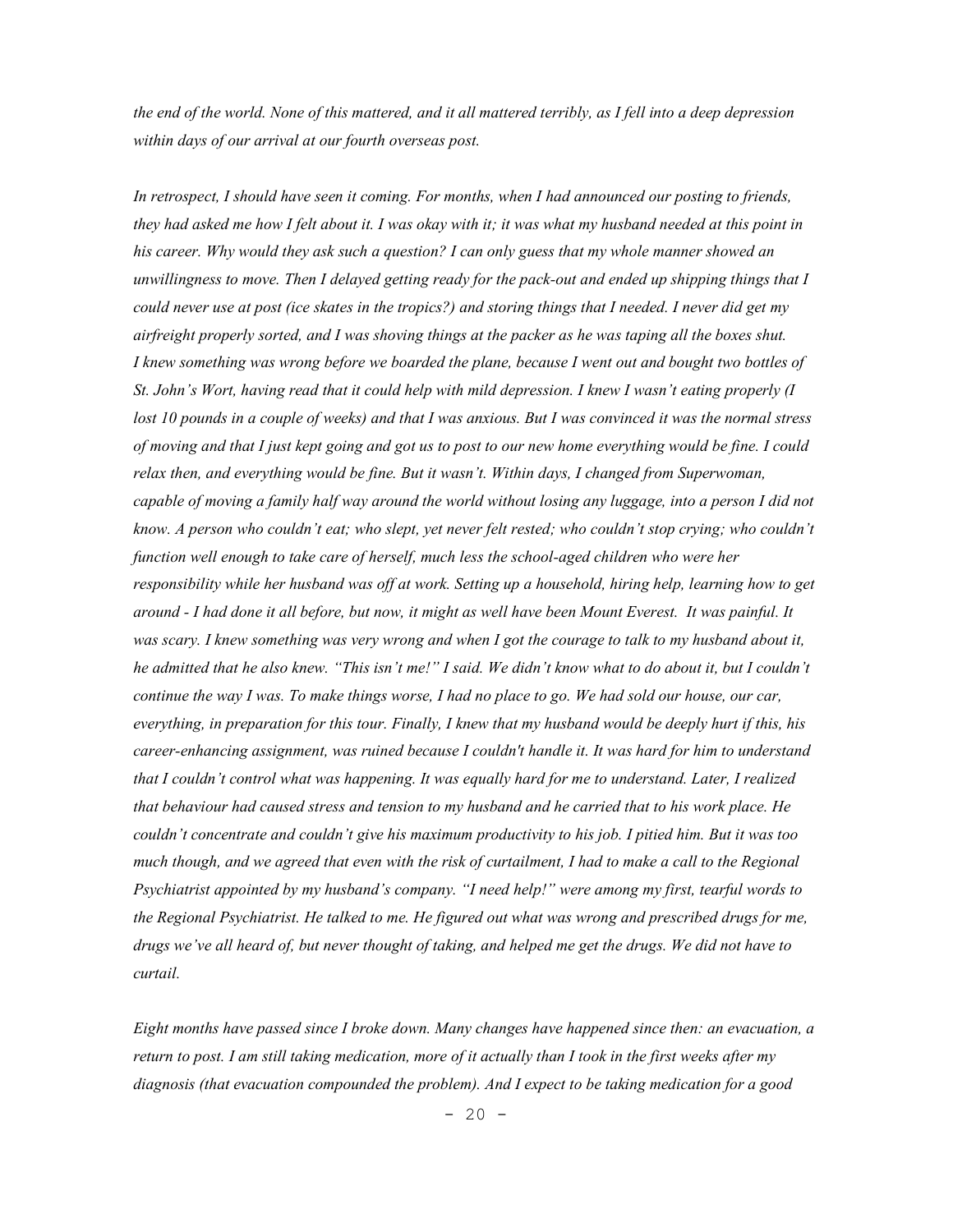*number of months more before we would consider lowering my dosages. I hope someday to be completely myself again…Some days are still hard. I wrote this to share my experience, as therapy, to help others and perhaps myself* (excerpt from Ali, 2003, pp. 4-6).

#### **Getting to terms with adversity**

This woman's experience clearly demonstrates the enormous emotional difficulties that can accompany relocation. The woman felt alone, out of place and was filled with panic that ultimately provoking a break-down and depression that endured beyond the expatriation period. Difficulties breaking up from a stable and well-developed home environment are also a huge challenge for children and require high level of resilience at a young age. This is exemplified through the story of fifth-grade pupil Lauren who had to move house and school due to a change of job for her dad: "When my dad told my brother and me he'd got a job in Scotland and we were moving there, we thought he was the worst father that ever lived! Not only would we be moving house, but moving schools and leaving all our friends behind. I was dreading it. On my first day at school, I was shaking and spent the first day in a daze. Eventually some girls started speaking to me and I began to make friends. I was never a confident person, but I feel much more confident now having gone through that experience. In fact, I'm really glad I have, as I now feel much better equipped to cope with other transitions and can reassure other people too" (in Well? Issue 10: Spring/Summer 2007).

One of the most important reasons why international assignments fail is the conflict that arises between work and family issues. Thus, when planning international work assignments, it is pivotal to deal with issues that also concern accompanying family members. Finding a harmonious balance between work and private life is in general a difficult one, but doing so during an international work assignment is potentially an added challenge. Furthermore, family profiles have changed over the years. The time when the man was the breadwinner and the wife in charge of the house has long been replaced by a more equal relationship where both seek to pursue career opportunities and personal growth as much as trying to build a family unit. So is the situation for expatriates. The typical family relocation profile no longer includes a non-employed "trailing spouse" but rather an "accompanied partner" that could just as well be the man. Furthermore, many families are dual career relationships. This means that a joint decision must be made on how long the accompanying partner can put his or hers career on hold, and what the short and long term effect of this will be for him or her, the relationship and the family as a whole. The mutual incompatibility between the demands of the work role and the demands of the family role (Grant-Vallone & Ensher, 2001) is often enhanced during expatriation. Because they are living and working in a new environment, employees are faced with high work demands at a time when the family is also in need of special attention. This conflict between work and family demands is a key reason why international assignments end in failure. Consequently, for the overall success of a foreign relocation and the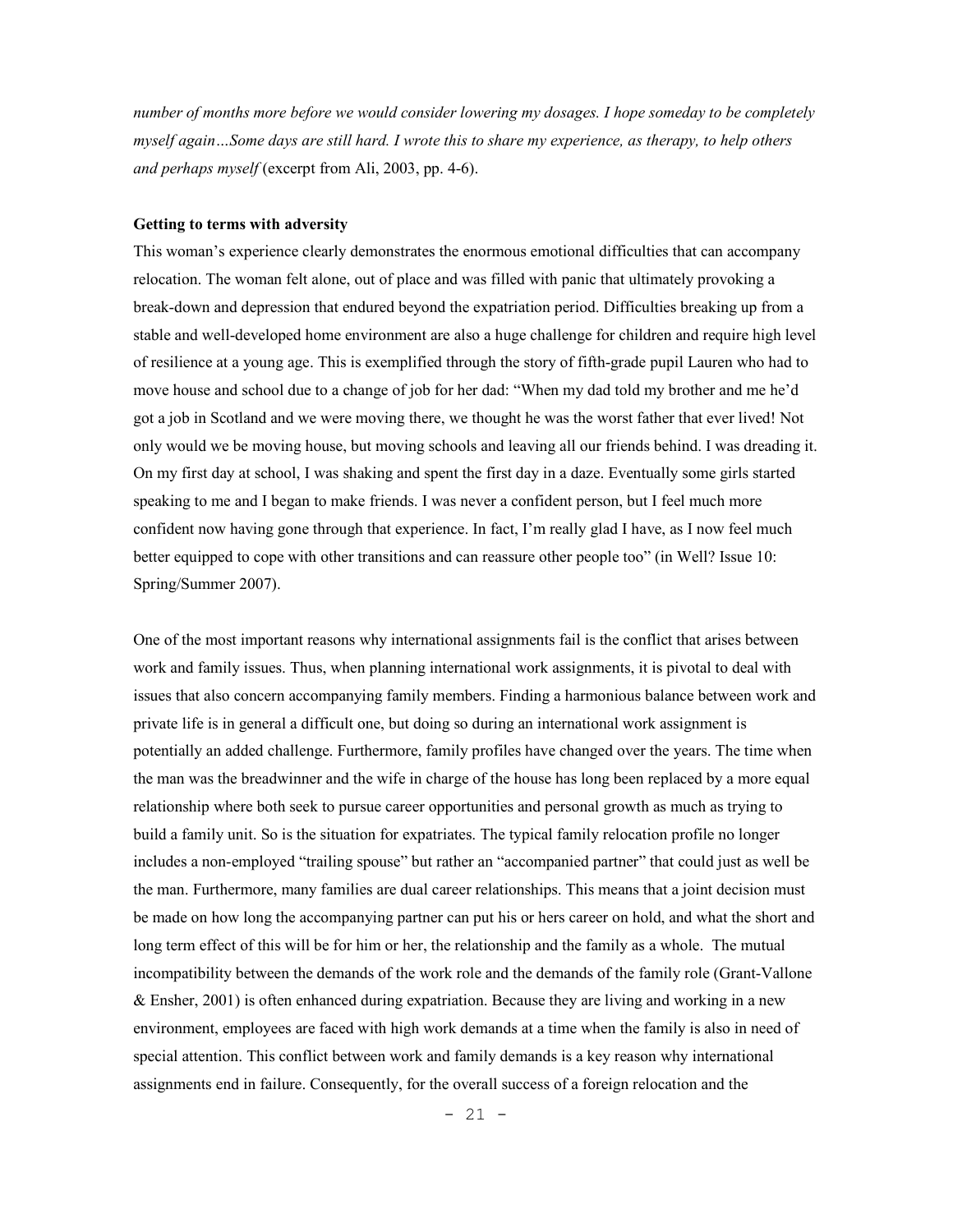individuals/families involved it is crucial that work-family conflicts are dealt with the highest attention. Osland (in Grant-Vallone & Ensher, 2001) suggests that "unlike domestic jobs, an international assignment is more of a family affair" Issues at home can impact work performance significantly to the extent that the whole assignment can end up in a costly organizational and personal failure.

Family resilience, according to Froma Walsh, refers to the coping and adaptational processes a family faces as a functional unit. It explains "how a family confronts and manages a disruptive experience, buffers stress, effectively reorganizes, and moves forward with life" (Walsh, 2006, p. 15). Within research on intercultural adaptation, however, little research has been conducted on the adaptation difficulties of expatriate spouses and children. Most studies involve the working expat rather than the accompanying spouse and children. This is something of a paradox considering empirical studies proving that spouse's adjustment problems and family-related problems were among the major causes of international work assignment failures (Tung, 1984 and Harvey, 1985). In a study among American expatriates, Caligiuri (1996) found that family adjustment played a significant predictor when international assignments were terminated prematurely. Equally, studies by Black and Stephen (1989) showed that expatriate spouses who managed to adapt was actively contributing to finish the overseas assignment and not return before the end the intended period was over.

What determinants are therefore considered crucial in order to facilitate spouse and family resilience? According to Caligiuiri et. al (1998) and further discussed by Ali, Van der Zee & Sanders (2003), personality dimensions, family characteristics and expatriate work life are the three pillars that need to be adjusted appropriately before, during and after an assignment. The first and strongest determinant, personality dimensions, refers to the development of intercultural competency, where character traits such as cultural empathy (ability to emphasize with feelings, thoughts and behaviours of differing cultural groups), open-mindedness (unprejudiced attitude), emotional stability (remain calm in stressful situations), flexibility (capacity to adapt to new and unknown situations) and social initiative (to be proactive, interact). These personal dimensions will be more extensively dealt with later in the paper.

The second determinant, family characteristics, refers to the family as a unit and its' capacity to adapt to the foreign environment through characteristics such as cohesion, adaptability and communication. Family cohesion has been defined as the emotional bonding that may develop during a time where the family members often experience trials and tribulations together. The stronger the bonding, the more resilient each member will be. Furthermore, the resilience approach also applies to each family member's capacity to adapt and deal with situational and developmental stress such as homesickness, new schools or friends. According to family system theories, the more capable the family is of changing internal relations in response to the demands of the foreign situation, the better the family will adapt to new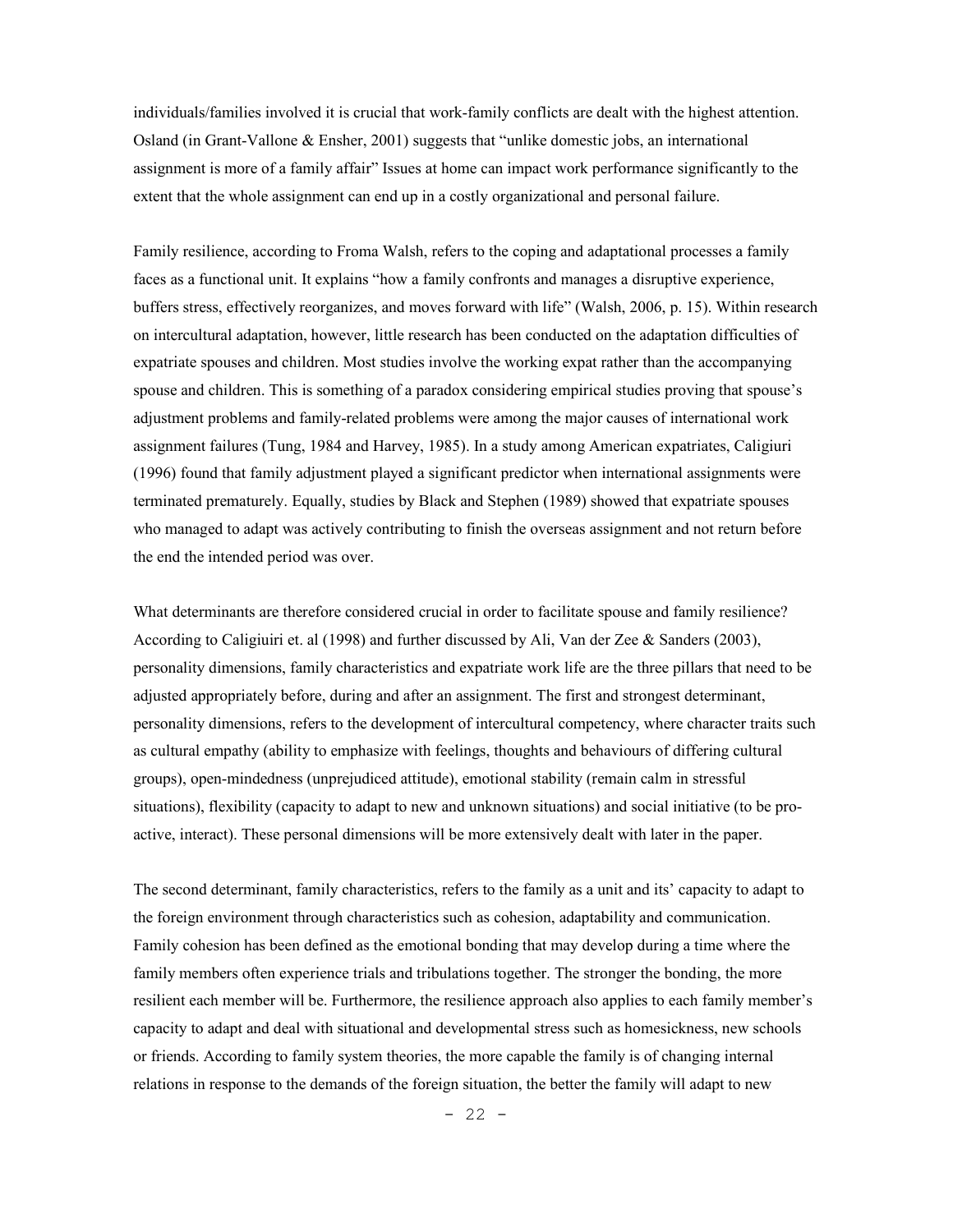circumstances (Olson et al, 1984, in Ali et al, 2003). Finally, the capacity to address and resolve a stressing situation by means of communicating is crucial during the intercultural adaptation process.

The third determinant, expatriate work life, refers to work-family conflict and how this is solved. There are significant costs associated with conflicts between work and family life and it carries an even higher price during an international assignment. The ultimate indicator of international assignment failure is generally considered to be premature repatriation and is estimated to cost the organization somewhere between \$100,000 and \$500,000. Premature repatriation is not just the result of inadequate selection measures, lack of personality fit, limited preparations and training for the worker and his/her family, and limited support while abroad (Grant-Vallone & Ensher, 2001), but also work-family conflicts. A key element in solving this is organizational support. Research has shown that employees who perceived that their organization offered a supportive environment, reported lower levels of depression, anxiety, concern for their health, and work-personal life conflicts (Grant-Vallone & Ensher, 2001). The better preparation and organizational follow-up, the higher the likeliness of successful international assignment. A list of recommendations for international companies has been developed by Fitzergal, B.T. (1997):

Hire a relocation service in the host country. The relocation service will help the expatriates and their family members in dealing with official and unofficial matters, e.g. obtaining immigration and work permits, car and home insurance, locating housing, negotiating leases and so forth.

Provide pre-departure assistance and ongoing consultation for expatriates and their family members such as basic language skills and cross-cultural training. Pre departure assistance should also address critical family issues, e.g. children's schooling, medical coverage and making friends.

- Maintain regular contact with expats. Lend a sympathetic and confidential ear when expatriates just need to vent. Call weekly during the first 60 days of expatriation and monthly thereafter for the first year.

- Enhanced support from Human Resource Department will reduce the risks of the organization's expansion strategy and enhances the chances of success.

While more and more organizations implement the above-mentioned measurements, there is interestingly enough a mismatch between organizational support and the expectations expats and accompanying families have of this support. Studies have shown that the expat families themselves are not highly satisfied with the support they receive (Ali et al, 2003). One reason for this is that organizational expatriation programs are above all developed to reduce risks of private issues interfering with work rather than work interfering with private life. Research done by Grant-Vallone & Ensher (2001) has shown that there is a higher degree of work interfering with expats private life than vice versa. A more complete program should therefore (as much as practically and financially possible) better encompass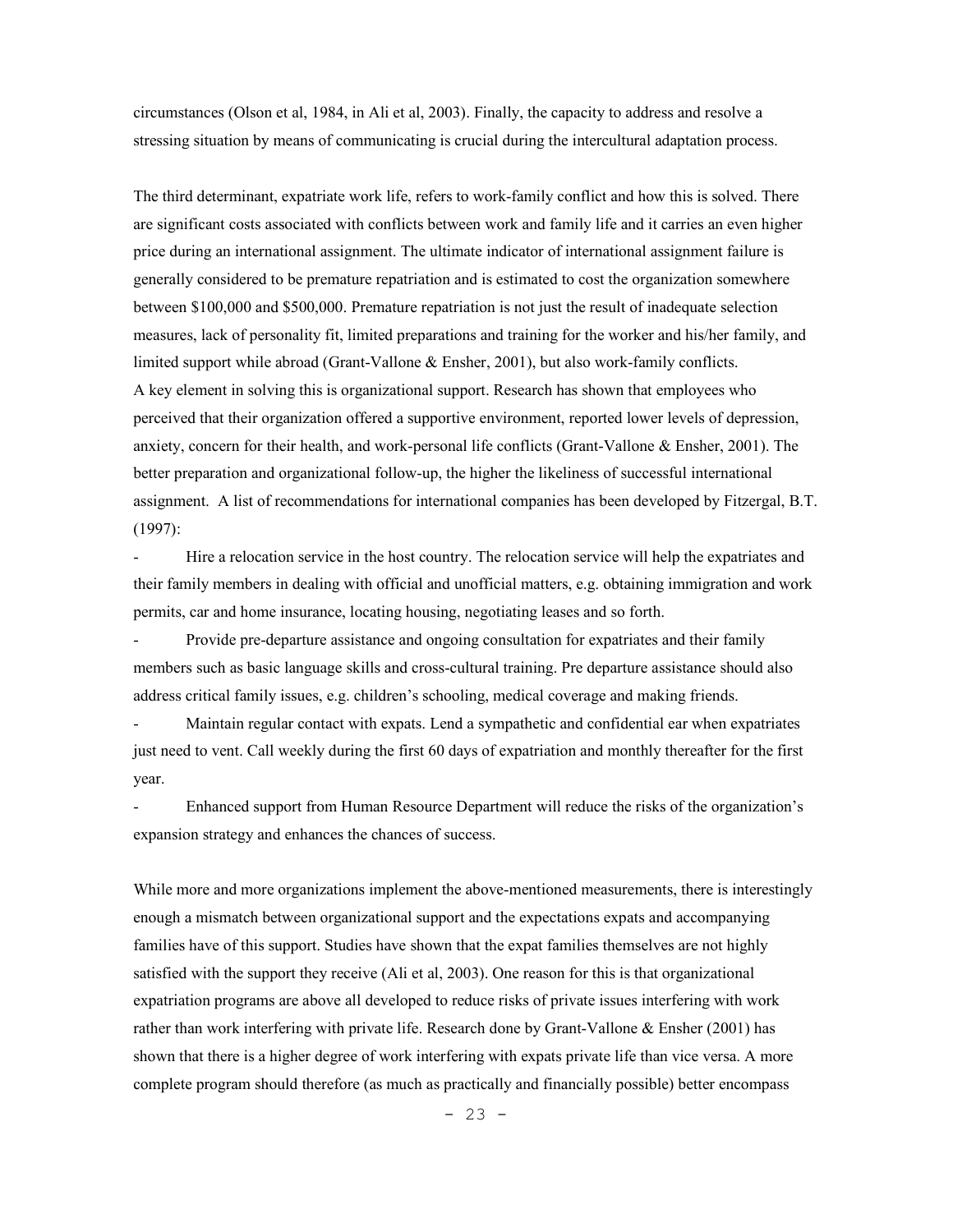issues where work interferes with family adjustment issues and not just the opposite. For example, reductions in travel during the early parts of the assignments, flexible working hours and the possibility to work from home are measurements suggested to reduce work-private life conflicts. As a consequence, organizational support programs which are targeted to reduce negative spill over from work to personal roles will increase expatriates' well-being, and will likely affect performance, satisfaction and retention, according to Grant-Vallone & Ensher (2001, p. 275).

## **Bringing out the best of the family**

Studies of resilient families found that in times of crises, 75 % experienced positive occurrences in the midst of hurt and despair. The same majority believed that something positive came out of the challenge. Many families reported that their relationships became stronger and richer because they went through the crises together as one. Family resilience requires determination, creative initiatives and perseverance when meeting challenges that surface during expatriation. As initially pointed out, a family resilience approach focuses on how families can succeed, trying to draw out the best in families, building on key processes to encourage individual and family growth. We have previously in this paper (chapter 2) seen how stress can be turned into a positive growth factor. The family resilience approach is a way of showing how difficult times can also be times of positive occurrences where family members get closer to each other. Through weathering crises together, relationships can become richer and more loving. Crises can serve as "wake-up calls", helping individuals to focus on the important things in their lives.

Anees Janee Ali (2003) states that over time, expatriates and their family develop skills to cope with problems and challenges during the international assignment. However, such resilience can only be developed if there is a strong enough motivation to endure and overcome these challenges. This underlines the importance of developing an intercultural resilience competence where personal characteristics such as open-mindedness, flexibility, emotional stability and empathy have space to grow. It also underlines the importance of offering expats well-prepared support programs that not only focuses on how private life can affect work, but also vice versa. The combination of personal resilience skills and organizational sensitivity towards initial adaptation challenges will consequently lay a solid foundation for a successful expatriation for the entire family.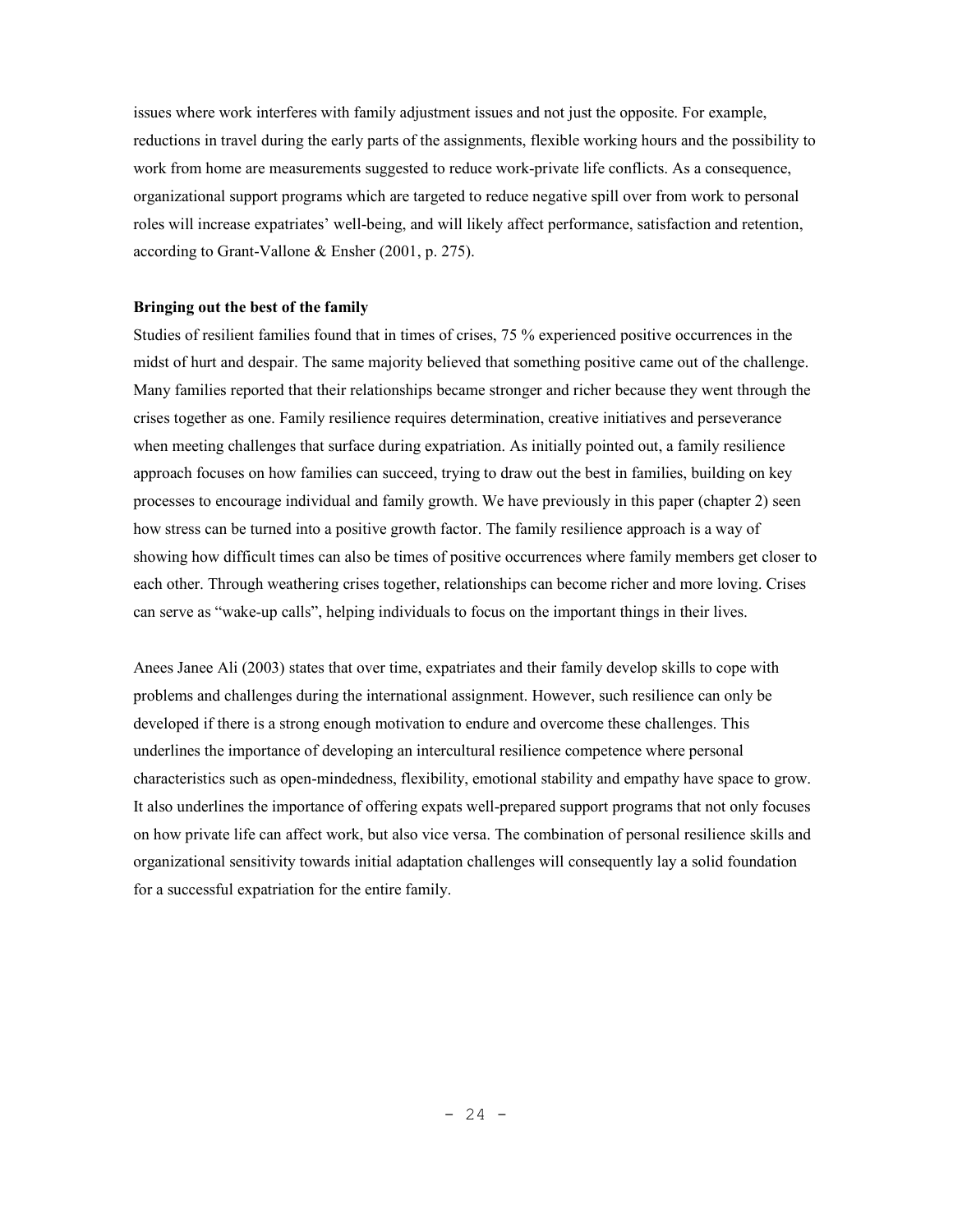# **Chapter Five: Understanding culture, understanding intercultural communication**

*To be surprised, to wonder, is to begin to understand* 

Jose Ortega Y Gasset

Culture is like a set of matryoshka dolls where each doll represents something different, yet related to the slightly bigger doll. And they fit together, just like culture and communication do within intercultural communication. Intercultural communication is about the ability to understand and communicate with people from other cultures. It is about going beyond boundaries and create a common ground for communication with someone who does not share all of your own linguistic, cultural and social background. But for this communication to work properly, it is necessary to develop an intercultural communication competence that is based on awareness, sensibility, tolerance and cultural knowledge.

## **Understanding culture**

 $\overline{a}$ 

Defining culture is difficult, so difficult in fact that there is yet to be found a definition that can pin-point the essence of culture. Instead, due to the flora of definitions makes it more appropriate to present some and then discuss key characteristics of culture (taken from Spencer-Oatey http://209.15.42.137/ic.org.uk/publications ).

"Culture...is that complex whole which includes knowledge, belief, art, morals, law, custom, and any other capabilities and habits acquired by man as a member of society" (Tyler, British anthropologist, 1870).

"Culture consists of patterns, explicit and implicit, of and for behaviour acquired and transmitted by symbols, constituting the distinctive achievements of human groups, including their embodiment in artefacts; the essential core of the culture consists of traditional (i.e. historically derived and selected) ideas and especially their attached values; culture systems may, on the other hand, be considered as products of action, on the other, as conditional elements of future action" (Kroeber & Kluckhohn, 1952).

"Culture is the collective programming of the mind which distinguishes the members of one group or category from another" (Hofstede, 1994).

"Culture is a fuzzy set of attitudes, beliefs, behavioural conventions, and basic assumptions and values that are shaped by a group of people, and that influence each member's behaviour and each member's interpretation of the 'meaning' of other people's behaviour" (Spencer-Oatey, 2000).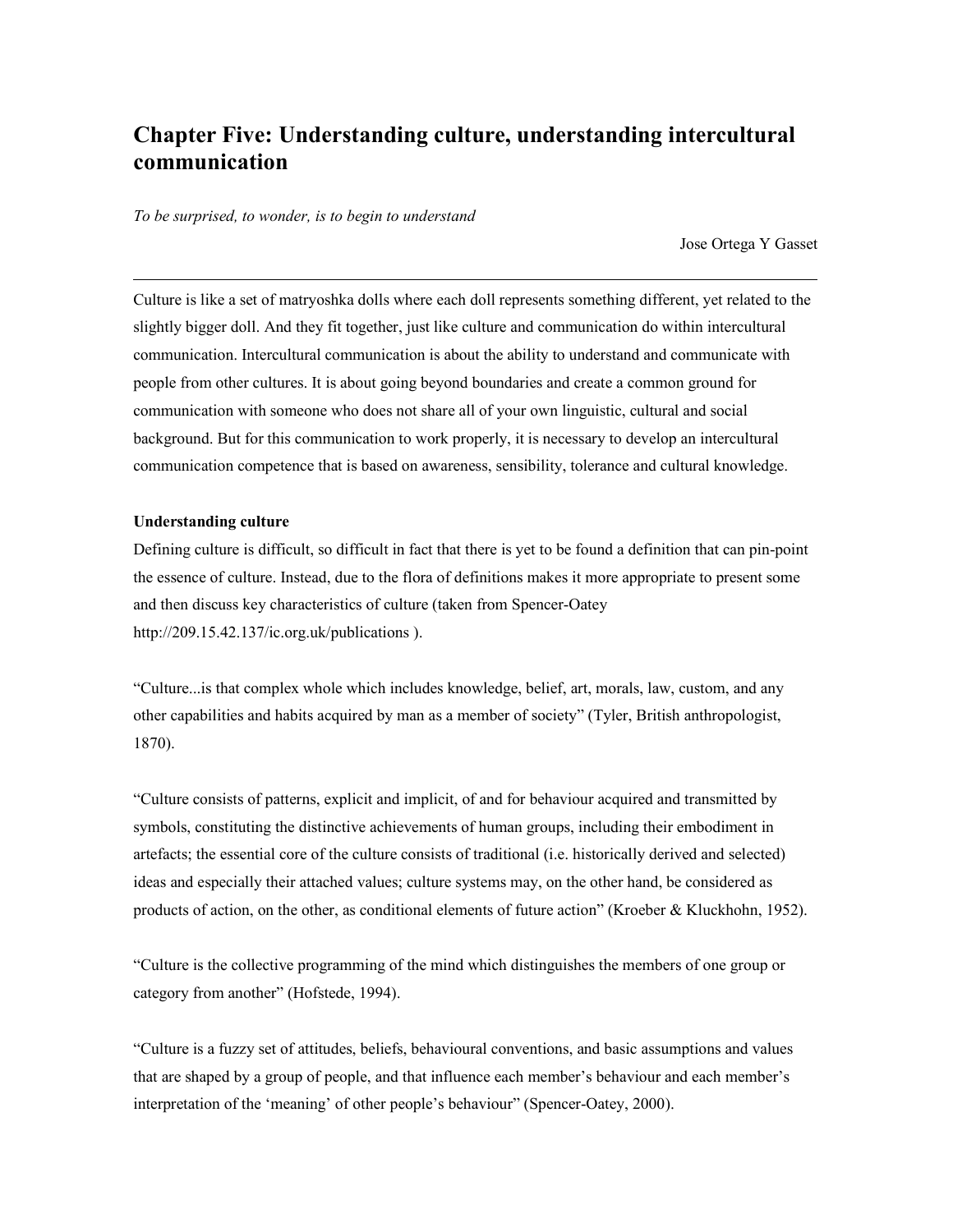According to Spencer-Oatey, there are several key characteristics of a culture. First of all, culture is manifested at different layers, visible and invisible, like the layers of an onion. Visible layers can be artefacts and products, expected behaviours and rituals as well as systems and institutions. Layers that can be invisible are values and beliefs although they are often expressed through rituals and behaviours. Second, culture affects the way we behave and how we interpret others' behaviour. For instance, gestures do not necessarily mean the same in one culture as it does in another. Third, culture can be differentiated from a universal human nature or the personal uniqueness of each individual human being. Human nature is common to all human beings, it is inherited with each individual's genes. Culture on the other hand is learned, not inherited. It derives from one's environment and surroundings. Personality is a combination of the unique nature that belongs to each individual and inherited and learned values that come with cultural experiences.

Furthermore, culture is something which is shared, it can not be idiosyncratic, limited to only one individual. We all belong to one or several groups or categories, be it as a member of a country/national culture, a religion affiliation, gender-related, socially, etc. Consequently we are all members of several cultural groups on different levels, not just vertically, but also horizontally/cross-cutting. Culture is both an individual as well as a social construct. Culture can never be anything but 'fuzzy' because cultures interact, the borders between different them are not absolute but rather in a constant flux. Culture is dynamic. This is underlined by the fact that culture has both universal (etic) and distinctive (emic) elements. Every culture, just like every individual, is unique, however every culture has elements that are recognized in every culture. The etic and the emic co-exist. Culture is learned from interaction with others and is part of building values and beliefs. As Lustig and Koester points out, "culture is taught by the explanations people receive for the natural and human events around them" (Spencer-Oatey, http://209.15.42.137/ic.org.uk/publications/). Finally, culture is a descriptive rather than an evaluative concept (12). One culture is not better than another, only different or similar to each other.

To sum up, culture is not homogenous, it is not a thing, it is not absolute and it is not restricted to one per individual. Culture is the framework from which all of us develop our value systems, language, behaviour and beliefs.

# **Identity and cultural differences**

Culture should not be confused with identity. They are two different entities, however they both relate in our attempt to understand intercultural communication. While culture relates to attitudes, values, beliefs and behavioural conventions, identity is how we see ourselves. But together they form our cultural identity expressed through our belonging to different groups.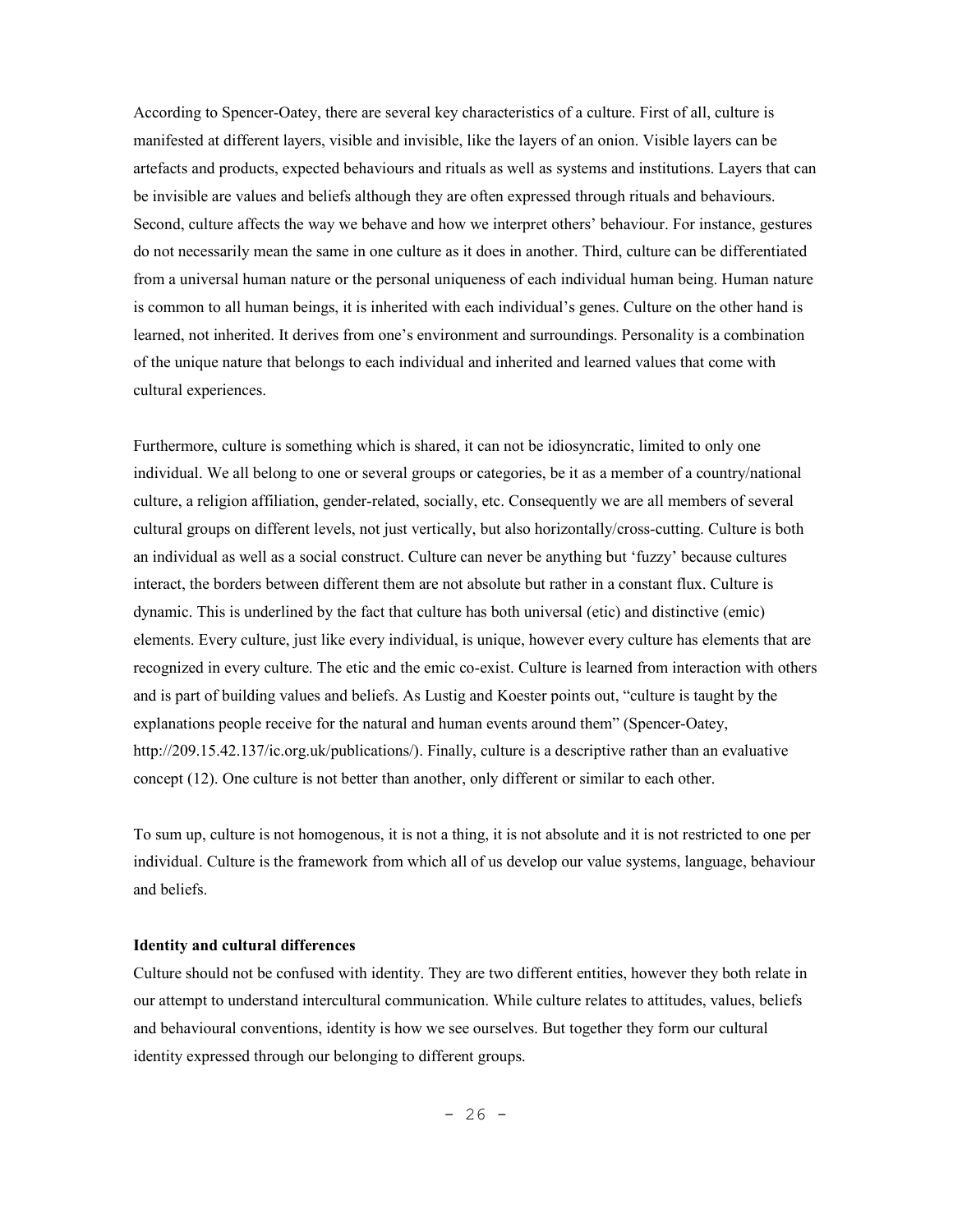In our lives, we belong to and function as members of a variety of groups, be it gender, class, profession or social commitments that together give us a particular sense of identity. We are, as Amartya Sen points out, "all individuals involved in identities of various kinds in disparate contexts, in our own respective lives, arising from our background, or associations, or social activities" (Sen, 2006, p. 23). When living in an intercultural context, it can sometimes be difficult to maintain a harmonious balance between what group we feel most loyal to. Expats can often be caught in the conflict between maintaining a loyalty to home culture features and the willingness to embrace aspects of the host culture. In a conflicting situation, it does not mean that one has to deny one identity in order to give way for another, but it forces an individual to decide on what identity has the greatest importance in that given situation, or the need to "dress the part" the way a 27-year old Canadian woman experienced during her time in France and UK:

The most difficult aspect of living abroad in both France and the UK was coming to terms with local norms and unspoken rules of conduct. This was especially true in the workplace. For instance, wearing formal and "feminine" dress on the job in France was very important. I was once told off for not wearing makeup, which I resented at first, but once I dressed the part, I found customers responded to me entirely differently.

#### **Cultural differences and intercultural communication failure**

If intercultural communication is about the ability to understand and communicate with people from other cultures, what are the reasons we so often fail to communicate across cultures? Difficulties in communicating with members of a different culture may occur because one feels awkward and anxious while interacting (Spencer-Rodgers & McGovern 2002). Differences surface on a number of levels including cognitive (values and norms) and behavioural level (language, customs and communication styles) (ibid. p. 610). Furthermore, confusion may also arise due to how we communicate non-verbally, as experienced by a 30-year old Canadian man while working in Asia:

*I worked as an English teacher in Bangkok for one year and in Taiwan for another. Language was never a big barrier per-se, but the culture behind the language was often a source of confusion. Most miscommunication was due to the intent behind what was said, and the emotion presented, rather than with translation issues. A major coping mechanism to curb the stress that came from this was to always remain calm – getting upset or angry rarely helped in Asia. The rule of thumb was the angrier you felt, the more you should smile...* 

When dealing with cultural differences, stereotypes are, as Milton Bennett points out, usually not far behind (1998). Stereotypes, he says, "arise when we act as if all members of a culture or group share the same characteristics" (Bennett, 1998, p. 6). Such stereotypes can be of both positive and negative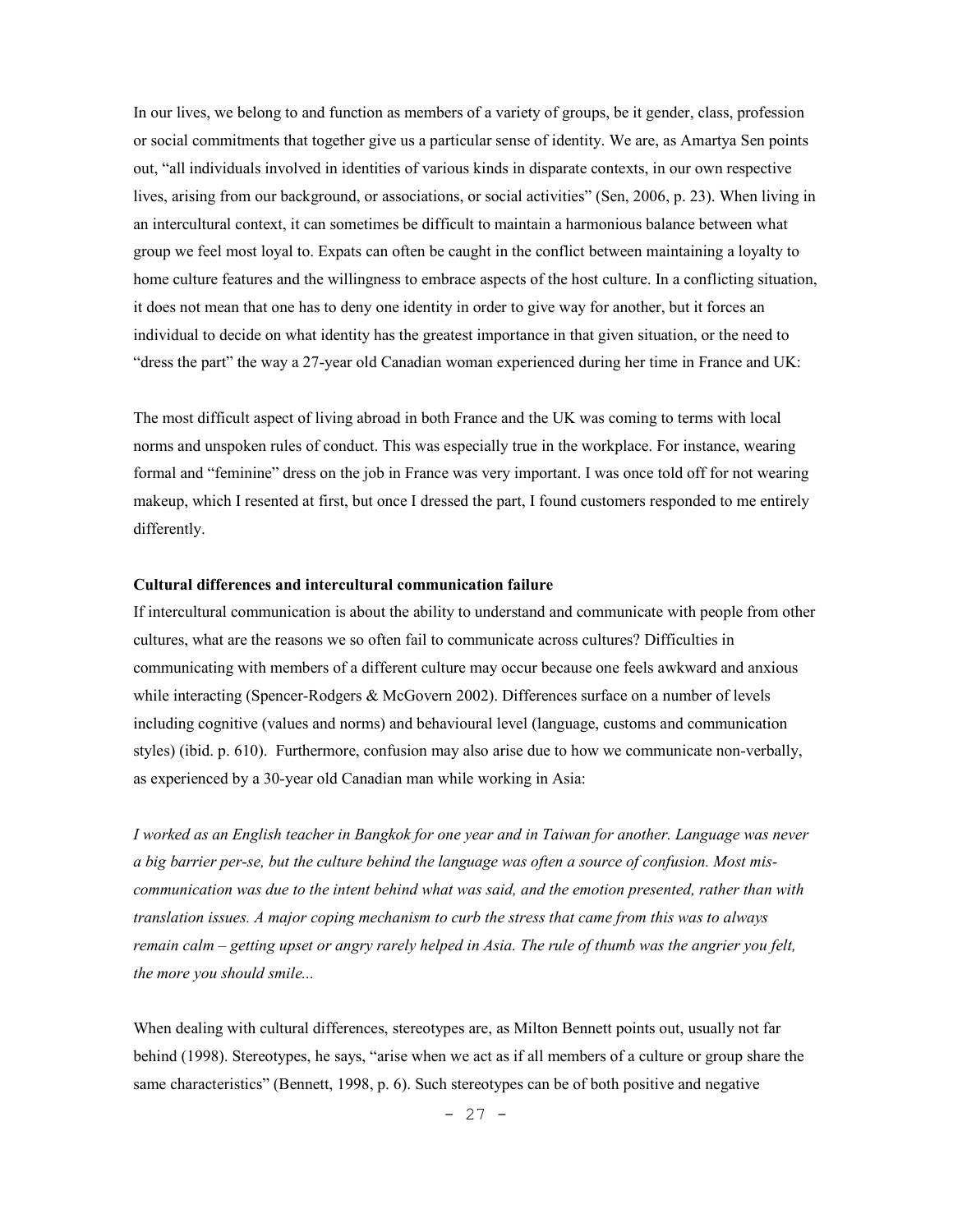character and are relevant to whether we respect (positive) or disrespect (negative) the characteristics. However, common for both of them is that they are problematic when they arise in an intercultural communication context. By stereotyping, we falsely believe to possess an understanding of the person we are communicating with. At worst, such false understanding can eventually turn into self-fulfilling prophecies, where we see people the way we want to see them, whether or not it is prejudiced or not (ibid.). However, some sort of cultural generalization is necessary if we are to avoid what Bennett calls "naïve individualism" as if every individual is unique and without grounds for comparison with cultural characteristics.

Cultural generalization can be made without falling prey to stereotypes if we stick to what has been termed "preponderance of belief" (ibid. p. 6). This refers to how each culture has a preference for some, specific beliefs compared to another culture. We apply this generalization to the culture as a whole, however without excluding that some individuals within the culture deviate from those beliefs, although these individuals are more the exceptions that confirm the rule. Consequently, it is appropriate to generalize that U.S Americans as a group are more individualistic than for instance Japanese, while it is stereotyping to say that all Americans are individualistic. This is called deductive stereotypes (ibid. p.7). The opposite would be inductive stereotypes, where we apply a general knowledge about a culture based on a limited number of encounters with the culture in question. Such kind of stereotyping is what typically happens when we describe curious holiday incidents and conclude that that is how they do it there.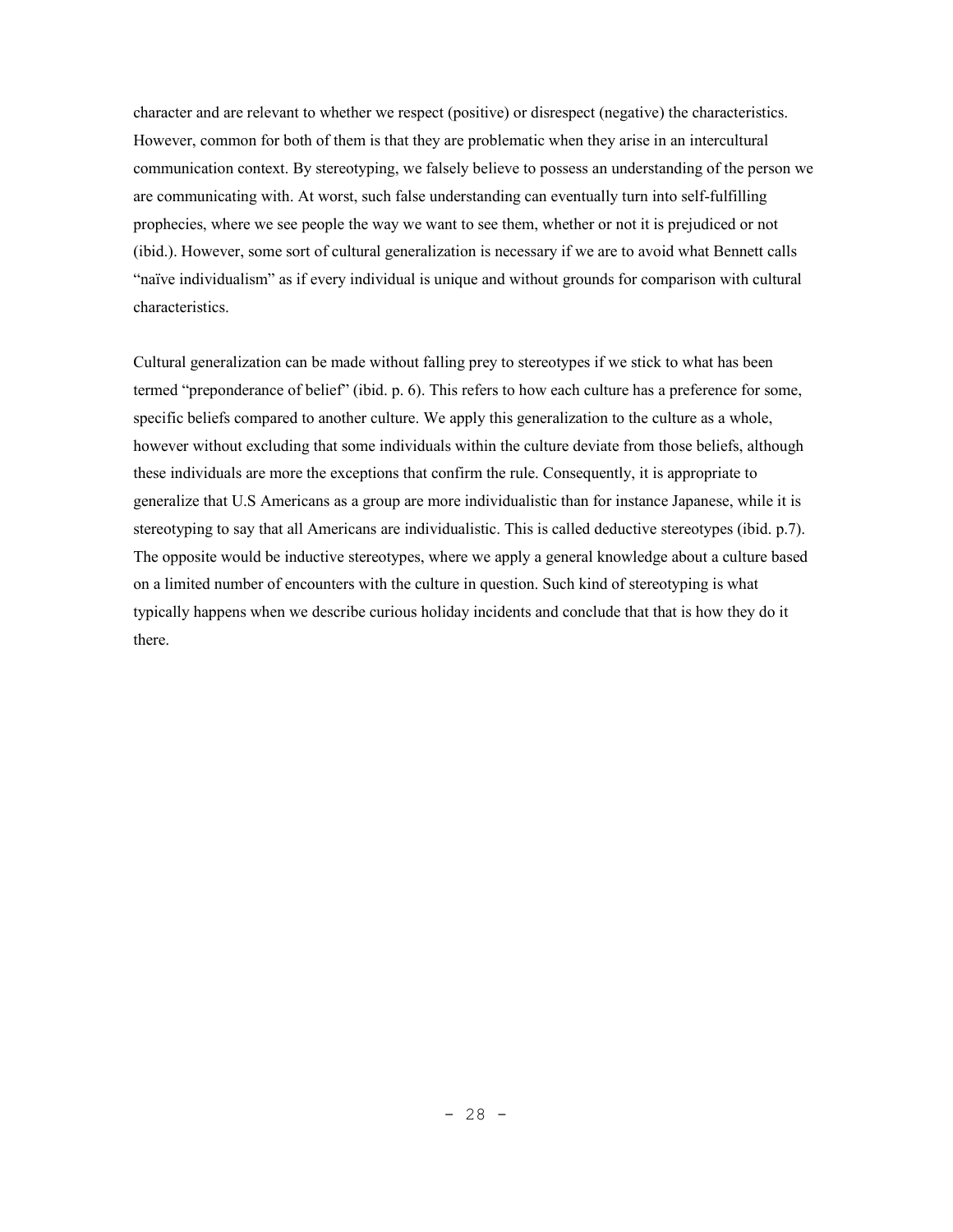# **Chapter Six: The first steps towards intercultural resilience: Developing intercultural communication skills**

*Father, Mother and Me, Sister and Auntie say, All the people like us are We, And everyone else is They.* 

*And They life over the sea, While We live over the way, But - would you believe it? – They look upon We As only a sort of They!* 

*All good people agree, And all good people say, All nice people, like Us, are We And everyone else is They: But if you cross over the sea, Instead of over the way, You may end by (think of it!) looking on We As only a sort of They!* 

 $\ddot{\phantom{a}}$ 

Rudyard Kipling

In order to effectively communicate with people from the host culture, we need to understand their culture, we need to be able to overcome possible linguistic barriers and we need to understand and accept rules, values and norms that can be different from our own. But it takes a lot of effort because it touches the very foundations of our own cultural identity. The experience of living and interacting in a different culture can pose two, opposing challenges. Not only does it trigger an awareness of our own culture (Lustig & Koester, 2003), but it also triggers an evolution of that very same identity. Consequently, as you adapt to various intercultural challenges, your cultural identity may be transformed into one that is substantially different from what it used to be (ibid. p. 145).

Over the last five decades, empirical research has tried to identify what skills, knowledge and attitudes that are needed in order to live and work in another culture (Kealey, MacDonald & Vulpe, 2004). According to Vulpe (2000), an interculturally competent person is someone who is able to "live contentedly and work successfully in another culture" (ibid. p. 4). It is someone who has the ability to communicate with people of another culture, someone who has the capacity to adapt his/her professional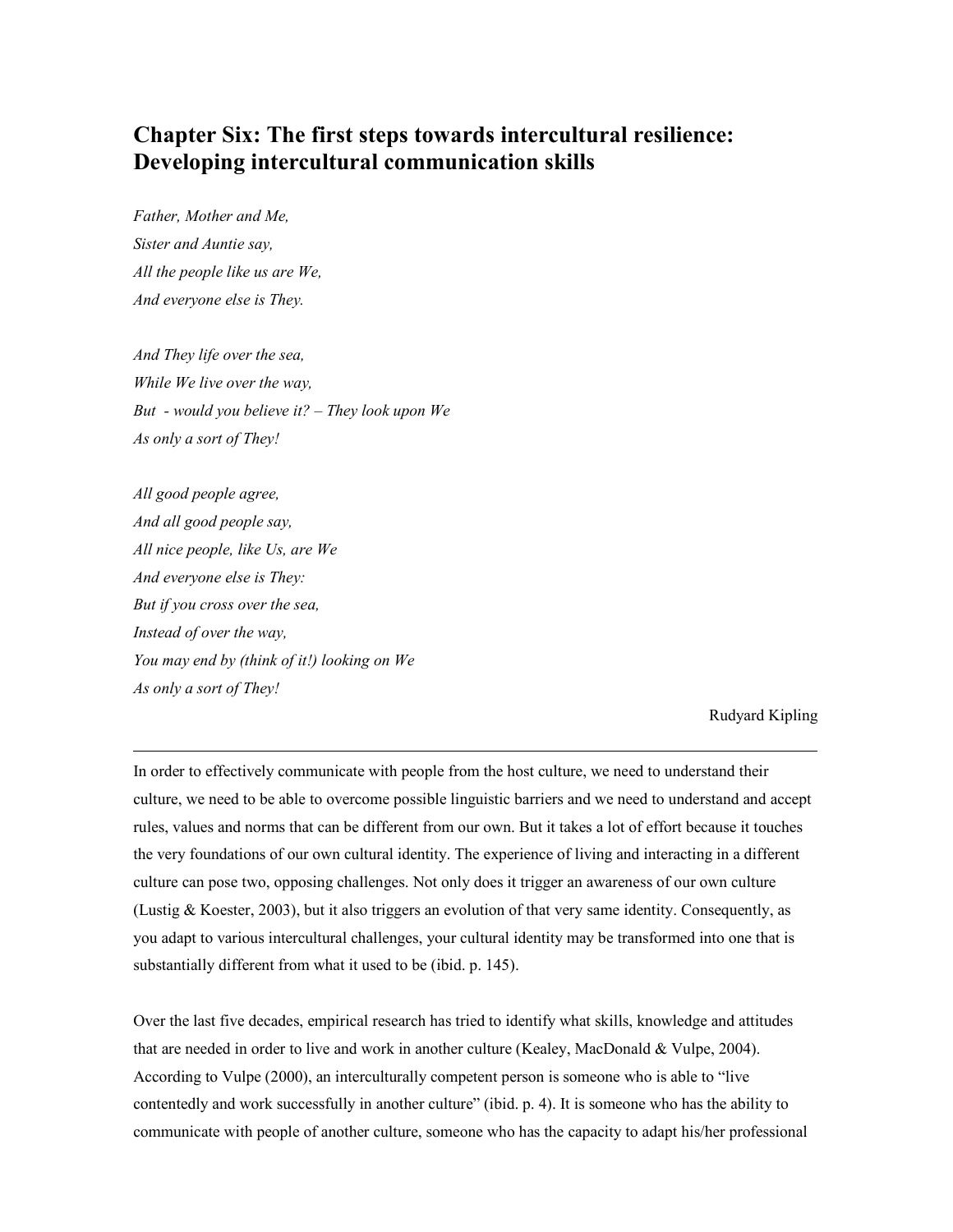skills to fit local conditions and who has the capacity to adjust personally in order to be content and generally at ease in the host culture. His research into creating such a profile revealed that "there is a common understanding among theoreticians and practitioners of what defines intercultural effectiveness, and yet, little exists of a defining statement. What is it that you do or do not do, say or not say, that would indicate to an observer that you are, in fact, interculturally effective?" (Volpe, 2000, p. 2). His questions are the basis of a very detailed identification of interculturally effective behaviour which has been structured into nine major competency areas for a person to be acknowledged as being interculturally competent. Furthermore, each of these nine areas contains a detailed description of 29 core competencies and qualities an interculturally competent person should have.

#### **1. Adaptation skills**

A person that possesses intercultural adaptation skills has the ability to cope with the conditions and challenges of living and working in another culture. He or she is able to cope with the stress of culture shock, enjoying the sojourn as an enriching experience and take on a different behaviour in the host culture than what is expected in the home culture.

## **2. An attitude of modesty and respect**

Living abroad requires the ability to show humility and respect towards the host culture and the willingness to learn and consult with members of the host culture before coming to conclusions on various issues.

## **3. An understanding of the concept of culture**

An interculturally competent person has an understanding of what constitutes culture and how culture influences life and work abroad. Furthermore, he or she is aware of how their own cultural identity and background can create challenging situations in the host culture.

## **4. Knowledge of the host country and culture**

An interculturally competent person possesses an increasing amount of knowledge on history, geography, social mores, customs and socio-economic conditions about the host country.

# **5. Relationship-building**

An interculturally competent person has the capacity to create and facilitate good social and professional relationships.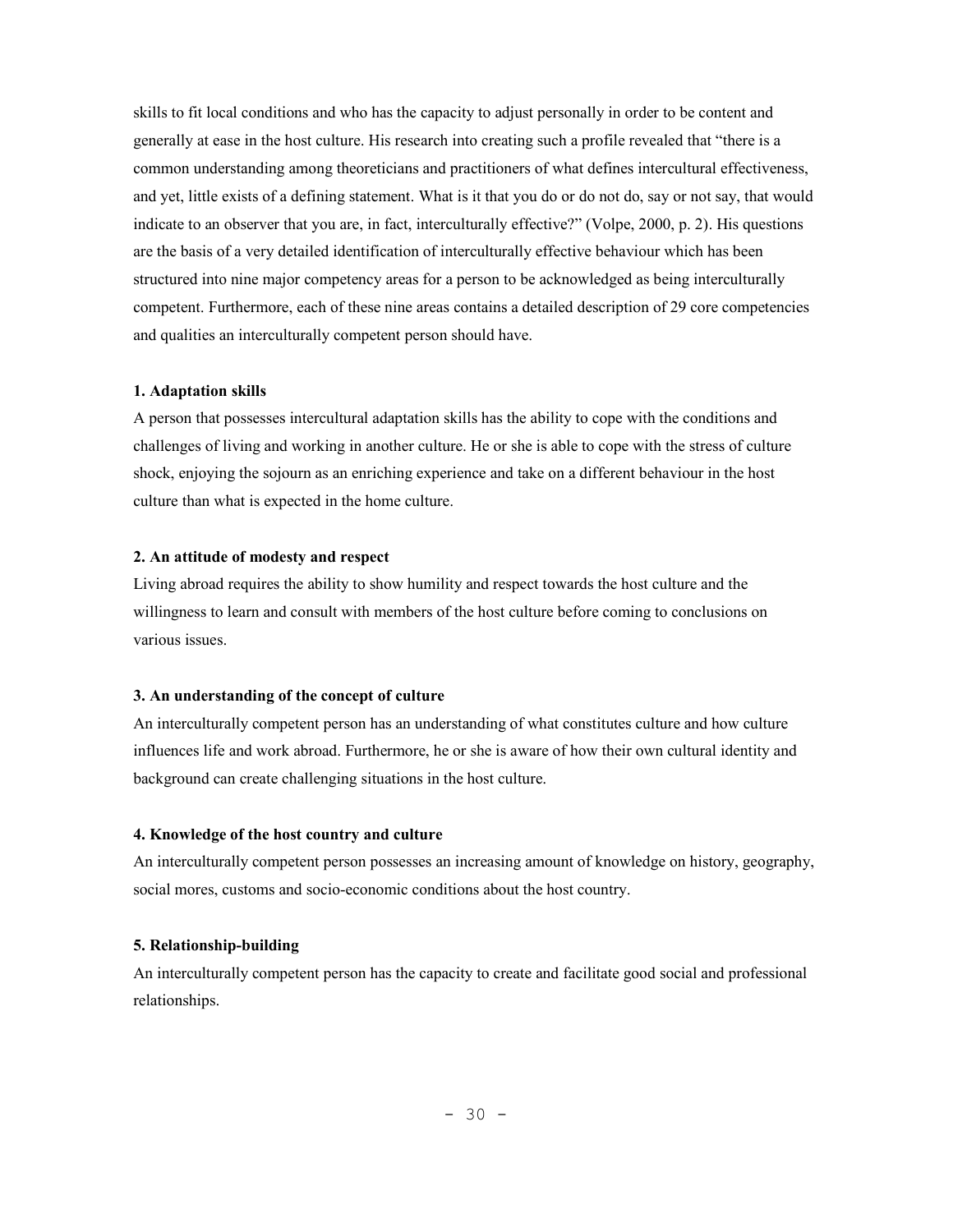## **6. Self-knowledge**

Living in a different culture and country requires the ability to know one's own strengths and weaknesses and how one's own cultural background affects one's behaviour.

#### **7. Intercultural communication**

An interculturally competent person has developed sufficient host language skills to express his or hers thoughts, opinions and expectations in a way that is understandable yet culturally sensitive. Furthermore, he or she is not afraid to make mistakes but rather actively takes part in the host culture and language.

#### **8. Organisational skills**

An interculturally competent person has the capacity to strike the balance between adapting to the host culture and maintaining his or hers own cultural identity, to build consensus between local and foreign interests.

## **9. Personal and professional commitment**

Lastly, an interculturally competent person expresses a high level of personal and professional commitment to the international experience, expressing the desire to take part and contribute to the welfare of themselves and the people around him/her set within realistic boundaries.

Naturally, this is the profile of the ideal interculturally competent person. Any real-life individual possessing all these qualities would, as Volpe himself acknowledges, a "super-human". However, it puts into perspective the skills and requirements every transferee should strive for in order to succeed abroad. Bhawuk and Triandis (Salo-Lee, 2006) distinguish between four different stages in the development of intercultural competence: "lay person", "novice", "expert" and "advanced expert". The first category, lay person, does not have any significant intercultural experience or knowledge. Novices have no intercultural education but have spent two years or more in a foreign culture. Experts are individuals who have a theoretical intercultural knowledge enough to analyze cultural differences. Lastly, an advanced expert possesses both a theoretical education as well as practical experience. Milton Bennett (1988) has used the term intercultural sensitivity rather than competency. Nevertheless, the development of intercultural competency involves an increasing ability to interpret and evaluate behaviour from different cultural perspectives (ibid. p. 89).

In Bennett's "Developmental Model of Intercultural Sensitivity (DMIS), he identifies six stages of development: denial, defence, minimization, acceptance, adaptation and finally integration. The first three stages involve a high level of ethnocentric behaviour where one's own standards, values and perspectives are dominantly used in the judgment of others. The remaining three factors fall under the category of ethnorelative behaviour where the individual gradually starts to be comfortable with cultural differences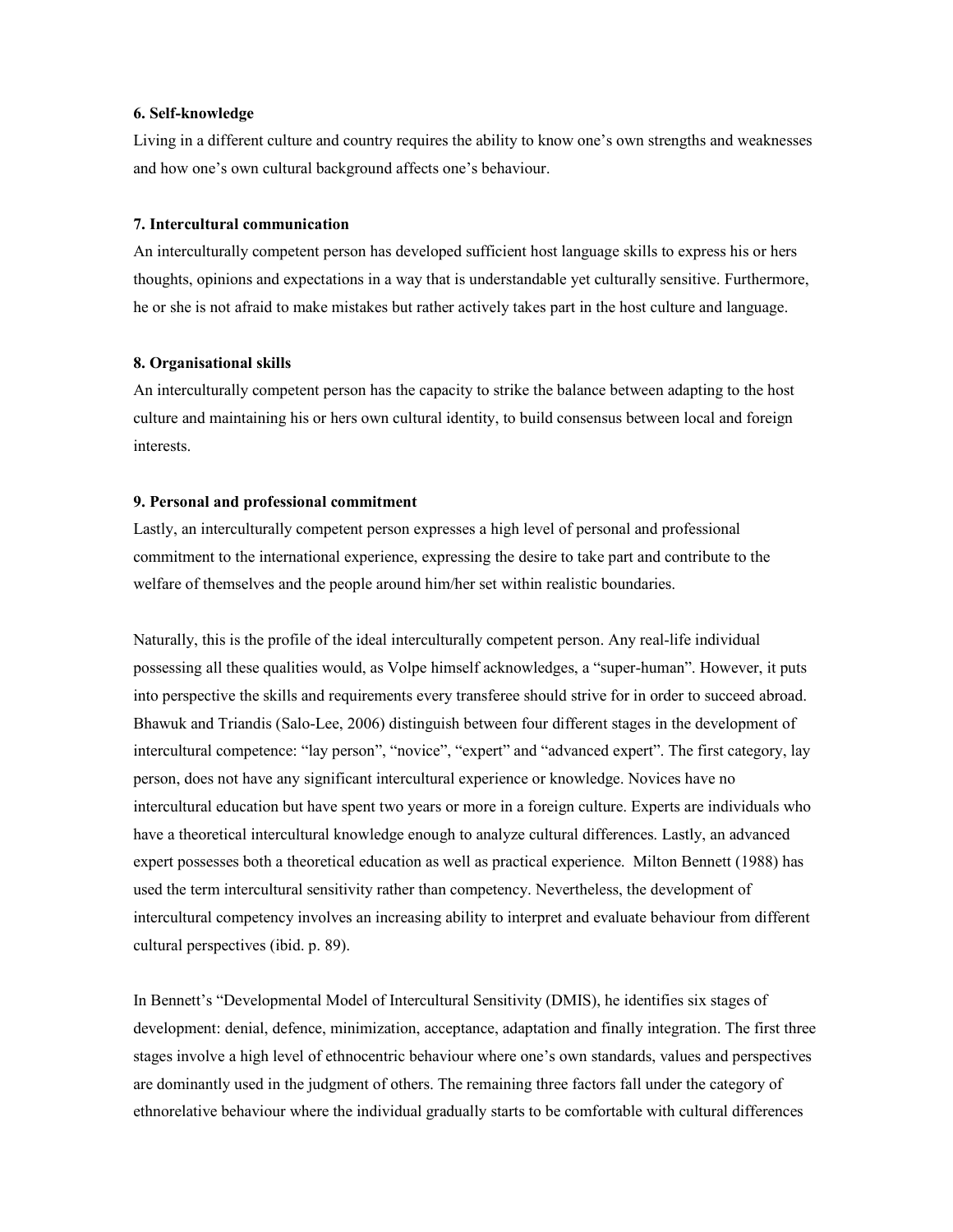and adapts to them. At the final integration stage, the individual is, similar to the "advanced expert", capable of interpreting and evaluating cultural differences. This is expressed through the ability to behave appropriately in various cultural settings along with the "contextual awareness and ethical responsibility" (ibid. p. 90) that is required in an intercultural situation.

# **Questioning intercultural training**

Can such intercultural competency be acquired through training? There is still disagreement on what the best way of developing intercultural competency. For some, according to Kealey & Protheroe (1996), the hypothesis is that effective workers are "born and not made", and therefore it is more a question of selecting the right person rather than training him or her. This is in line with the practice of most organizations (ibid. p. 143), that the selection of staff to international assignments is primarily based on technical competence and experience rather than intercultural competence skills. Consequently, it is assumed that a high-performing employee at home will be a top performer in another culture. Another argument is that it is not the pre-departure training but the overseas work environment or the organization of the project that ultimately determines whether or not the international assignment will be successful or not. Intercultural training programs are, as Ptak, Coooper & Brislin explain, "formal efforts to prepare professionals for work in cultures other than their own or with individuals from different cultural backgrounds" (Ptak, Cooper & Brislin, 1995, p. 425). This training and consulting often consist of a variety of products such as workshops, simulation games, videos and books that tell you all the right moves when operating in an alien culture.

But despite the growth of trainers, the question whether intercultural training actually helps equip sojourners with the desirable intercultural skills still remains critically open to discussion. Training is only one ingredient in the recipe for success. As Kealey & Protherhoe state, effectiveness overseas is a function of many variables, of which three are particularly central: the aptitudes and motivations of the expatriate and his/her family, the aptitudes and motivations of the local workforce and the overall organisation of the project (Kealey & Protherhoe, 2002, p. 144). The intercultural training is thus a piece in a bigger puzzle. Whether or not training is important or not should therefore be put in context and not isolated from other variables.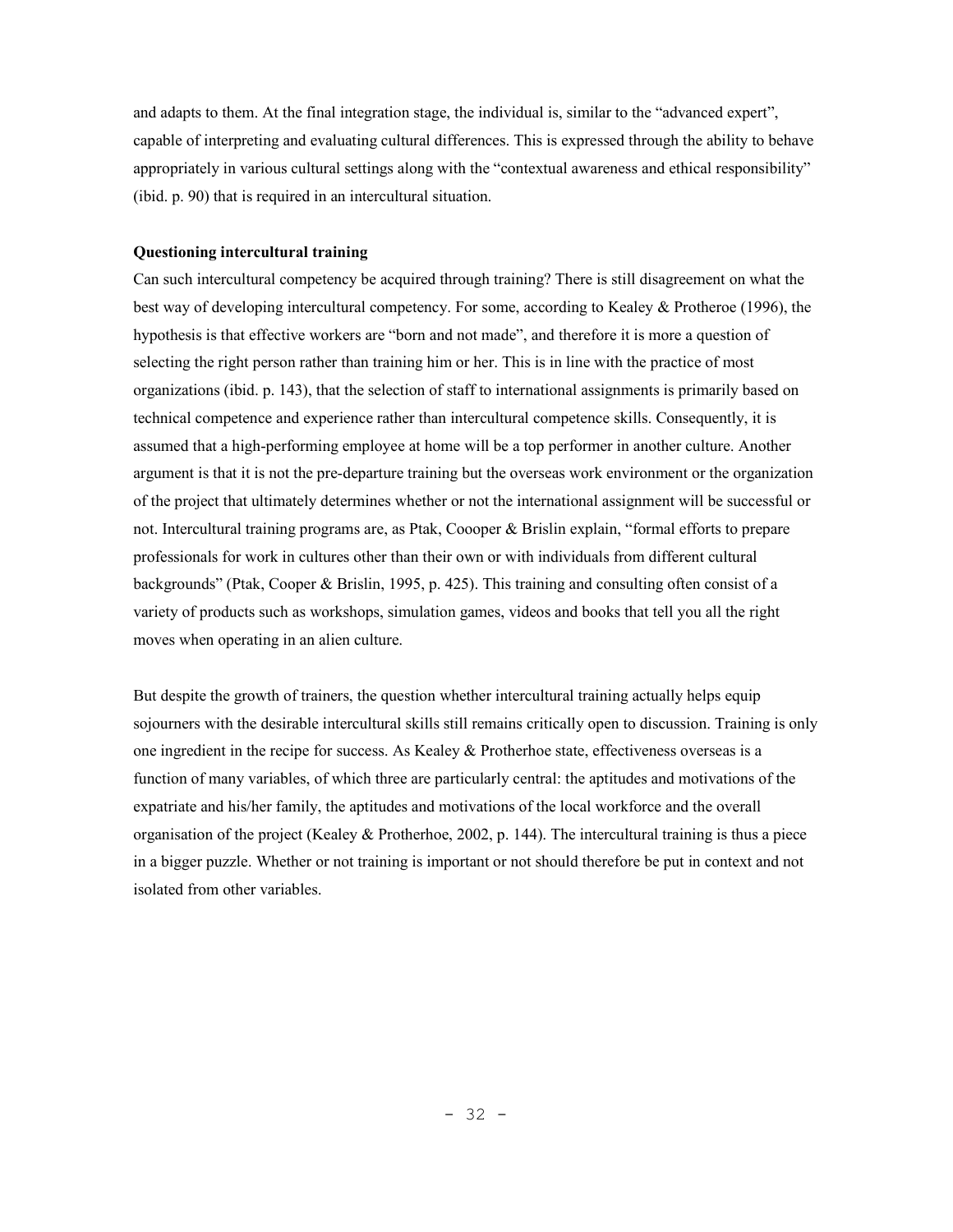# **Chapter Seven: Turning interculturally resilient: Skills and attributes**

*Character cannot be developed in ease and quiet. Only through experience of trial and suffering can the soul be strengthened, ambition inspired, and success achieved.* 

Helen Keller

If you manage to turn strains into strengths you will find that future challenges can be overcome far more easily. However it takes time, effort, (and yes…) resilience. The characteristics of a resilient individual derive from the landmark study by Werner and Smith (1982) who followed the lives of 505 individuals born in 1955 on the Island of Kanuai (Earvolino-Ramirez, 2007). Documenting their lives from birth until they approached their 40s, the study revealed significant differences among individuals despite growing up in a similar environment. This study marked the beginning of resilience research and the development of so-called protective factors that are the specific attributes necessary for resilience to occur (ibid.). It is important to note that these attributes are indeed contextual and individual which can lead to varying outcomes. This means that protective factors that are beneficial to one individual may not beneficial or positive to another in a similar situation. However, as much as these attributes must be applied with individual caution, they nevertheless represent characteristics consistently associated with resilience (ibid.). Empirical referents for these attributes have been shown through various instruments that measure resilience. The Resilience Scale for Adults (RSA) is one example of this. The RSA consists of 37 items and five subscales including personal competence, social competence, family coherence, social support and personal structure (ibid.). The Resilience Scale was developed to measure what has been considered to be key resilience attributes:

#### **1. Develop the ability to bounce back**

 $\overline{a}$ 

Being able to bounce back is, very much the essence of resilience. It is the capacity to move on after having faced challenges that force changes in life. "Easier said than done", you can rightfully claim, but as I have argued earlier in this paper, resilience is not equal to indifference, invulnerability and in-born strength. Resilience can only develop through times of adversity and not despite it. It is not necessarily any correlation between ruggedness and resilience. On the contrary. Very few individuals manage to maintain a consistent state of normal functioning and emotional stability through times of adversity. Vulnerability towards change must therefore be acknowledged to be just as important as the ability to overcome the same changes. Bouncing back therefore, is about growing stronger through risk taking on matters that hold you back: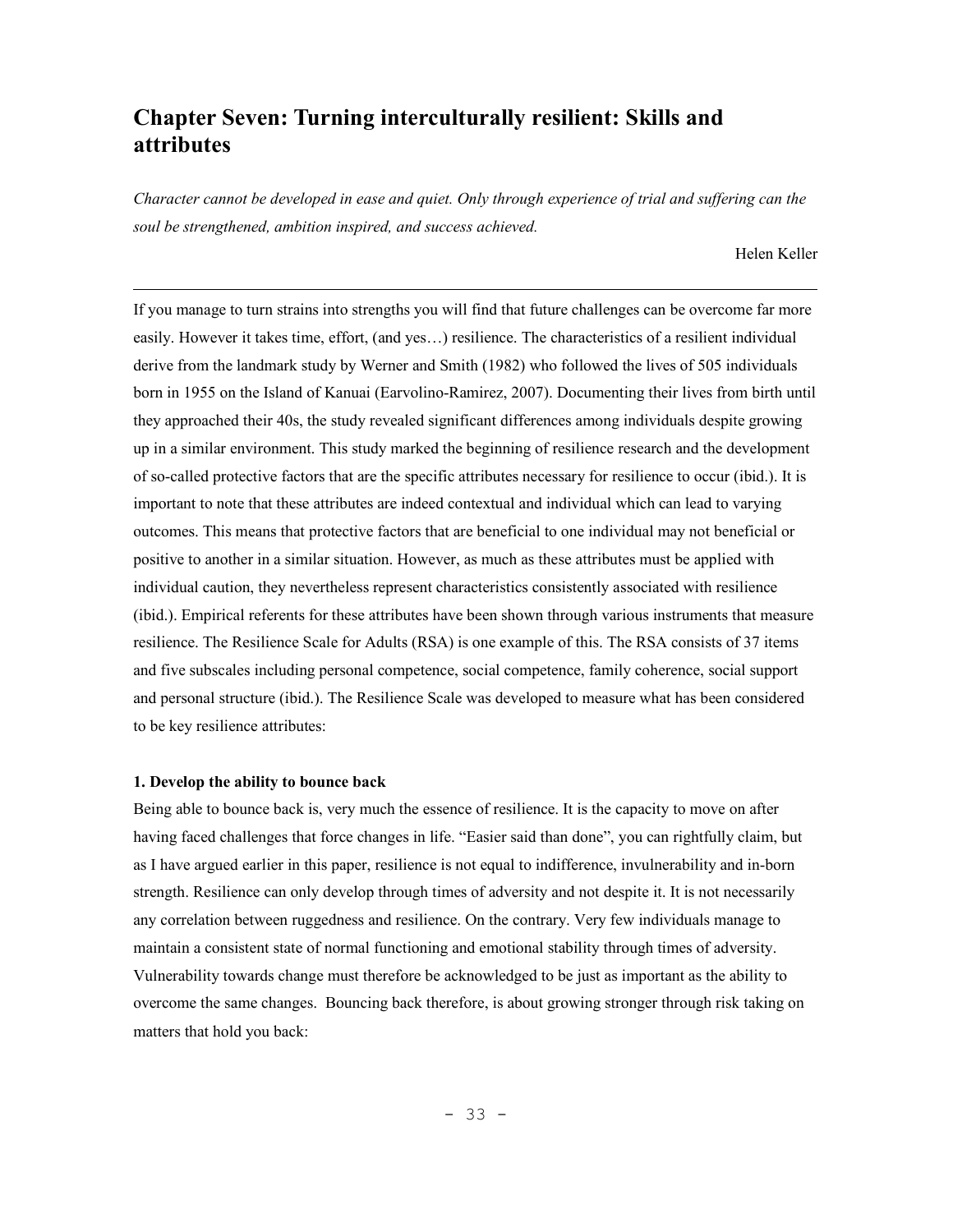*Going out and do things on my own helped me a lot and is something I'm really proud of...Going out and buy the food in a small market where you have to talk to people or open your bank account by yourself, go to the doctor alone, these kind of daily activities you will have to do sooner or later. It is better to face it.* 

26-year old Mexican woman, living in Sweden

Corresponding items from RSA:

- I know that I succeed if I carry on
- No matter what happens I always find a solution

## **2. Be determined/self-determination**

Self-determination refers to the ability to overcome the challenges that come your way regardless of the circumstances or barriers. It is about taking control over a situation and possess a strong sense of purpose and achievement, rather than resigning to the belief that a challenge is too overwhelming to surmount. As the Challenge model in Chapter 2 indicated, taking on challenges step by step within reasonable limits at a time, risks can be confronted and above all overcome.

*One of the biggest challenges was my difficulties with the language. This difficulty got worse when I was asking for help but got turned down. My way of confronting this rejection was by keep asking until I found someone who was willing to help. Finally I was successful by doing it this way.* 

54-year old Chinese woman during her time in Sweden

Corresponding items from RSA:

- I believe in my own abilities
- My future feels promising
- I work best when I reach for a goal

## **3. Stay flexible**

Flexibility captures the essence of adaptation with the capacity to roll with changes, being open for other ways of doing things than your own solutions, having an open and tolerant mind and keeping an easy temperament to situations that normally would bring out negative reactions.

*One of the most significant conclusions I have drawn from living abroad has been to not have too high expectations on what I will eventually gain from the time abroad. Move with an open mind. Personally I always try to meet as many locals as possible as part of the cultural journey that follows a life abroad.*  33-year old Swedish woman, having lived multiple periods abroad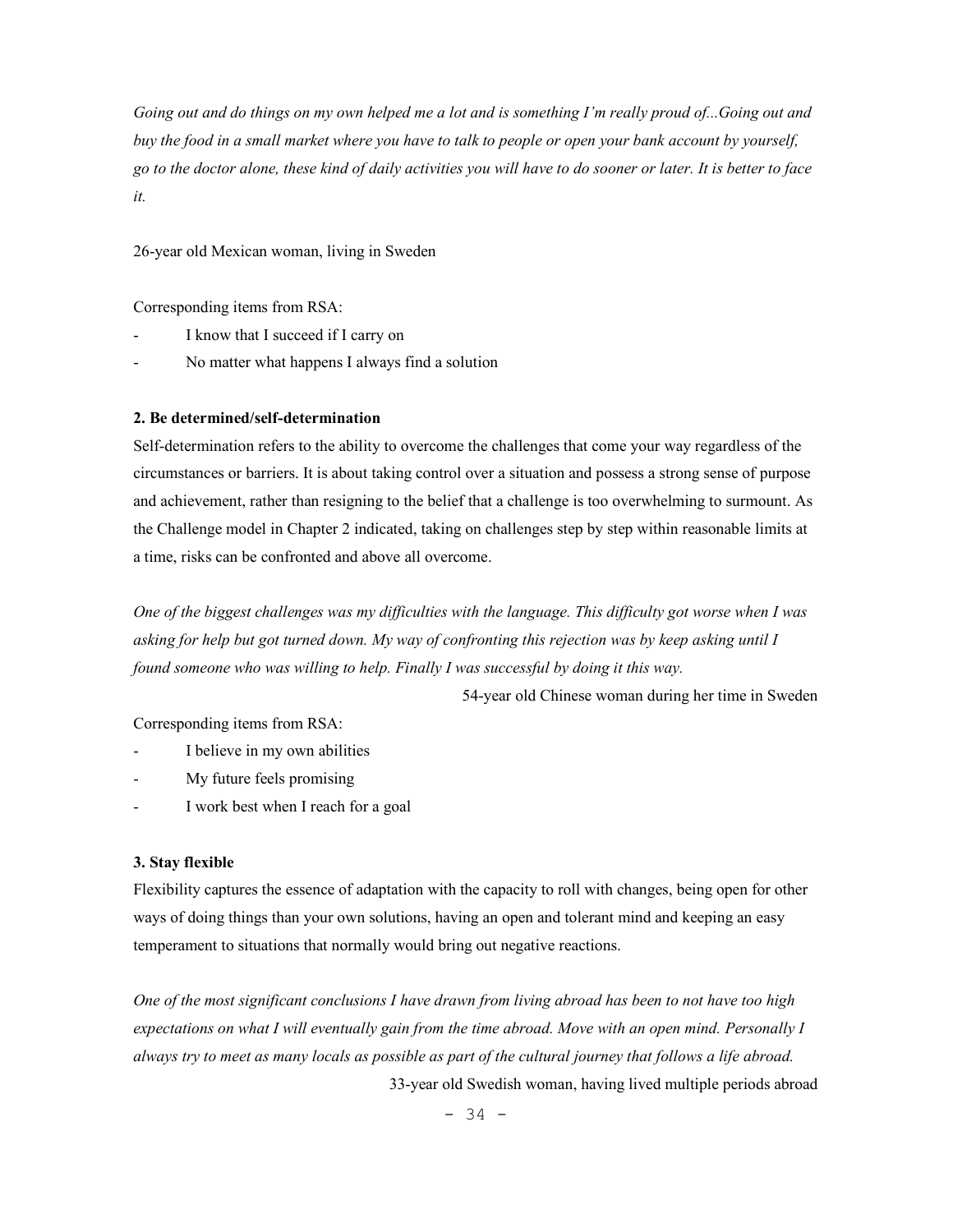Corresponding items from RSA:

- I easily establish new friends
- I enjoy being with other people
- It is important for me to be flexible in social circumstances

## **4. Maintain a positive relationships and social support**

The importance of good friends and family can hardly be stressed enough during times of adversity. Resilience does not only come from within but also from the support and input provided by the environment around us. Communication and interaction is key in developing intercultural resilience.

*Living without close friends and family is very difficult at first. However, after some time you start to create new friends and build a social network and very often you meet people that are in the same situation as yourself. This makes it easier, since you share many of the same challenges and it's also easier to help each other during this new adventure.* 

31-year old Italian man, living in the UK.

Corresponding items from RSA:

- There are strong bonds in my family
- I have close friends and family members that care about me
- I always have someone who can help me when needed

## **5. Keep a sense of humour**

Seeing the bright side of things is an important capacity in order to develop coping mechanism and to moderate the intensity of emotional reactions. Praising the capacity to see the humoristic side of things should of course not be done without acknowledging the difficulty of doing precisely so in various intercultural situations. Staying positive in a time of crisis, be it family/partner difficulties adapting to life abroad or a having to cope with immense homesickness, is in many ways asking too much of someone. The importance here is to take control of the situation, focusing on positive aspects rather than the negative ones, discovering the world of new opportunities that living in a different culture offers and letting risks and challenges are a part of a bigger picture. It is a personal development process where the period abroad represents a time of enrichment in every sense of the word. Humour should never be underestimated in this process:

*If you move to a country far from your own, you probably have to prepare yourself for future shocks. But it can also be fun! In Japan I came across many things that I found strange and difficult, such as the need to wear a swim-cap in the swimming pool even if your head was completely shaved, the challenge of trying to find meat-free products in a supermarket where no one spoke any of the languages you do and*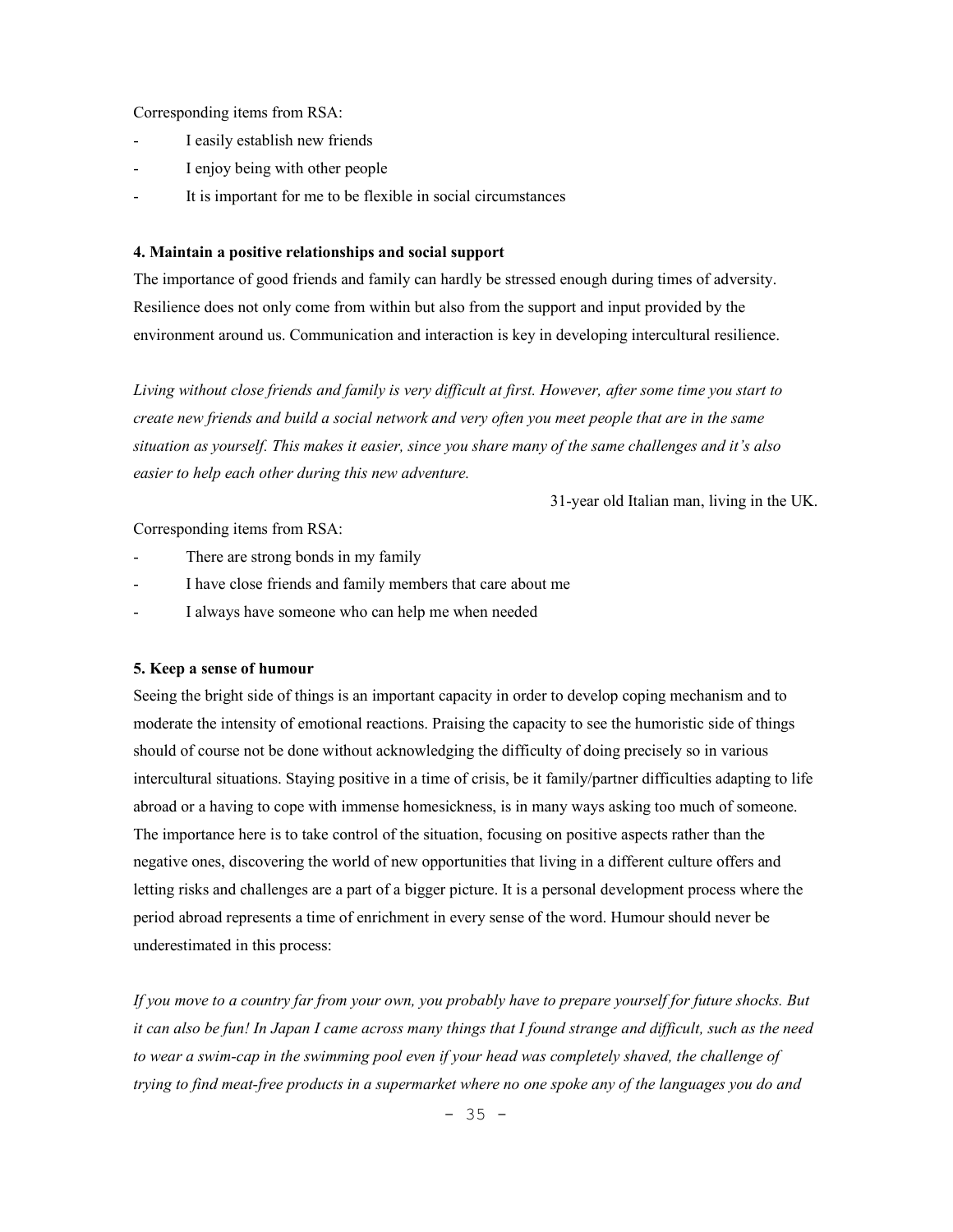*the concept of vegetarianism was unknown to most of the ones you talked to. Patience and smiles are the key words here. I realised quite fast that you don't get anywhere by getting upset about things, even though it can be very frustrating not being understood. I always tried to relax and see the fun in the situation. When I didn't make myself understood in one way I tried to communicate in a different way, using pictures, body language or trying to find someone who could translate for me. At work, some of the things I did my colleagues found a bit odd, but I dealt with it by explaining to them (with a smile) why I did it that way.* 

30-year old Swedish woman previously living in Japan

# Corresponding items from RSA

- It is easy for me to make other people laugh
- I easily laugh

# **6. Be self-confident**

Resilience and self-esteem go hand in hand. Developing intercultural resilience means confronting and adapting to new situations within a different culture than your own. This requires courage, and courage does not come without self-confidence. Taking risks and pushing your own limits is fundamental in order to develop successfully during expatriation. This risk-taking is also a key instrument in building selfconfidence when faced with different intercultural challenges in the future. The Challenge model has shown the importance of taking on risks on a scale that provide realistic chances for a positive outcome. Taking on, and consequently mastering challenges will only be a spur for increased self-confidence that ultimately create grounds for further personal development.

*During the first two years in Italy, which were without a doubt the most difficult, it was my belief in myself and my capacity to make it work that kept me going. In general I don't give up easy so my tenacity also helped. "Luck" in life I believe is made up of hard work, focus, and tenacity, therefore, I knew that if I applied these attributes also to my life in Rome, I, too, would have a "lucky" life in Rome.* 

40-year old Irish man, living in Italy

Corresponding items from RSA

- Believing in myself helps me overcome difficult times
- I am pleased with myself
- I completely trust my judgments and decisions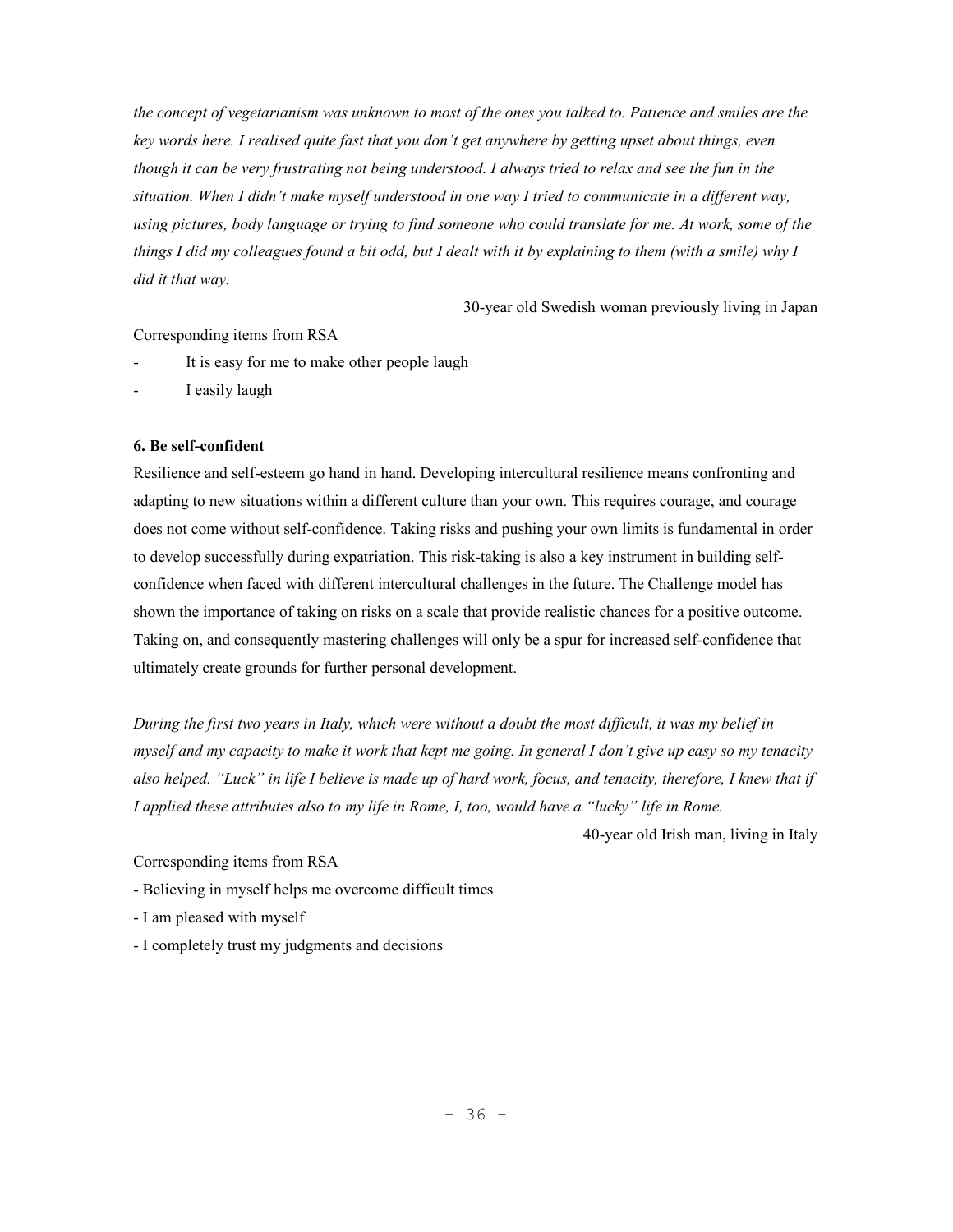# **Chapter Eight: Some useful advice along the way...**

*What lies behind us and what lies before us are tiny matters compared to what lies within us.* 

Ralph Waldo Emerson

If you are about to embark on your first long-term period abroad or in the middle of it but finding it slightly uphill, there is nothing more valuable than getting some good support along the way. This chapter blends Young Yun Kim's work on cross-cultural adaptation with advice from expats who themselves have gone through the up's and down's of expat living (all seven points below are taken from Young Yun Kim's book "Communication and cross-cultural adaptation: An Integrative theory", 1988, chapter 11).

#### **1. "Everyone adapts, but at a different rate"**

 $\overline{a}$ 

Adapting to a new culture is a process that will proceed naturally provided you are sufficiently engaged, committed and dependent on communicating with the host culture and its environment. There are several conditions that affect the adaptation process:

1) host environmental conditions (how receptive is the host culture and is there a pressure to adapt?)

2) your own predisposition for change,

3) your host communication skills (how well do you speak the language? Are you open to the differences in how people communicate? And how motivated are you in appreciating the aesthetics of the host culture?)

4) relationship with host nationals and other expats (how much effort do you put in getting to know people from the host culture vs. spending time with other expats?)

5) use of host culture mass communication (do you follow the local news and keep updated with what is taking place in the host culture?)

*Stay open minded, and take the time to understand how 'normal' activities may be done differently. This can be achieved by observing others' behaviour more closely, or simply asking people if one should act this or that way. Most people, in my experience, are happy to explain these local rules to a foreigner, and it's much better to ask first than to commit a faux pas and upset everyone by doing things rudely or inappropriately for that culture!* 

Canadian woman, 27, living in Sweden

## **2. "Cross-cultural adaptation is both challenging and rewarding"**

Moments of stress during the time abroad should not only be regarded as something negative but also as something natural and healthy which occur in all situations of change. Stress is consequently an "essential and integral part" of adaptation to change and continuing growth. Furthermore, the level of stress is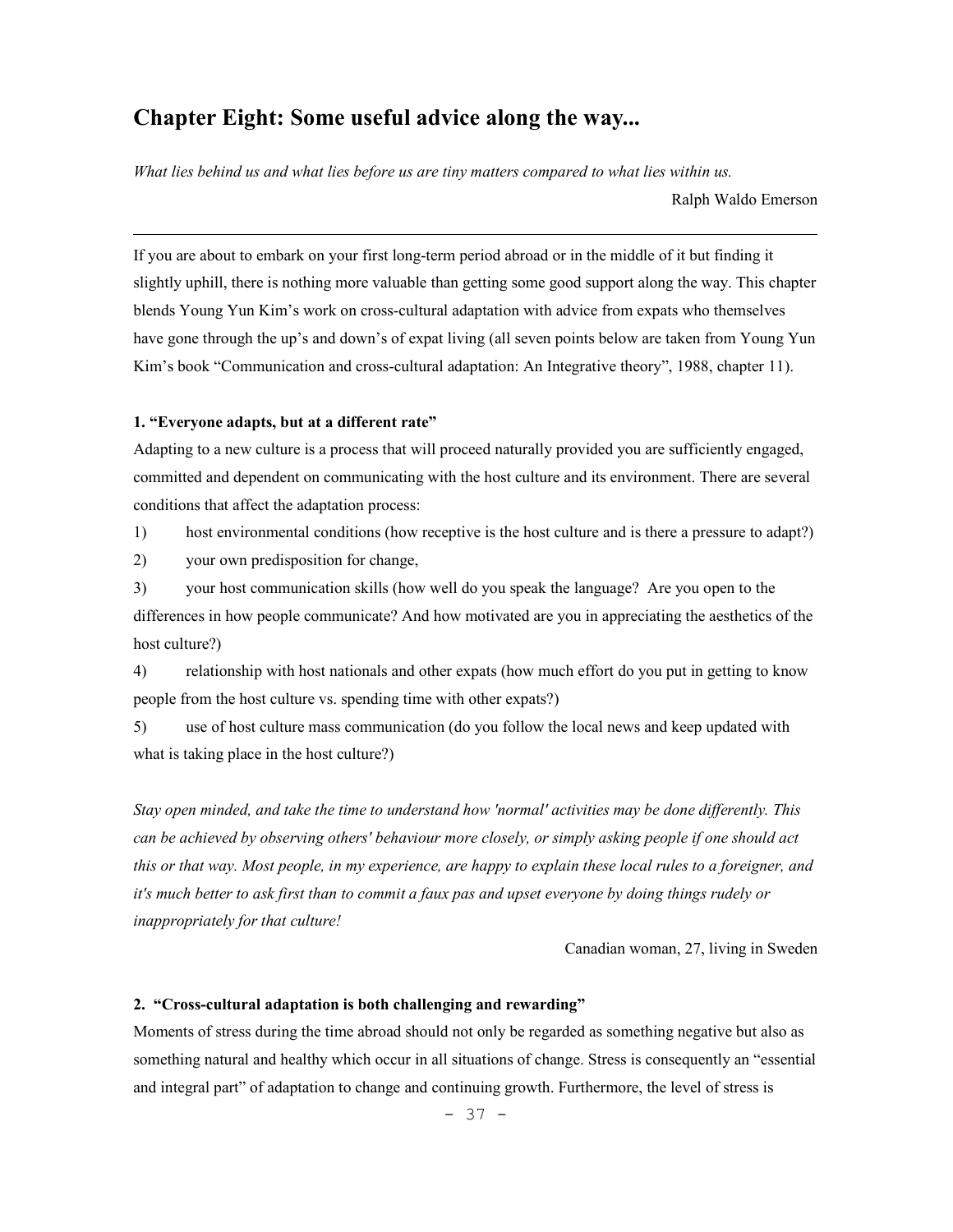higher in the beginning of the period of adapting and will decrease the more functional you become in the host culture.

*Think about it as a unique experience and remember how lucky you are to be able to go abroad, see something new, have an "adventure".....* 

German woman, 28, living in Sweden

## **3. "Individuals' adaptation potential can be assessed prior to migration"**

The more open, motivated and tolerant to the changes that await you, the higher the chances are that you will succeed in living abroad.

*Accumulate experiences and move with an open mind. Don't have too specific expectations on what you will gain from the time abroad. It will for sure be a rewarding experience, but not necessarily the way you imagined. Expect tough times and that you need to make an effort to settle in, both practically as well as socially. One extra piece of advice: write a diary and read it after your time in the new destination is over. It can be an amusing experience but also an excellent documentation of your own personal development.* 

Swedish woman, 33, having lived several periods abroad.

## **4. "Host communication competence is essentially to cross-cultural adaptation"**

The better you are able to communicate with members of the host culture, the more you participate in the host environment and appreciate emotional and aesthetic sensibilities of the locals, the higher the chances that you will more effectively adapt and above all enjoy the time abroad.

*The priority is always the language - start learning the local language(s) right away. This will both introduce you to a group of people in similar situations and it will show local people that you are serious about living in their country.* 

Canadian man, 30, living in Sweden

# **5. "Participation in the interpersonal communication and mass communication processes of the host society facilitates cross-cultural adaptation"**

Host communication competence can be maximized if you develop stronger interpersonal relationships with the host culture members and regularly use their mass communication channels.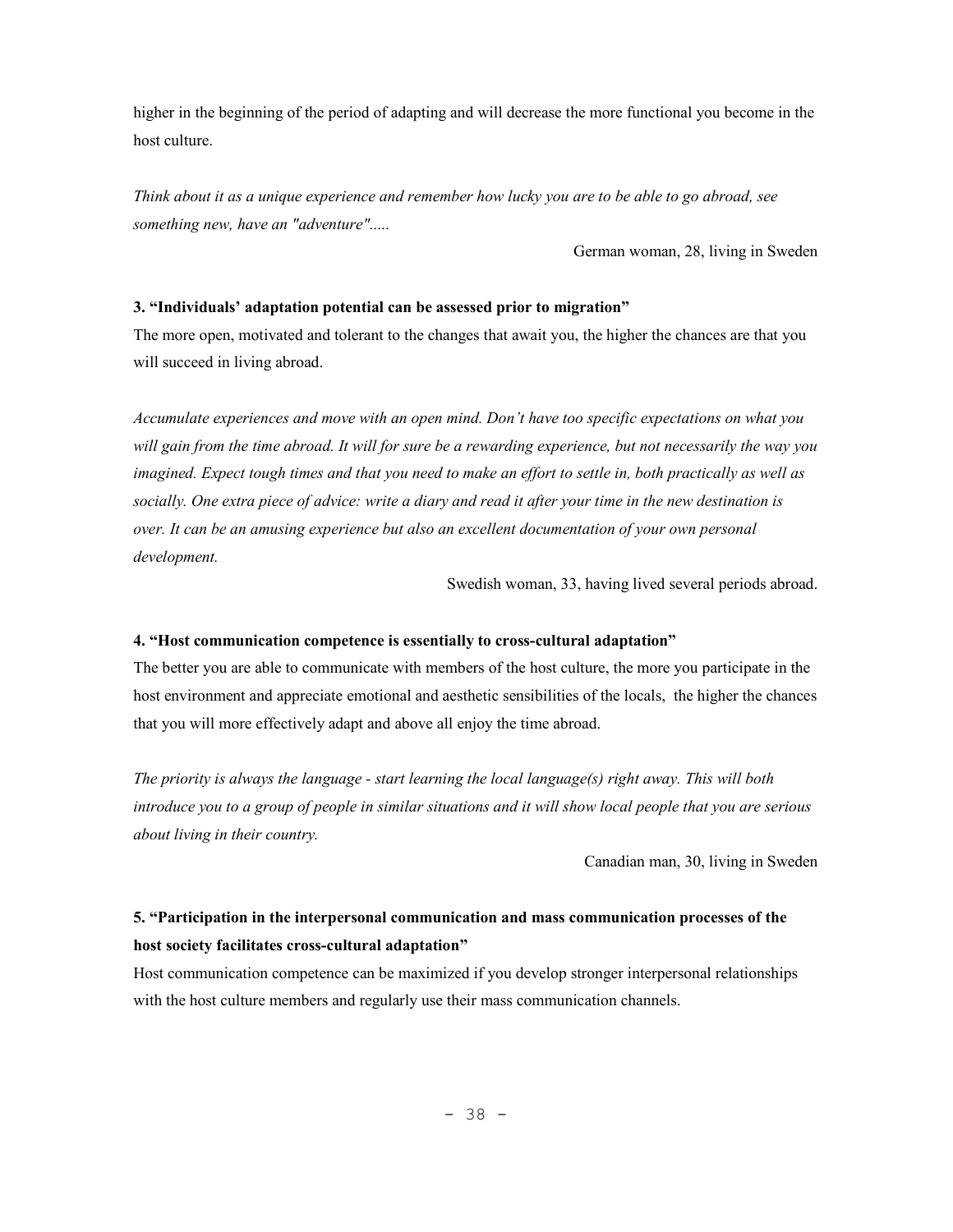*Maintain an open mind, embrace each day as a gift and get out there and NETWORK! Make contact with ex-pat communities in the area by all means but also try to assimilate into the local culture. A commonsensical approach and the exercising of caution are tools to keep close to hand!*  British woman, 47, living in Sweden

**6. "In time, strangers will become increasingly proficient in managing their life in the host society"** 

As much as some will give up and eventually return home, most expats will adapt according to a stressadaptation-growth pattern. In times of strain and frustration, it is therefore important to keep in mind that in the end, that the difficult moments will eventually go away and you will regain a familiar sense of control and efficacy in your life.

*Be open. Don't make snap judgments about the people and culture -- you will probably be proved wrong. Persevere with the language -- don't feel silly if you make mistakes.* 

British man, 34, living in Sweden

# **7. Adaptation comes most naturally when strangers stop 'fighting' and remain open and relaxed instead.**

As Kim concludes "individuals with openness and resilience are fully engaged in the present moment with an inner posture of being ready to cease to 'fight' for or against the process of change, and are willing to 'let go'... just as in the situation in which we sink when we try to stay on the surface of the water, but float when we let our body go'.

*Accept that you are not at home, things just work differently and you cannot change it, the more you resist, the more difficult it is to adapt. Be patient, learning and understanding another culture takes time. If you live your life complaining about how dark and cold the winter is it will be darker and colder each time.* 

Mexican woman, 26, living in Sweden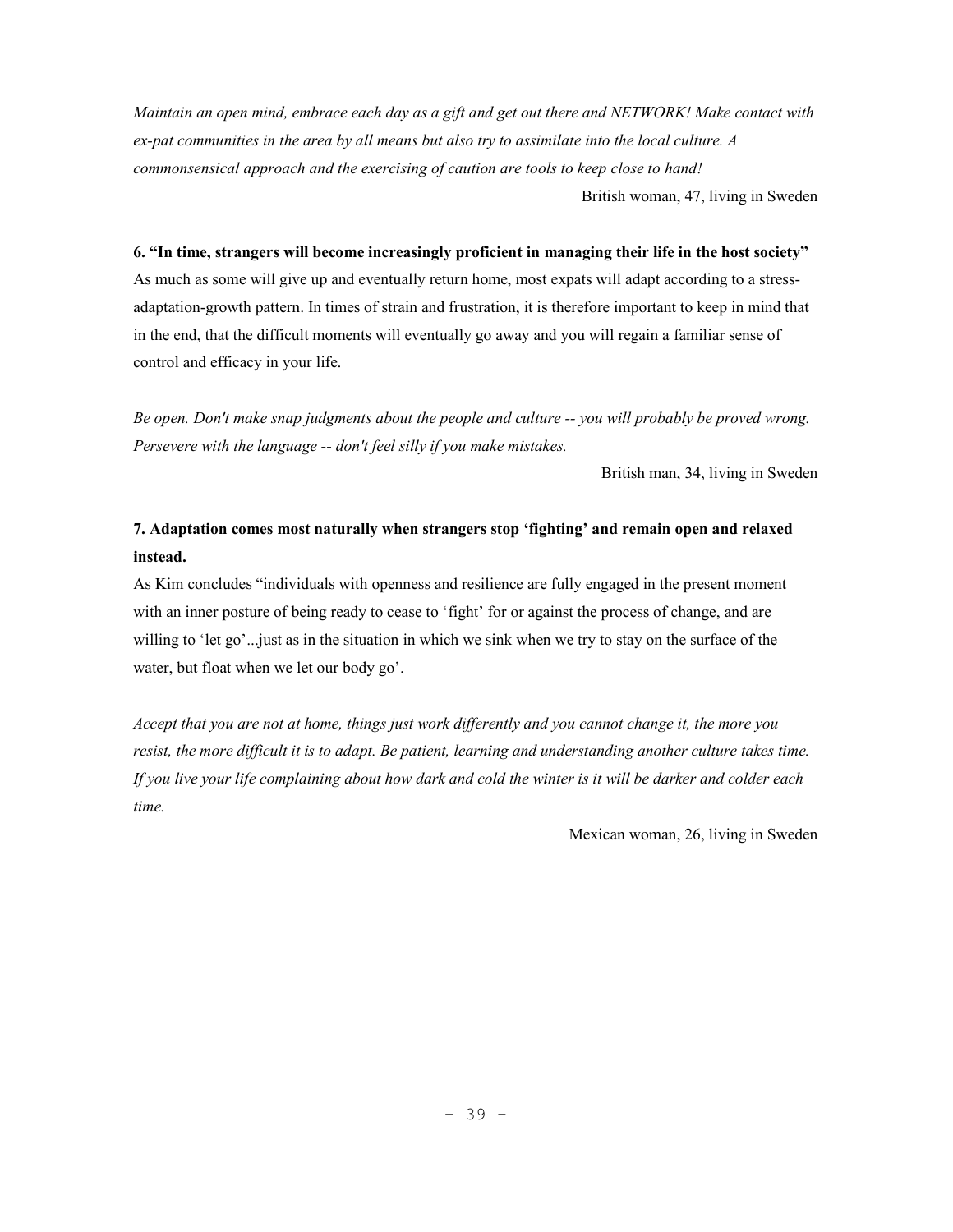# **Chapter Nine: Final thoughts**

 $\overline{a}$ 

*I have missed more than 9,000 shots in my career. I have lost almost 300 games. On 26 occasions I have been entrusted to take the game winning shot... and I missed. I have failed over and over and over again in my life. And that's precisely why I succeed.* 

Michael Jordan

Living abroad is not easy, and there is no single "cure" against the strains of expat living. Any theory is useless unless practically applicable and tangible within the context it wishes to influence. This paper has attempted to show how intercultural resilience is not only an instrument to face adversity, but also a way of living an experience abroad. Resilience does not eliminate risks and challenges, but it helps you deal with them more effectively. It is about confronting risks and challenges in a new way, turning stress and adversity up side down and focusing on what you can gain from it rather than the opposite. Being resilient requires a conscious effort to go beyond previously defined limits within yourself, to consider life abroad as an excellent time for personal development. Along the way you will face challenges and some times stumble, but you will learn from those failures, and you will appreciate them often being far more informative and valuable than the successful ones.

I leave you with these pieces of advice:

Don't try to change the host culture, live with it, not against it. Let your guard down.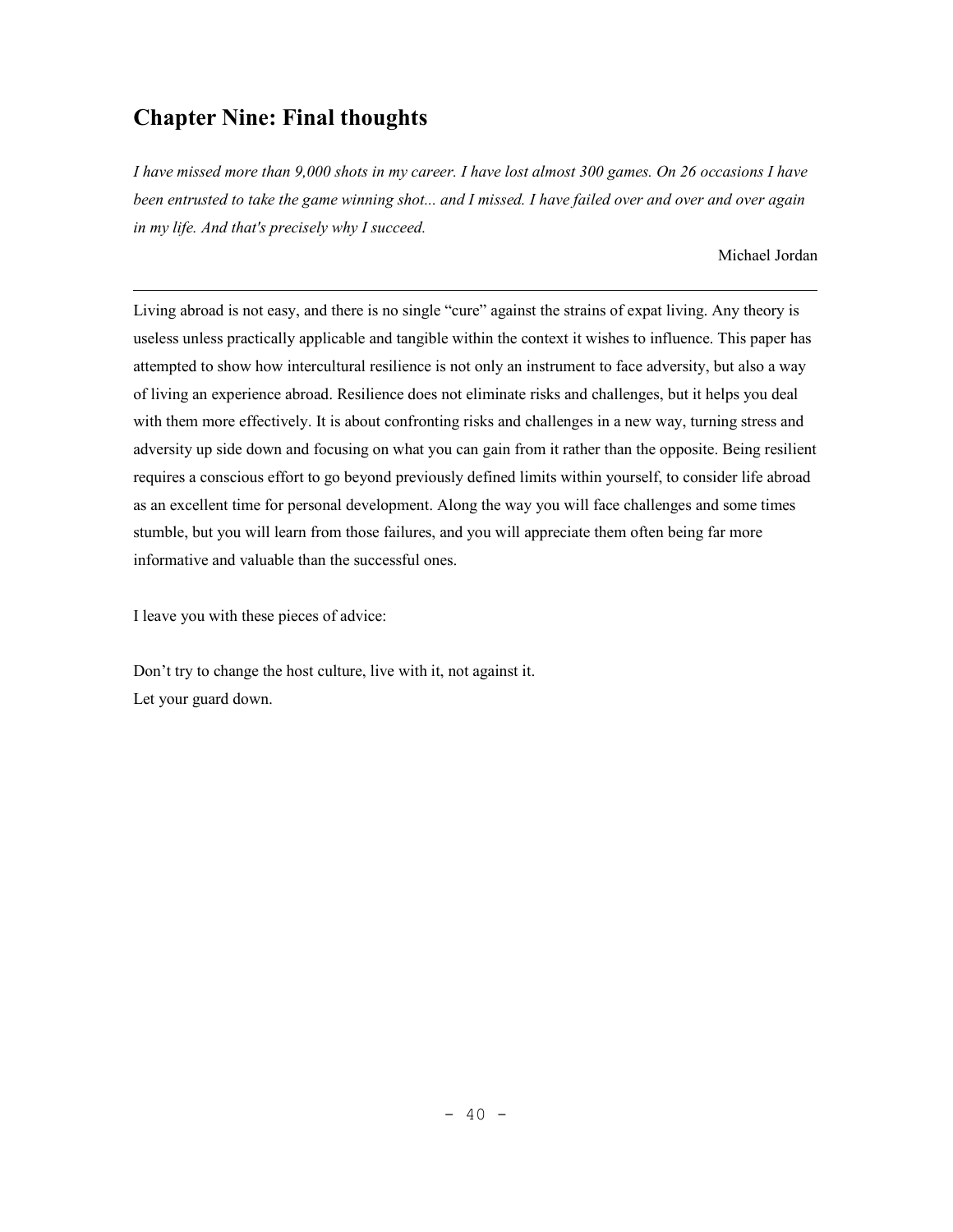# **References**

Accardo, A., 1983, Initiation a la Sociologie de l'illusionisme social. Le Mascaret, France

Ahern, N., R,. Kiehl., E., M., Sole, M., L., & Byers, J., 2006. A review of instruments measuring resilience. In Issues in Comprehensive Pediatric Nursing, 29: 103-125, 2006

Ali, A., J., 2003, The Intercultural Adaptation of Expatriate Spouses and Children. Dissertation of the faculty of Management & Organization, University of Groningen

Ali, A., Van der Zee, K., & Sanders, G., 2003. Determinants of intercultural adjustment among expatriate spouses. In International Journal of Intercultural Relations 27 (2003) 563-580.

Axelrod & Hammond, 2003. The Evolution of Ethnocentric Behaviour. Midwest Political Science Convention, April 3-6, 2003, Chicago

Bhabha, H. K, 2004. The Location of Culture. Routledge Classics, NY

Bennett, M., J. 1988. Intercultural Communication: A Current Perspective. In Bennett, M. J, (ed.), Basic Concepts of Intercultural Communication: Selected Readings. Intercultural Press, Inc. Boston

Earvolino-Ramirez, M, 2007. Resilience: A Concept Analysis. In Nursing Forum, Vol. 42, no. 2, April-June, 2007

Fergus, S., & Zimmerman, M., 2005. Adolescent Resilience: A Framework for U nderstanding Healthy Dwevelopment in the Face of Risk. In Annual Review Public Health (2005) 26: 399-419

Gaw, R., 2000. Reverse Culture Shock in students returning from overseas. In International journal of Intercultural Relations, 24 (2000) 83-104

Grant- Vallone, E., & Ensher, E.A, 2001. An examination of work and personal life conflict, organisational support, and employee health among international expatriates. In International Journal of Intercultural Relations, 25 (2001) 261-278

Hall, S., 1997. Representation: Cultural Representation and Signifying Practices (Culture, Media and Identities Series). Sage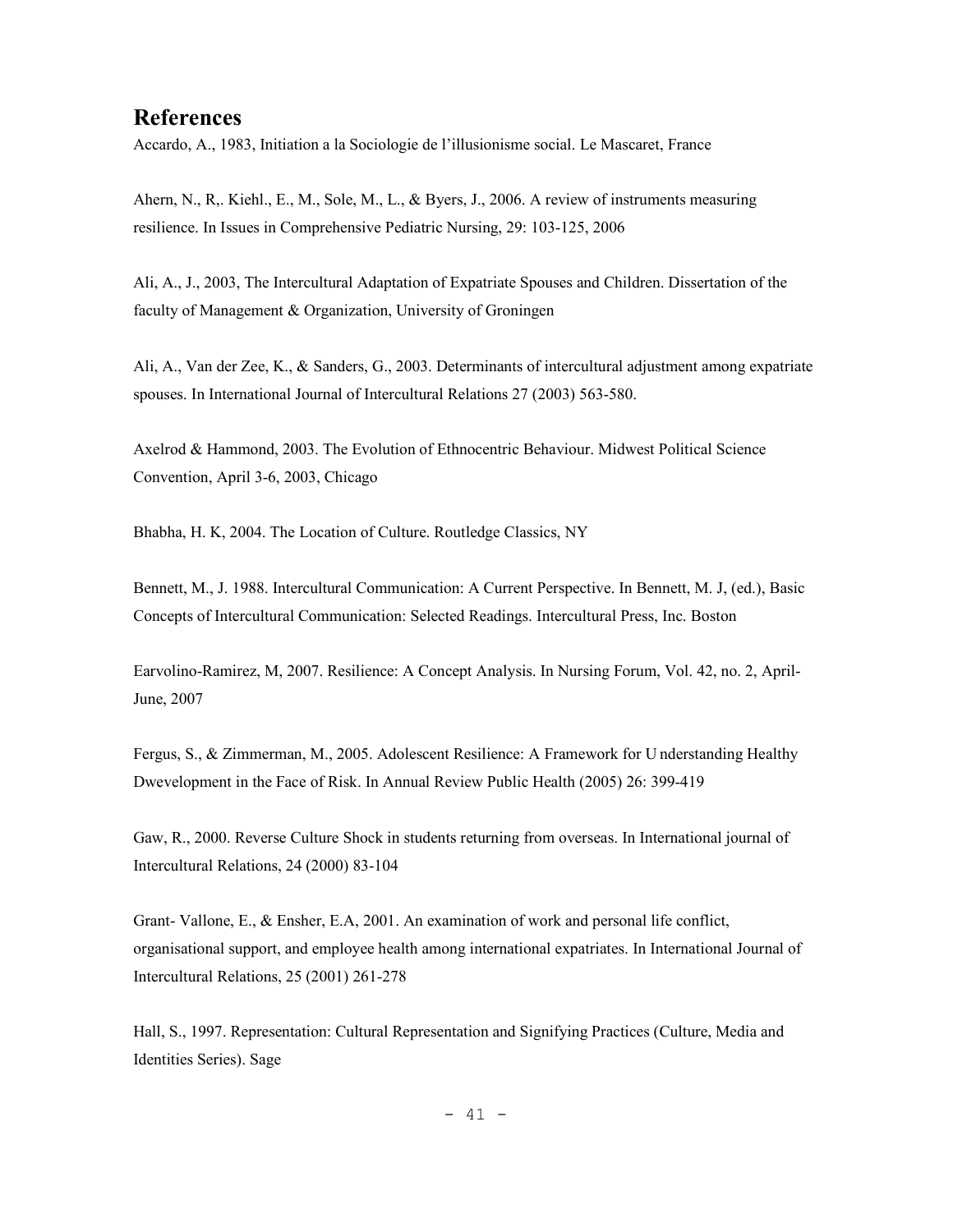Haslberger, A., 2005. The Complexities of expatriate adaptation. In Human Resource Management Review 15 (2005), 160-180

Kealey, D, MacDonald, D., Vulpe, T., 2004. Intercultural Competence and Its Relevance for International Diplomacy. Published in the Proceedings of the Second International Conference on Intercultural Communication and Diplomacy

Kealey, D. & Protheroe, D.,R. 1996. The effectiveness of cross-cultural training for expatriates: An assessment of the literature on the issue. In International Journal of Intercultural Relations Vol. 20, number 2 (1996) 141-165

Kim, Y., Y., 1988. Communication and Cross-Cultural Adaptation: An Integrative Theory. Multilingual Matters, Philadelphia

Loomba, A., 2005. Colonialism/Postcolonialism (The new critical idiom). Routledge

Lustig, M., W. & Koester, J. 2003. Intercultural Competence: Interpersonal Communication across Cultures. Allyn and Bacon, Boston

Promoting Resilience – Why it matters, 2007. In Well? Issue 10: Spring/Summer 2007

Ptak C.L., Cooper J. & Brislin R. 1995. Cross cultural training programs: advice and insights from experienced trainers. In International Journal of Intercultural Relations, Vol. 19, number 3 (1995) 425- 453

Salo-Lee, L., 2007. Towards Cultural Literacy. In Kaivola, T. & Melen-Paaso, M., 2007. Education for global responsibility - Finnish perspectives, publication of the Ministry of Education

Sen, A., 2006. Identity and Violence: The Illusion of Destiny (Issues of Our Time), W. W. Norton, NY

Spencer-Oatey, (year unknown). Introduction: What is Culture?. Centre for Intercultural Training & Research, http://209.15.42.137/ic.org.uk/publications/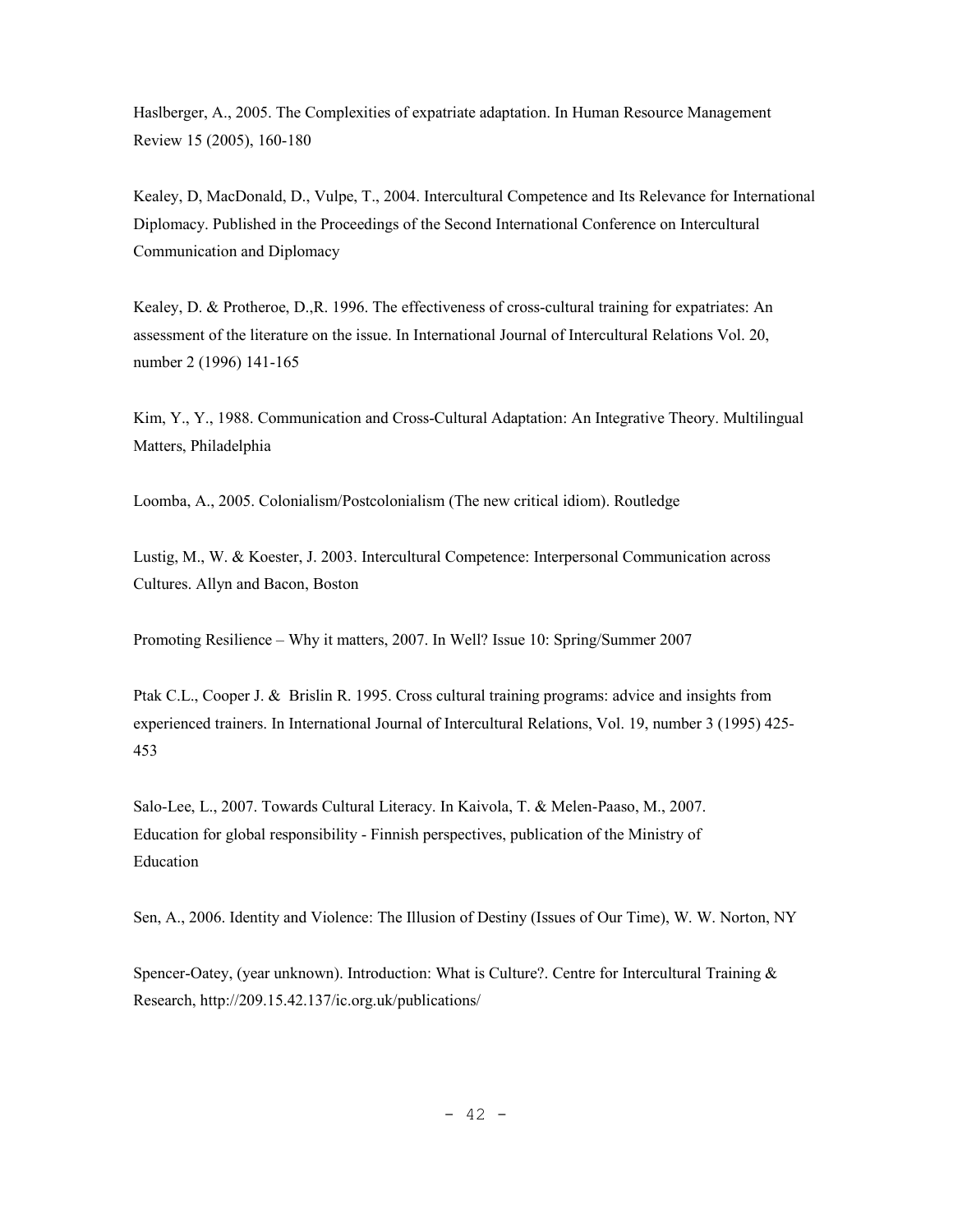Spencer-Rodgers, J & McGovern, T, 2002. Attitudes toward the culturally different: the role of intercultural communication barriers, affective responses, consensual stereotypes, and perceived threat. In International Journal of Intercultural Relations (2002) 609–631

Sussman, N., M., 2002. Testing the cultural identity model of the cultural transition cycle: sojourners return home. In International Journal of Intercultural Relations (2002), 391-408

Ungar, M., 2008. Resilience across Cultures. In British Journal of Social Work (2008) 38, 218-235

Vulpe, T, 2000, A Profile of the Interculturally Effective Person. Centre for Intercultural Learning, Canadian Foreign Service Institute

Walsh, F., 2006, Strengthening Family Resilience. Guilford Publications, NY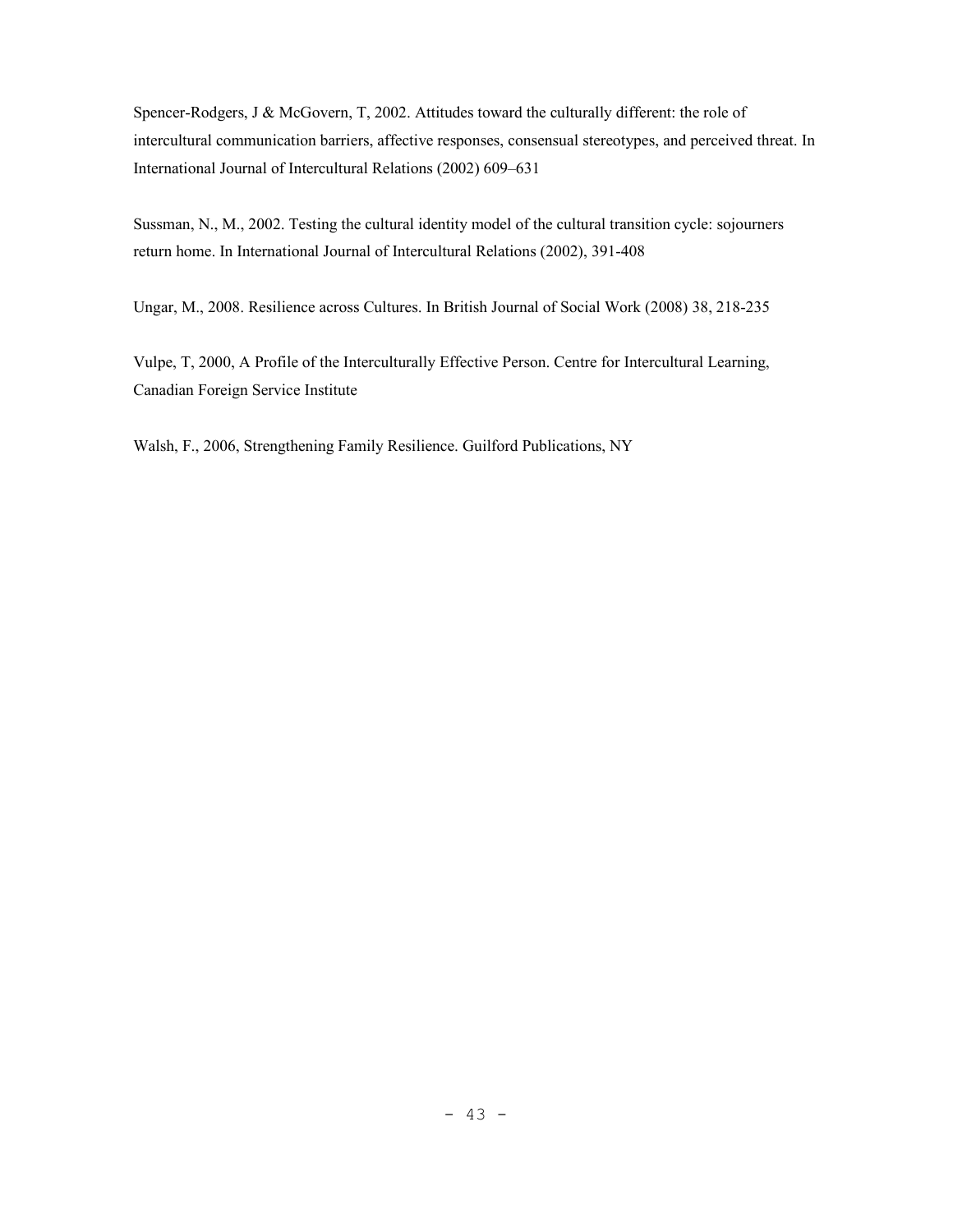# **Appendix**

**Expat feedback** 

## **Informant 1**

| 1. Your gender       |  |
|----------------------|--|
| Woman                |  |
| 2. Your age:         |  |
| 33                   |  |
| 3. Country of origin |  |
| sweden               |  |

**4. Could you describe in your own words one or some of the most challenging aspects you have had to face while living abroad and explain how you confronted these challenges (e.g. language barriers, culture shock, problems creating a social network, difficulties dealing with local norms and rules, homesickness, climate, difficulties dealing with everyday practical issues etc)? Please feel free to write an elaborated description of your experience (emotions, reactions from your surroundings, decisions made etc.)** 

Det var olika olika gånger.. Den största "chocken" var första tlandsvstelsen som 17 åring ett år i en fransk by. Senare erfarenheter har varit i större städer eller studentstäder där det finns andra utlänningar och jag har kunnat ha ett erasmusliv/expatliv förutom att försöka vara en del av samhället. Så första gången.. då var ju språket en abslut nödvändighet att lära mig. Kommer ihåg att jag ände mig handikappad och försod att människor har inte såg min som en pratig, glad skämtsam person utan som en tystare, lite dummare och definitivt utan humor. Det var tufft. Som tur var ville ala bli vän med mig för att jag var exotisk utlänning. under senare utlandsvistelser har det varit svårt att bli vän med inhemska befolkningen, men inte då. På skolan där jag gick fanns stränga regler och alla var vana vid dem utom jag som blev frustrerad över att till exempel inte få gå utanför skolan, men ingen förstod mig. Det var ju jag som var annorunda. Mycket handlade så om att försöka passa in. och när det inte gick, skrev jag brev eller pratade med en mexikansk vän jag fann (enda utlänningen) Det var ett av de jobbigaste åren i mitt liv men efter det har jag bara velat vara utomlands. Blodad tand som man säger på vkingaspråk. Det finns så mcket mer att berätta om det här eller andra vistelser.. men nu är det ju DU som ska skriva uppsatsen och inte jag. Good luck

**5. In terms of personal attitude and approach, what is the best advice you can give a person who is about to embark on his/her first long-term living experience abroad?** 

Ackumlerad erfarenhet. Flytta med öppet sinne. Ha inte allt för precisa förväntningar på vad som du ska 'få ut av' vistelsen. Det blir nästan alltid en oerhört roligt och lärorik vistese, men nästan aldrig på just det sättet som du hade förväntat dig. Förvänta dig att det kommer att bli tufft. Att du måste göra många ansträgningar för att få vänner och skaffa dig ett liv som du trivs med där du ska. Ge dig själv sex månader innan du börjar förvänta dig att ha funnit dig till rätta. Personligen vill jag alltid skaffa så mycket vänner från den platsen jag kan för att få göra den kulturella resan. Så det kan jag rekommendera. Man kan t.ex bo med "inföddingar" så att säga. Det kan dock vara svårt på en plats som t.ex Bryssel. Somliga är ju nöjda med att bara umgås med utlänningar också.. Att resa, flytta är en bra möjlighet att förnya sig själv. Ingen vet vem du är så dukan plötsligt bli mer den du vill vara. Man kan passa på liksom. För nöjes skull: Skriv ner tankar någon stans som du senare kan läsa, och ha glädje av. Roligt när man möter nya vänner att läsa om vad man t.ex tyckte om dem när man möttes.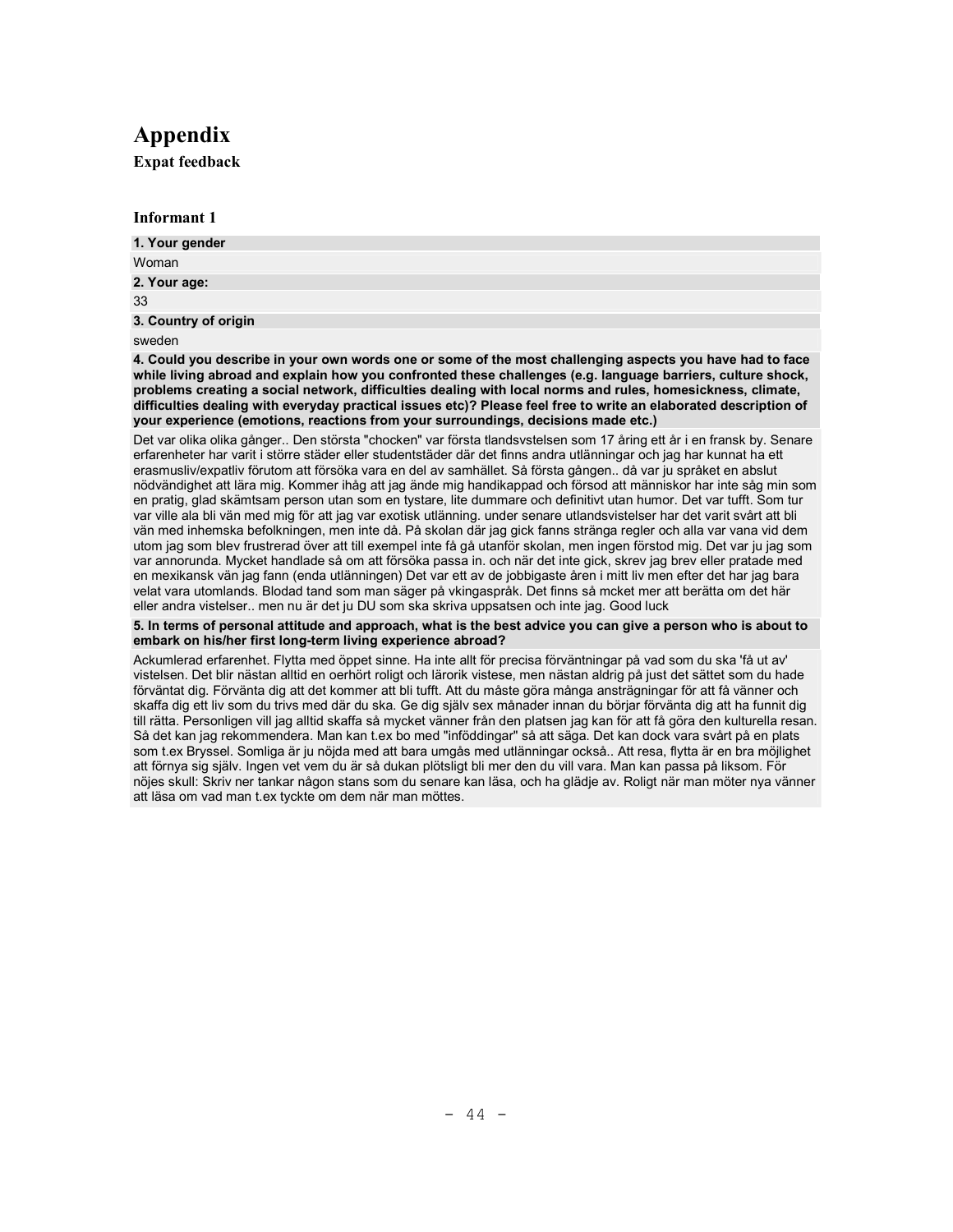| 1. Your gender       |  |
|----------------------|--|
| Man                  |  |
| 2. Your age:         |  |
| 30                   |  |
| 3. Country of origin |  |
| Canada               |  |

**4. Could you describe in your own words one or some of the most challenging aspects you have had to face while living abroad and explain how you confronted these challenges (e.g. language barriers, culture shock, problems creating a social network, difficulties dealing with local norms and rules, homesickness, climate, difficulties dealing with everyday practical issues etc)? Please feel free to write an elaborated description of your experience (emotions, reactions from your surroundings, decisions made etc.)** 

I worked as an English teacher in Bangkok for one year and in Taiwan for one year. Language was never a big barrier per-se, but the culture behind the language was often a source of confusion. Most mis-communication was due to the intent behind what was said, and the emotion presented, rather than with translation issues. As an employee of local companies, the expectations of what a staff person should do was sometimes quite different from what I was used to. For example, important information such as where I was going to teach on a certain day was sometimes not told to me until a few hours before - a big source of stress. Thus a major coping mechanism was to always remain calm - getting upset or angry rarely helped in Asia. The rule of thumb was the more angry you felt, the more you should smile. I also lived in China for three months while I was conducting research for my master's degree. There, it was an issue of hierarchy - where I fit into the hierarchy and thus how easy or difficult it was to accomplish tasks. In terms of creating a social network, since both jobs teaching English were only for one year, it was really only other foreigners in similar work environments that had an interest in interacting socially. After living for two years in Sweden, I can understand this situation because I myself feel hesitant in making too close friends with other foreigners who may not be staying in Sweden for a long time.

**5. In terms of personal attitude and approach, what is the best advice you can give a person who is about to embark on his/her first long-term living experience abroad?** 

The priority is always the language - start learning the local language(s) right away. This will both introduce you to a group of people in similar situations and it will show local people that you are serious about living in their country.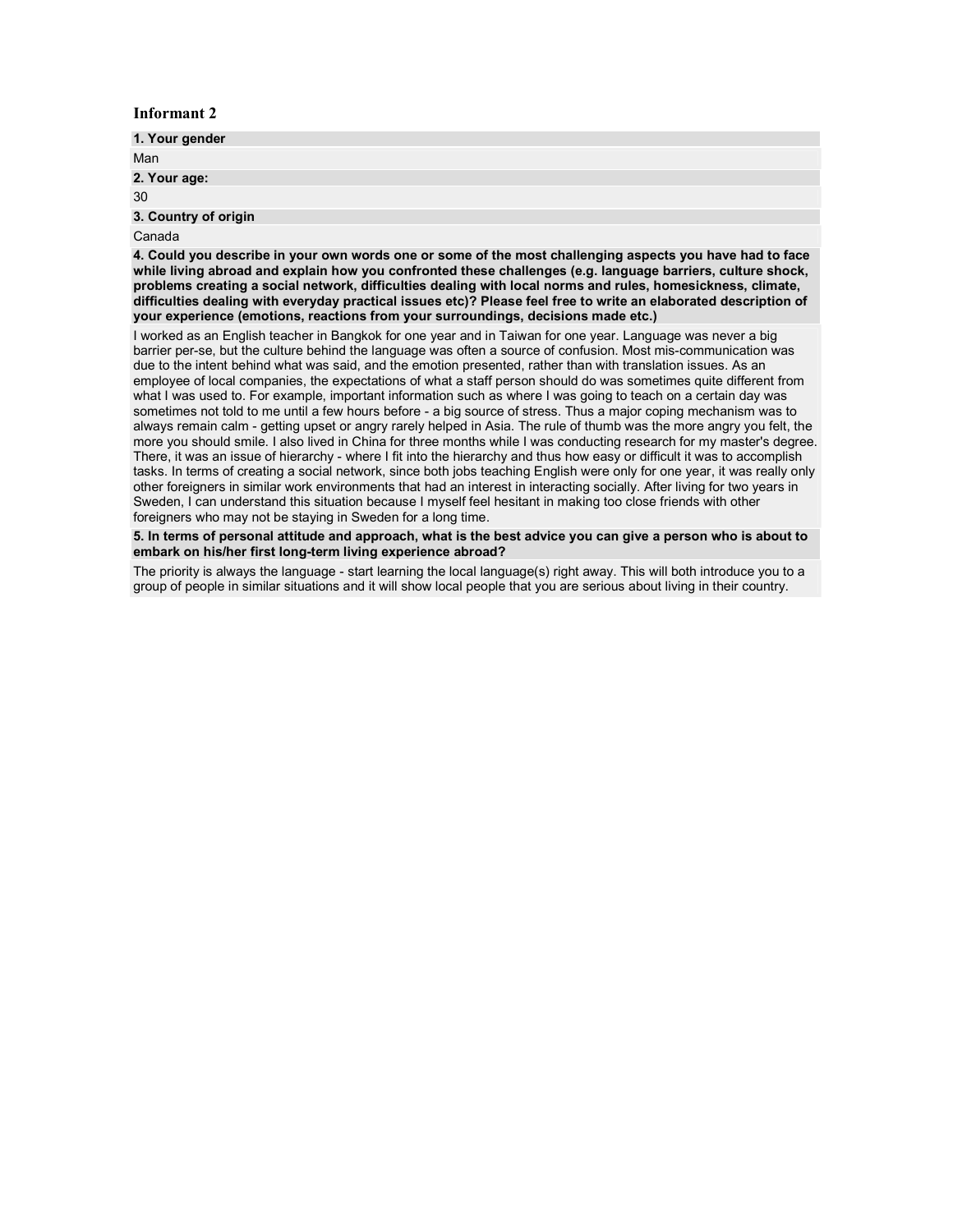| 1. Your gender       |  |
|----------------------|--|
| Man                  |  |
| 2. Your age:         |  |
| 31                   |  |
| 3. Country of origin |  |
|                      |  |

Italy

**4. Could you describe in your own words one or some of the most challenging aspects you have had to face while living abroad and explain how you confronted these challenges (e.g. language barriers, culture shock, problems creating a social network, difficulties dealing with local norms and rules, homesickness, climate, difficulties dealing with everyday practical issues etc)? Please feel free to write an elaborated description of your experience (emotions, reactions from your surroundings, decisions made etc.)** 

I think the language barriers have been the most hard challenge when I moved abroad. It's the first rock I had to climb to be part of the contry I moved to. Without a confortable level of the country language is difficult to understand the country itself, find a good job, make friends. Once I got a fluency in the language other problems came. First living without close friends and your own family is very difficult. After some months you start to create your new friends network and very often you meet/get in contact with people with the same background. People that moved to the country where you live like you. This is easier: you meet people had the same problems and could help you with the new adventure.

**5. In terms of personal attitude and approach, what is the best advice you can give a person who is about to embark on his/her first long-term living experience abroad?** 

Get in contact with people moved to that country from the same country where he/she is from. New tecnologies (internet) help a lot in this. Learn the language of the new country as much as you can before moving there. Have a long holiday in the new country before moving there.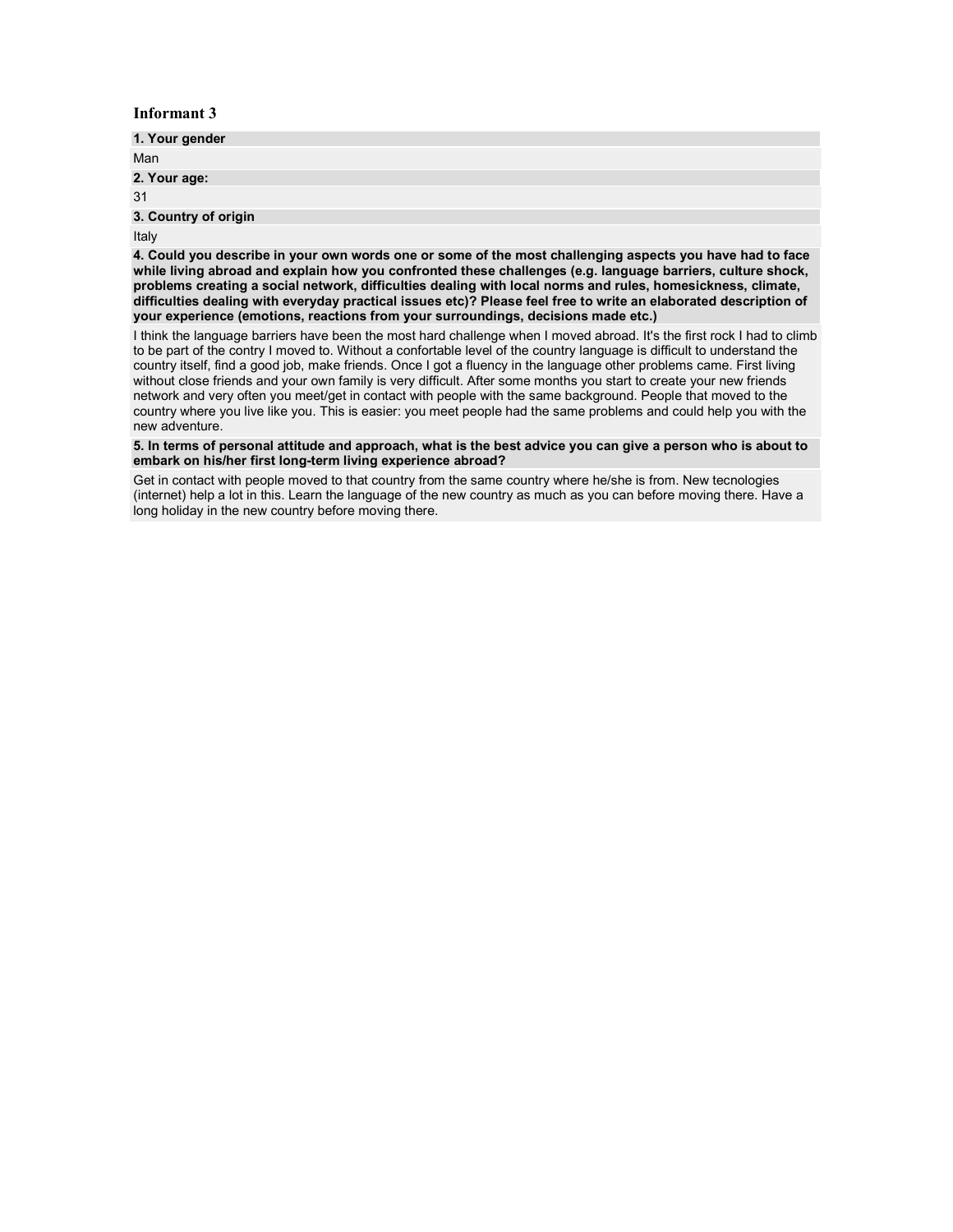| 1. Your gender       |  |
|----------------------|--|
| Woman                |  |
| 2. Your age:         |  |
| 27                   |  |
| 3. Country of origin |  |
|                      |  |

Canada

**4. Could you describe in your own words one or some of the most challenging aspects you have had to face while living abroad and explain how you confronted these challenges (e.g. language barriers, culture shock, problems creating a social network, difficulties dealing with local norms and rules, homesickness, climate, difficulties dealing with everyday practical issues etc)? Please feel free to write an elaborated description of your experience (emotions, reactions from your surroundings, decisions made etc.)** 

The most difficult aspect of living abroad in both France and the UK has been coming to terms with local norms and unspoken rules of conduct. This was especially true in the workplace. For instance, wearing formal and 'feminine' dress on the job in France was very important. I was once told off for not wearing makeup, which I resented at first, but once I dressed the part, I found customers responded to me entirely differently. In the UK, unwritten workplace rules like offering to make your colleagues a cup of tea (and remembering their preferences!) is very important to team cohesion. The other differences such as different food, climate and language are expected, so easier to deal with.

**5. In terms of personal attitude and approach, what is the best advice you can give a person who is about to embark on his/her first long-term living experience abroad?** 

Staying open minded, and taking the time to understand how 'normal' activities may be done differently. This can be achieved by observing others' behaviour more closely, or simply asking people if one should act this or that way. Most people, in my experience, are happy to explain these local rules to a foreigner, and it's much better to ask first than to commit a faux pas and upset everyone by doing things rudely or inappropriately for that culture!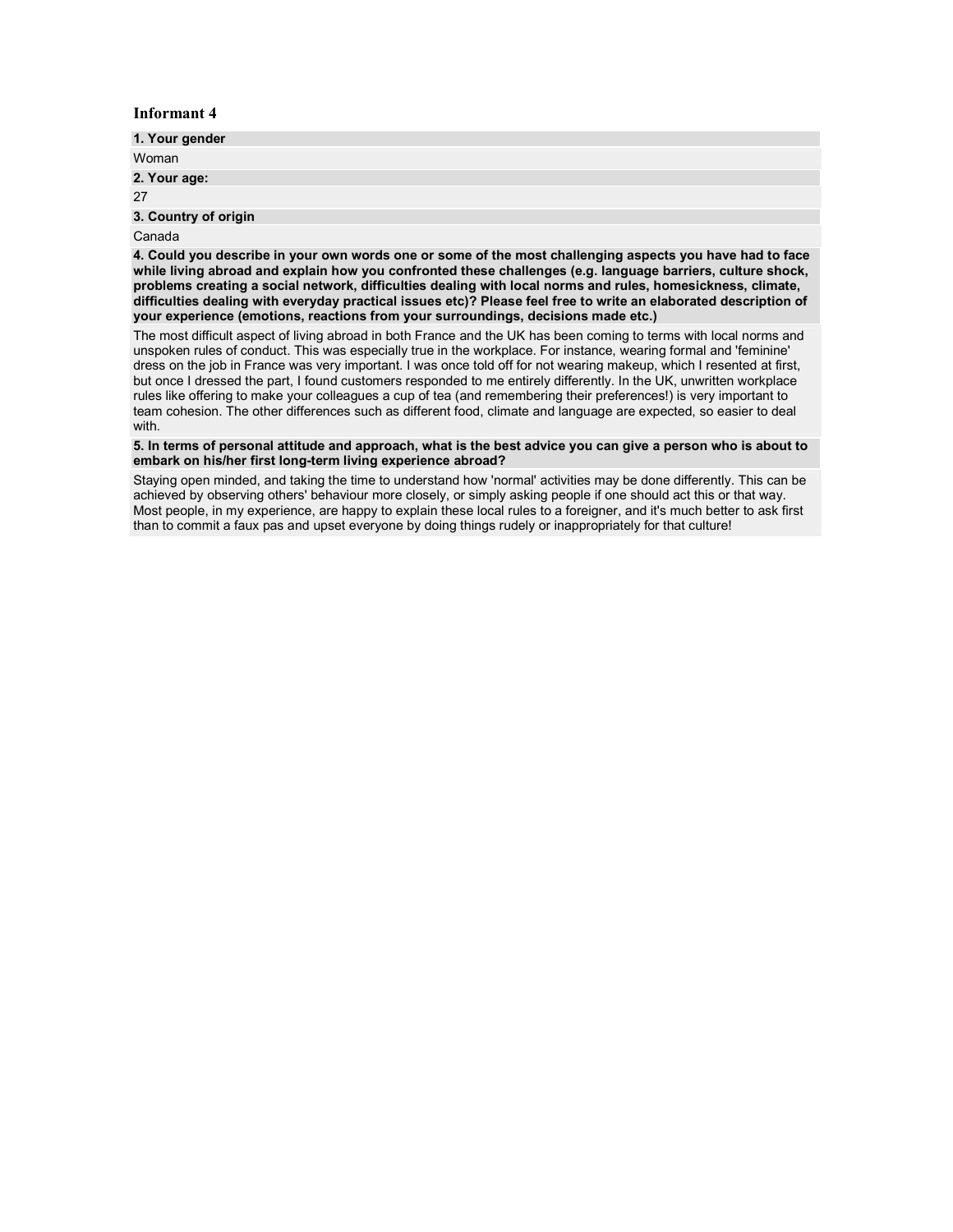| 1. Your gender       |
|----------------------|
| Woman                |
| 2. Your age:         |
| 27                   |
| 3. Country of origin |
|                      |

Canada

**4. Could you describe in your own words one or some of the most challenging aspects you have had to face while living abroad and explain how you confronted these challenges (e.g. language barriers, culture shock, problems creating a social network, difficulties dealing with local norms and rules, homesickness, climate, difficulties dealing with everyday practical issues etc)? Please feel free to write an elaborated description of your experience (emotions, reactions from your surroundings, decisions made etc.)** 

The most difficult aspect of living abroad in both France and the UK has been coming to terms with local norms and unspoken rules of conduct. This was especially true in the workplace. For instance, wearing formal and 'feminine' dress on the job in France was very important. I was once told off for not wearing makeup, which I resented at first, but once I dressed the part, I found customers responded to me entirely differently. In the UK, unwritten workplace rules like offering to make your colleagues a cup of tea (and remembering their preferences!) is very important to team cohesion. The other differences such as different food, climate and language are expected, so easier to deal with.

**5. In terms of personal attitude and approach, what is the best advice you can give a person who is about to embark on his/her first long-term living experience abroad?** 

Staying open minded, and taking the time to understand how 'normal' activities may be done differently. This can be achieved by observing others' behaviour more closely, or simply asking people if one should act this or that way. Most people, in my experience, are happy to explain these local rules to a foreigner, and it's much better to ask first than to commit a faux pas and upset everyone by doing things rudely or inappropriately for that culture!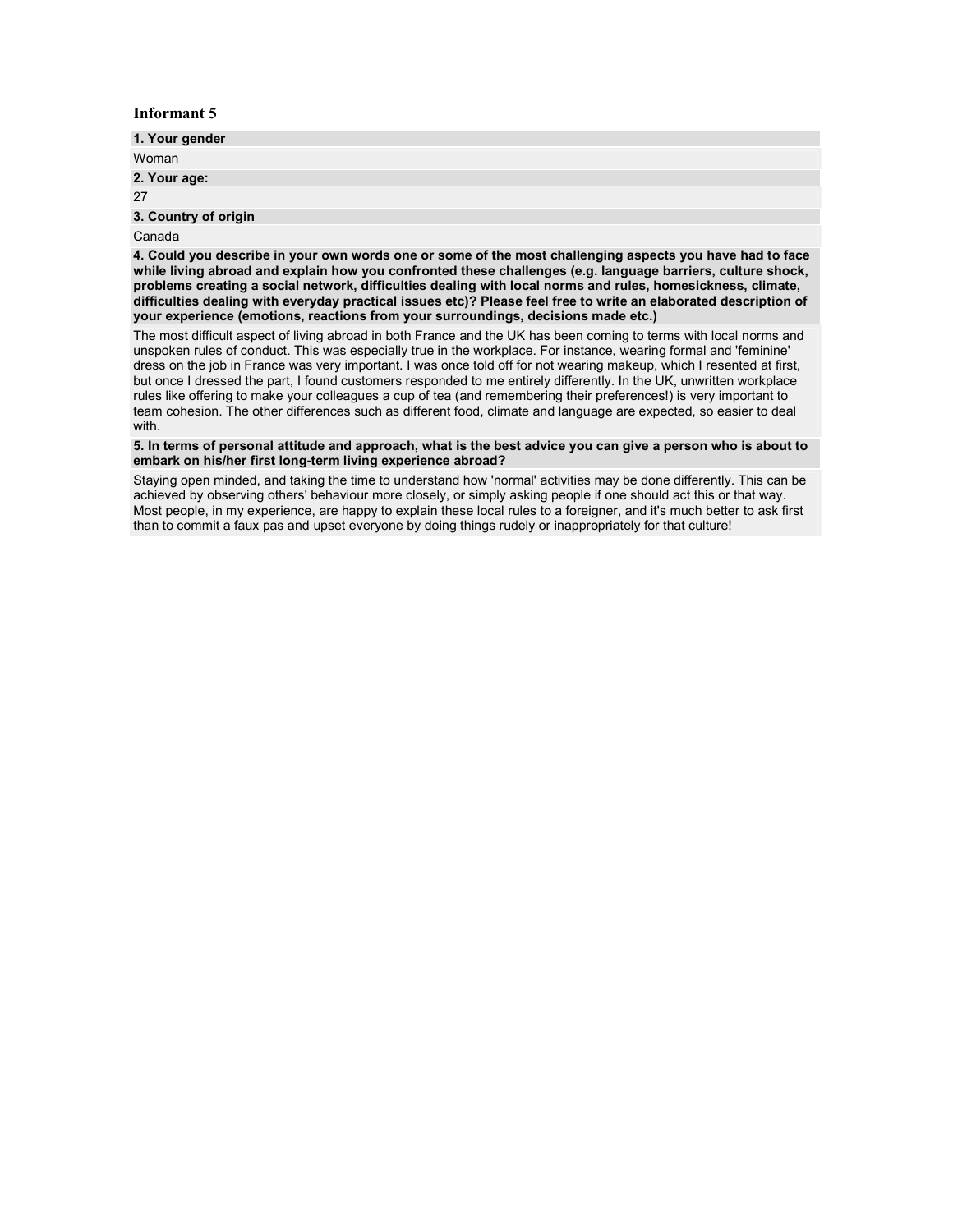| 1. Your gender       |  |
|----------------------|--|
| Man                  |  |
| 2. Your age:         |  |
| 34                   |  |
| 3. Country of origin |  |

UK

**4. Could you describe in your own words one or some of the most challenging aspects you have had to face while living abroad and explain how you confronted these challenges (e.g. language barriers, culture shock, problems creating a social network, difficulties dealing with local norms and rules, homesickness, climate, difficulties dealing with everyday practical issues etc)? Please feel free to write an elaborated description of your experience (emotions, reactions from your surroundings, decisions made etc.)** 

It has been a problem making Swedish friends. Most of my friends here are ex-pats. I guess this is largely to do with the language barrier. I can speak Swedish, but it's slow going -- my working language is English, and often Swedes like the opportunity to speak English if they get the opportunity, so it's often hard to get practice. The climate here can be a problem. The winter is very long and dark, and this can be depressing. This is compounded by the fact that Swedes (not the most gregarious people at the best of times) tend to withdraw into their shell a bit during winter. Sometimes I have left my flat as another person is leaving at the same time, only to find that my neiighbour will retreat indoors again until I have left the building. Luckily I don't think take this personally -- it's just the Swedes. There are daily frustrations that alone are not important, but taken together can become frustrating -- simple things like communicating properly when you go to the doctor, deal with the government paperwork or visit the bank, can all be problematic at times. Even when I want to fix something up around the flat, all the fixtures and fittings are different, and I'm not sure where to buy things or what they are called. Little things like this can piss me off.

**5. In terms of personal attitude and approach, what is the best advice you can give a person who is about to embark on his/her first long-term living experience abroad?** 

Be open. Don't make snap judgments about the people and culture -- you will probably be proved wrong. Persevere with the language -- don't feel silly if you make mistakes. Don't lose your identity.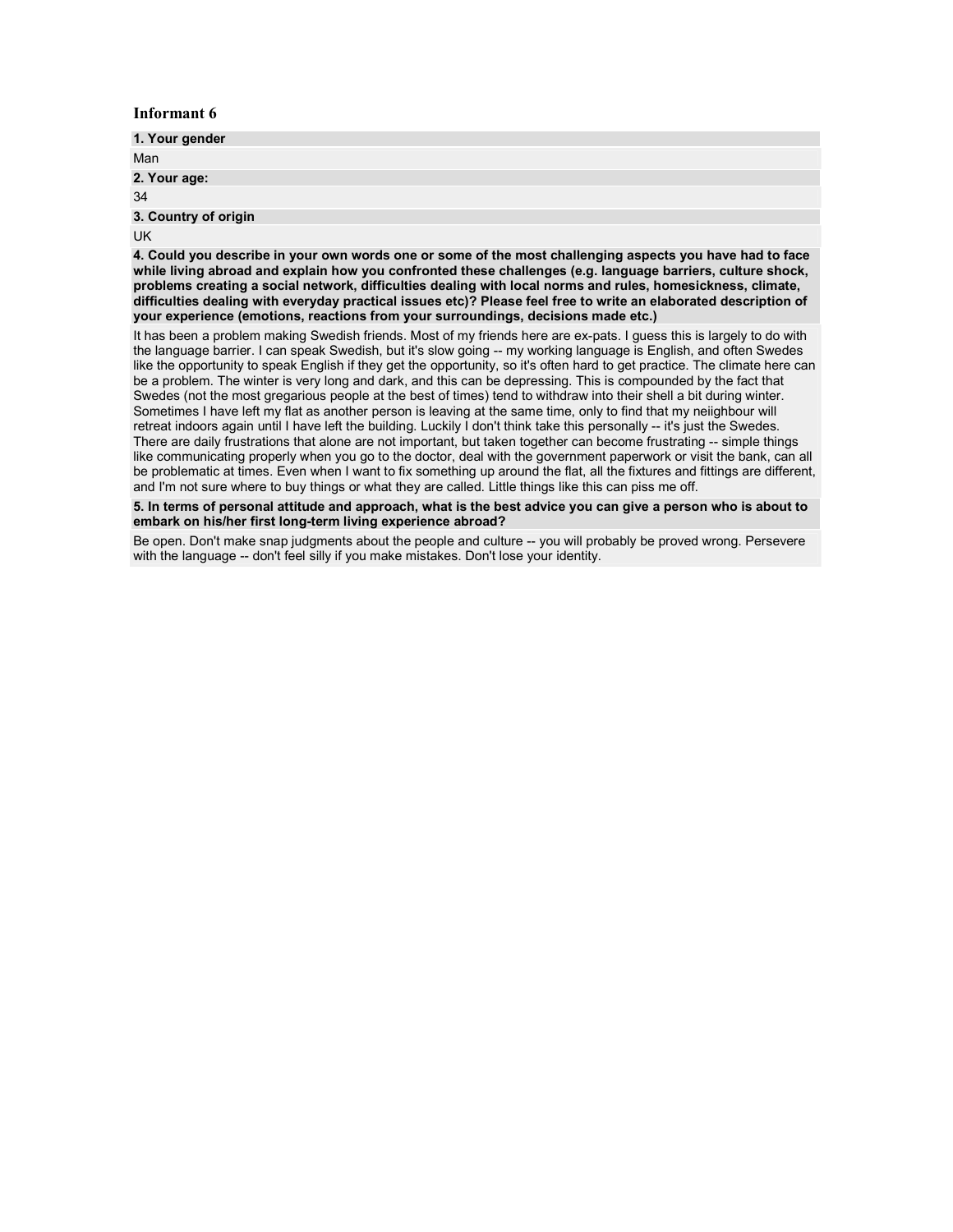| 1. Your gender       |
|----------------------|
| Woman                |
| 2. Your age:         |
| 32                   |
| 3. Country of origin |
| $\sim$ $\sim$        |

Spain

**4. Could you describe in your own words one or some of the most challenging aspects you have had to face while living abroad and explain how you confronted these challenges (e.g. language barriers, culture shock, problems creating a social network, difficulties dealing with local norms and rules, homesickness, climate, difficulties dealing with everyday practical issues etc)? Please feel free to write an elaborated description of your experience (emotions, reactions from your surroundings, decisions made etc.)** 

I guess that at the beginning, the most difficult thing to deal with, was myself. I realize pretty soon, that my personal development was goning to the teenagers again. I mean, when I left Spain, I was already 27 and had a well organize life there: I had a job, a flat by my own, a boyfriend, a social network, etc. To go to live abroad was like a fresh start in one hand (what was good), but also meant to have nothing of what we take for grant in our daily life. Language was not a barrier at the beginning, because they speak very good english, but to find real friends you need to be able to speak danish, and that was pretty hard, because it was very difficult to learn. My first friends were other international students, with whom I shared that we were not in our culture, although everybody came from a dfferent country. It was difficult at the beginning to have contact with the locals: it was a bit like two groups: us (foreing students) and them. I come from a country where things a more chaotic, and to deal with a society like the danish society, where "there is a place for everything, and everything is in its place" was very confunsing and even frustrating. The lack of spontaniety and the severe cold wheater were definatly not helping. After two years there, I was depressed to the point that I had to leave Denmark. I moved to Germany, where I live now, and it was much easier to addapt here. But maybe it's because in Berlin there is much more chaos than in other regions in Germany.

**5. In terms of personal attitude and approach, what is the best advice you can give a person who is about to embark on his/her first long-term living experience abroad?** 

Expect the unexpected!! I think that everybody should find by themselves what works for them: there is not magic recipe to be integrated in a new country. For me was quite useful to think, that I could go back whenever I wanted. It should be helpful as well, to learn the language as fast as possible, try to meet local friends and not to build ghettos. In a word, to be open minded and not to measure the new culture with your own culture standards.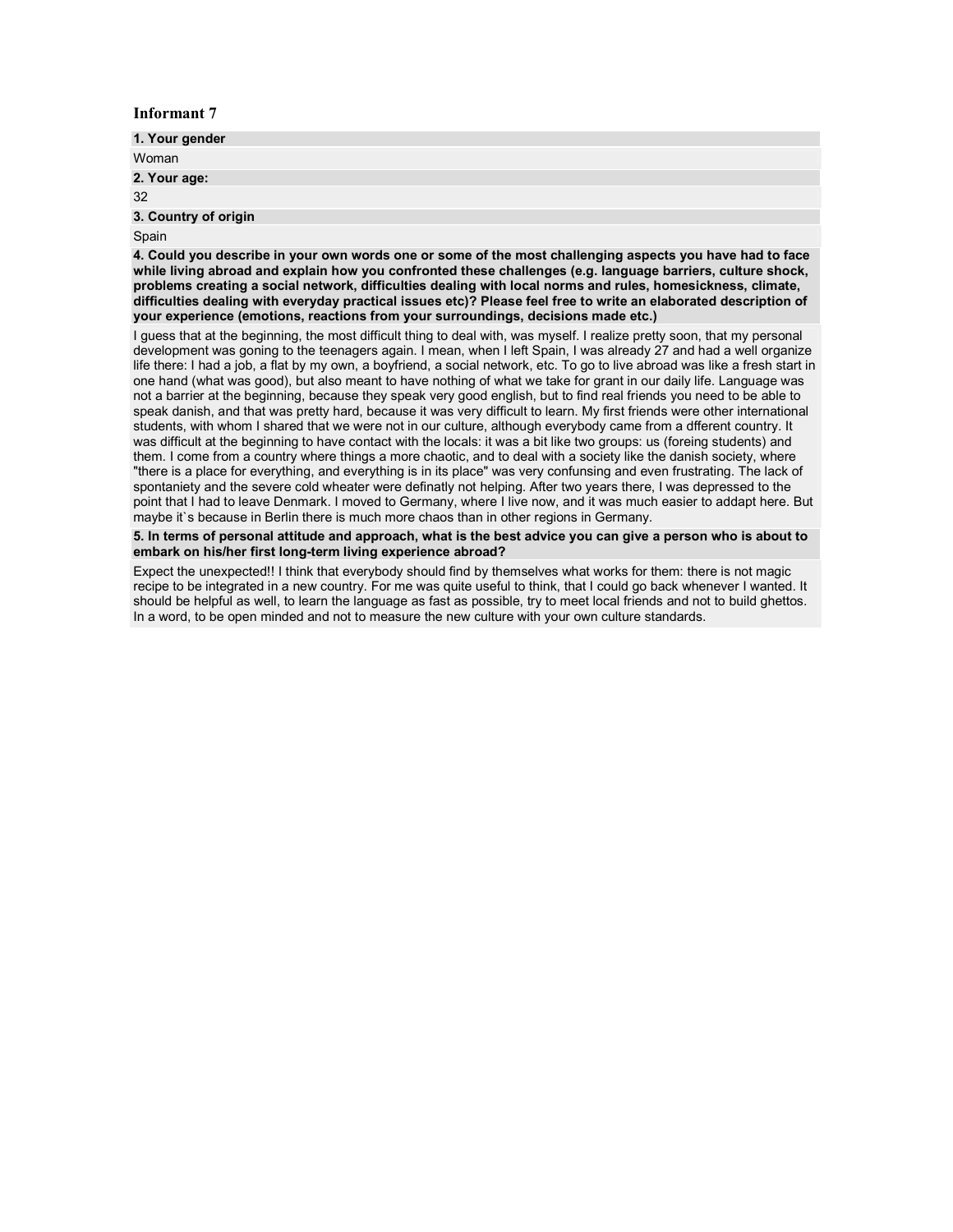| 1. Your gender       |  |
|----------------------|--|
| Woman                |  |
| 2. Your age:         |  |
| 26                   |  |
| 3. Country of origin |  |

#### Mexico

**4. Could you describe in your own words one or some of the most challenging aspects you have had to face while living abroad and explain how you confronted these challenges (e.g. language barriers, culture shock, problems creating a social network, difficulties dealing with local norms and rules, homesickness, climate, difficulties dealing with everyday practical issues etc)? Please feel free to write an elaborated description of your experience (emotions, reactions from your surroundings, decisions made etc.)** 

Weather: The first time I came to Sweden was on summer just for a short visit and I found people very kind and pleasant. When I moved in to live in Stockholm it was autumn and I was shocked when I went in to the metro train and it was so quiet and depressing. I thought: "Maybe the king died or something..." After two years I understand... Swedish have double personality one for spring and summer, one for autumn and winter; and after two years I think I have them too. People here tells you that November is the worst month because it makes you think there are still four months to go, but I think it is February, by then I am tired of carrying half of mi weight in clothes, being hungry all the time and not seeing the sun at all! I could just hibernate till April!!! I´ve never thought the lack of sunlight would affect people so much, but it does, as soon as spring comes I feel how my humour changes and I get more energy. Society: Just a couple of months ago a friend of mine and me went for a coffee in downtown and had a chat about what´s the most challenging of living in Stockholm. We both agreed on the pressure we feel of being super-women. Everywhere from the media to walking on the street we got the idea that women here must do everything, clean the house, take the children to school, work fulltime, prepare dinner, exercise, receive the guests with a smile and look beautiful. Of course here is more expensive to hire someone to paint your living room or clean it, it is cheaper as well to buy IKEA furniture, a sewing machine and a tool case and do it all yourself; but besides the economic advantages I feel that Swedish society in general expects everyone to be able to be an expert in everything. The language barrier is not a big challenge I think, I can understand quiet a lot of Swedish and I can manage to communicate, It is not a difficult language to learn and I think I am improving quickly. It is hard sometimes since Swedes enjoy speaking English and as soon as they hear you don't speak good Swedish they will automatically switch to English but is just matter of being persistent. Another challenge I have found not only in Sweden but when I studied in France and Spain is learning all the paths and processes live: a personal number, bank account, revalidate your diplomas, going to the doctor (I waited 2 hours to get a pain killer and 7 to get a plaster cast when I broke my arm in Stockholm last year), getting a manicure... everything needs an appointment, a form to complete a waiting line. Everything has its time and it's so rigid! Lunchtime is at 12 and there is nothing to do at that time than eating lunch, and don't bother on calling to get an appointment at health service after 10. Creating a social network away from your home country is always difficult I guess, even though ,I think it easier in Latin America, people is very hospitable and will do everything to make you feel at home, besides, we are very curious about foreigners coming to visit and we'll try to ask everything about them in the first visit. In Europe people has it more difficult to receive strange people in their lives in general... probably in south Europe is less dramatic that up north but any way it is a longer process, the first conversations will be quite superficial and won´t speak about personal opinions or feelings. Now I have a circle of friends but only three of them are Swedish, the rest come from Latin or north America; on the other hand I still don't manage to integrate myself into my boyfriend's circle, which I find very frustrating, Is just so hard to find something in common with people that seems to be not interested at all on knowing you... maybe the clearest example I have is the first New Year I spent here. My boyfriend and I went to Sälen for skiing for a four of days and celebrate with his childhood's friends. I struggled the whole week trying to have a conversation with someone, even if I tried to ask questions to know what they liked or what where their interests I just received very short answers and it wasn't until three days later when someone asked something about me. Definitely the coldest, loneliest and most depressing new-year ever ! Culture: I think one of the things I miss the most from Mexico is the culinary culture; of course because of the food but it is not just about that... Dinner time since I can remember was the time to be with the family and friends, from the moment we started to prepare the food everybody was around the kitchen to talk and drink a cup of coffee and everything from planning the menu trough cooking and sitting around the table to eat was a whole experience of flavours, perfumes and sounds. In Sweden I´ve got the impression that people eat to get something in their stomachs but not to enjoy, I really don't understand why , because you can find everything you want to do any kind of dish in the super market. The social part of preparing food and sitting together around the table is completely forgotten as well, except from special occasions. By all this I just describe I don't want to mean I don't like living in Sweden or that there are not positive things. People here has been really patient with me while learning how Sweden works, in general Swedes are very tolerant and kind.

#### **5. In terms of personal attitude and approach, what is the best advice you can give a person who is about to embark on his/her first long-term living experience abroad?**

-Accept that you are not at home, things just work different and you cannot change it, the most you resist to accept it the most difficult is to adapt. -Be patient , Learning and understanding how another culture works will take time, I pushed myself too much trying to fit and it just made it more frustrating, I think it would have been better to take my time and observe a bit from outside. -Getting a circle of friends where you can speak your own language. I think this make all easier for me because you can share experiences and ask questions and get some advice and support from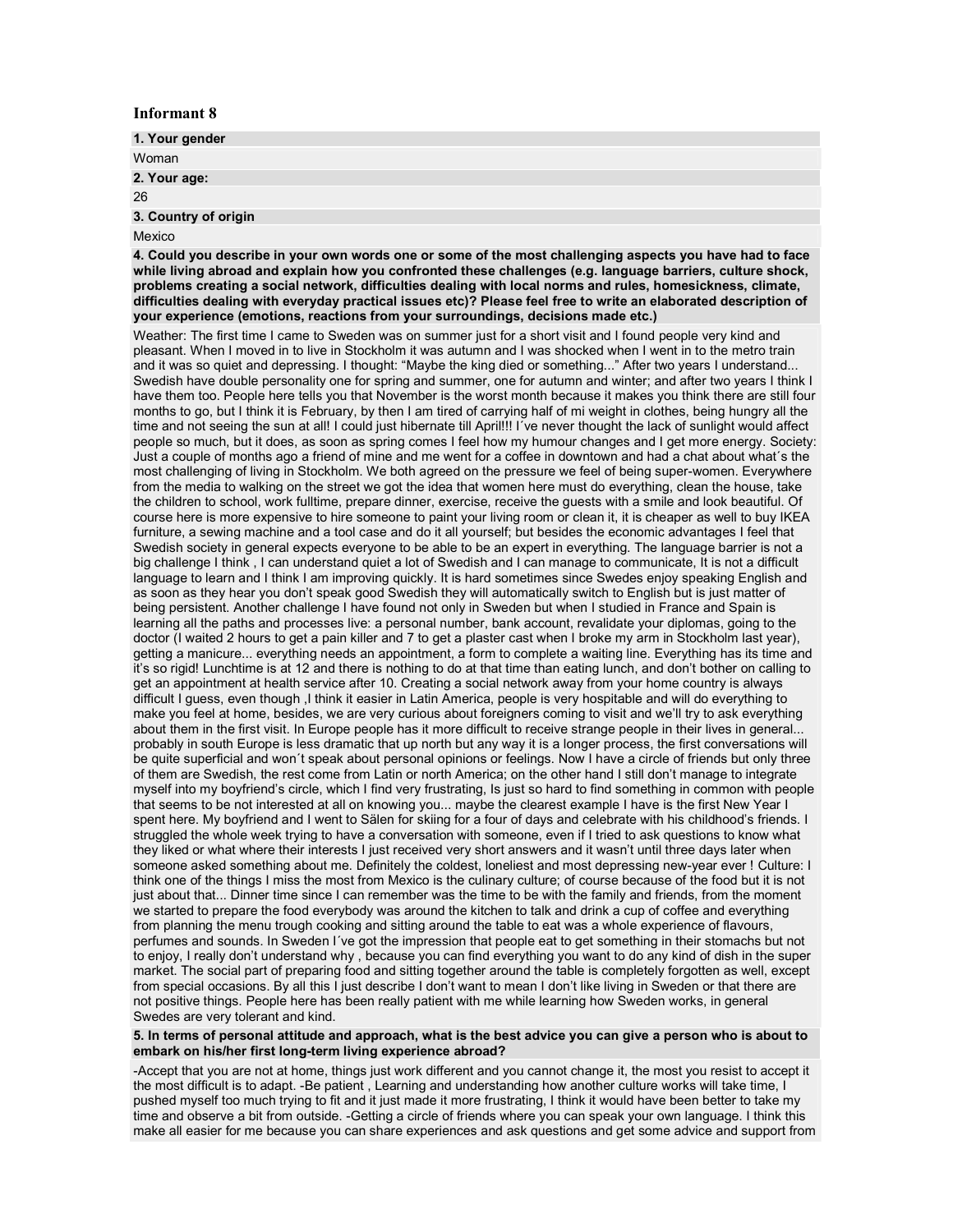someone that understands what you are going trough; on the other hand it is very comfortable to stay within a group like this and the risk exist isolate from the rest of the society. - I lived for a while in a neighbourhood in Stockholm where a lot of immigrants live and I saw that in many cases they form very compact groups that doesn't really mix with other immigrants or even Swedes, I really didn't want that because I think in that way you never feel integrated in a community and it must be more difficult to make yourself feel at home. I think part of the process is adapting to a new culture; accept that you must leave behind some of your beliefs and habits, and be tolerant towards different ideas. -Going out and do things by your own. I think this helped me a lot and it's something I am really proud of... going out and buy the food in a small market where you have to talk to people or open your bank account by yourself, go to the doctor alone, this kind of daily things you will have to do sooner or later, it is better to face it and try to manage it in the language you are trying to learn, ask questions even if you think they are stupid and make mistakes. I think this makes the learning process faster and it is also a good opportunity to open your social circle. -Enjoy all the new , different things: I will never get tired of taking a walk on the park and see how the landscape change with the seasons, it is so different than it is in mexico, such a dramatic change from one month to another, all the colours and dynamism. I think a big part of making the experience of living abroad a good experience is to enjoy this kind of things even if they are little details the food, a landscape a little restaurant around the corner... If you live your life complaining about how dark and cold the winter is, it will be darker and colder eachtime.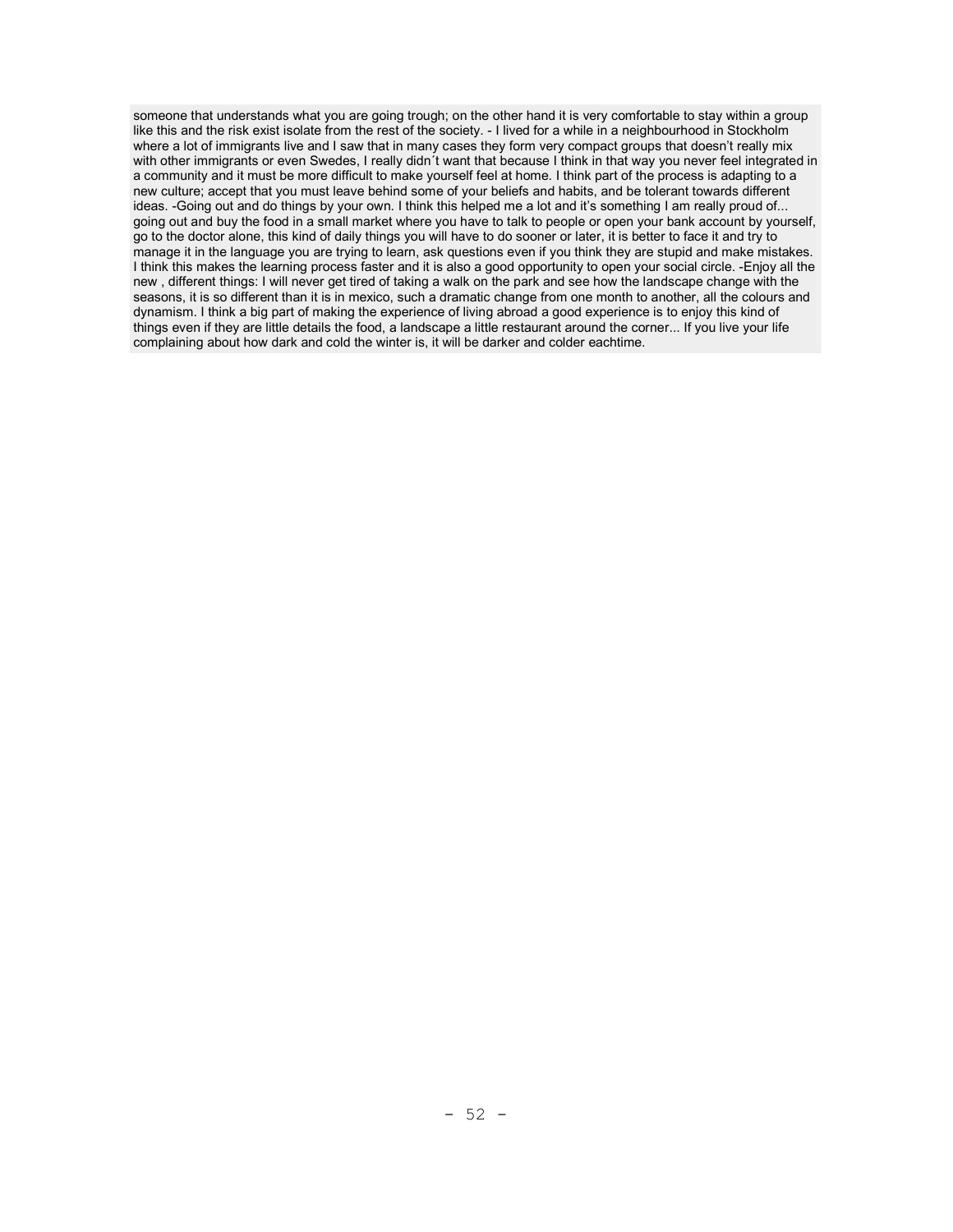| 1. Your gender       |  |
|----------------------|--|
| Woman                |  |
| 2. Your age:         |  |
| 34                   |  |
| 3. Country of origin |  |

Germany

**4. Could you describe in your own words one or some of the most challenging aspects you have had to face while living abroad and explain how you confronted these challenges (e.g. language barriers, culture shock, problems creating a social network, difficulties dealing with local norms and rules, homesickness, climate, difficulties dealing with everyday practical issues etc)? Please feel free to write an elaborated description of your experience (emotions, reactions from your surroundings, decisions made etc.)** 

Going to live in the south of Europe i arrived and found that the place in a shared apartment I was supposed to have had been forgotten to be reserved by the university and I had to use all the spare money I had for the first week for a night in a hotel. I asked for the cheapest on in town (in English) but the taxi driver did not understand me and brought me to a very expensive place. The next morning it turned out the university was actually in another town half an hour by bus from the main city, I did not speak a word of the language and had to somehow find my way there with all my luggage. After a lot of persistence from my side the university (that did not want to fill responsible for anything) finally organised a place for me to stay - that they promised 2 people at the same time but at least one of us had a bed, the other the sofa before the next day we went through the same exercise with the university again. We are best friends until today.

**5. In terms of personal attitude and approach, what is the best advice you can give a person who is about to embark on his/her first long-term living experience abroad?** 

Do not be afraid, the first month is the hardest, you don't know anybody or how the country works but you will soon meet very nice people that help you and becom friends and have a great time!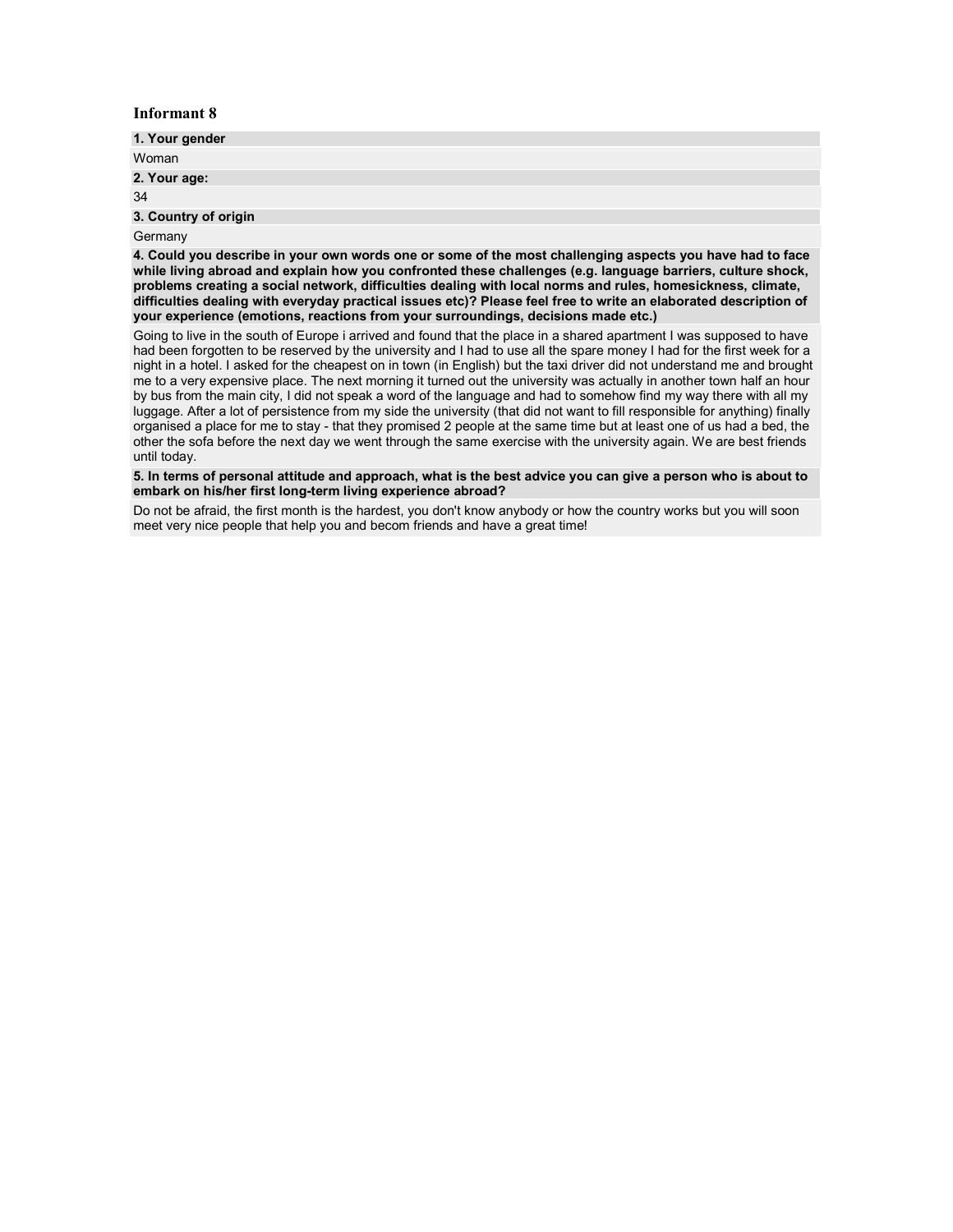| 1. Your gender       |  |
|----------------------|--|
|                      |  |
| Woman                |  |
|                      |  |
|                      |  |
| 2. Your age:         |  |
|                      |  |
|                      |  |
| 54                   |  |
|                      |  |
|                      |  |
|                      |  |
|                      |  |
| 3. Country of origin |  |

China

**4. Could you describe in your own words one or some of the most challenging aspects you have had to face while living abroad and explain how you confronted these challenges (e.g. language barriers, culture shock, problems creating a social network, difficulties dealing with local norms and rules, homesickness, climate, difficulties dealing with everyday practical issues etc)? Please feel free to write an elaborated description of your experience (emotions, reactions from your surroundings, decisions made etc.)** 

Challenging aspect: language difficulty. This difficulty got worse when I was asking for help but got turned town. How I confronted the challenge: keep asking until I found someone who was willing to help. I was successful finally by trying it in this way.

**5. In terms of personal attitude and approach, what is the best advice you can give a person who is about to embark on his/her first long-term living experience abroad?** 

From this experience I learned two things so that I am not frustrated when I come across the similar situation. (1) People have reasons for not being able to help you and so don't take it too serious. (2) Try to give help when I am asked to so that I won't frustrate others. Keep a close link to your own culture as people in general are friendly.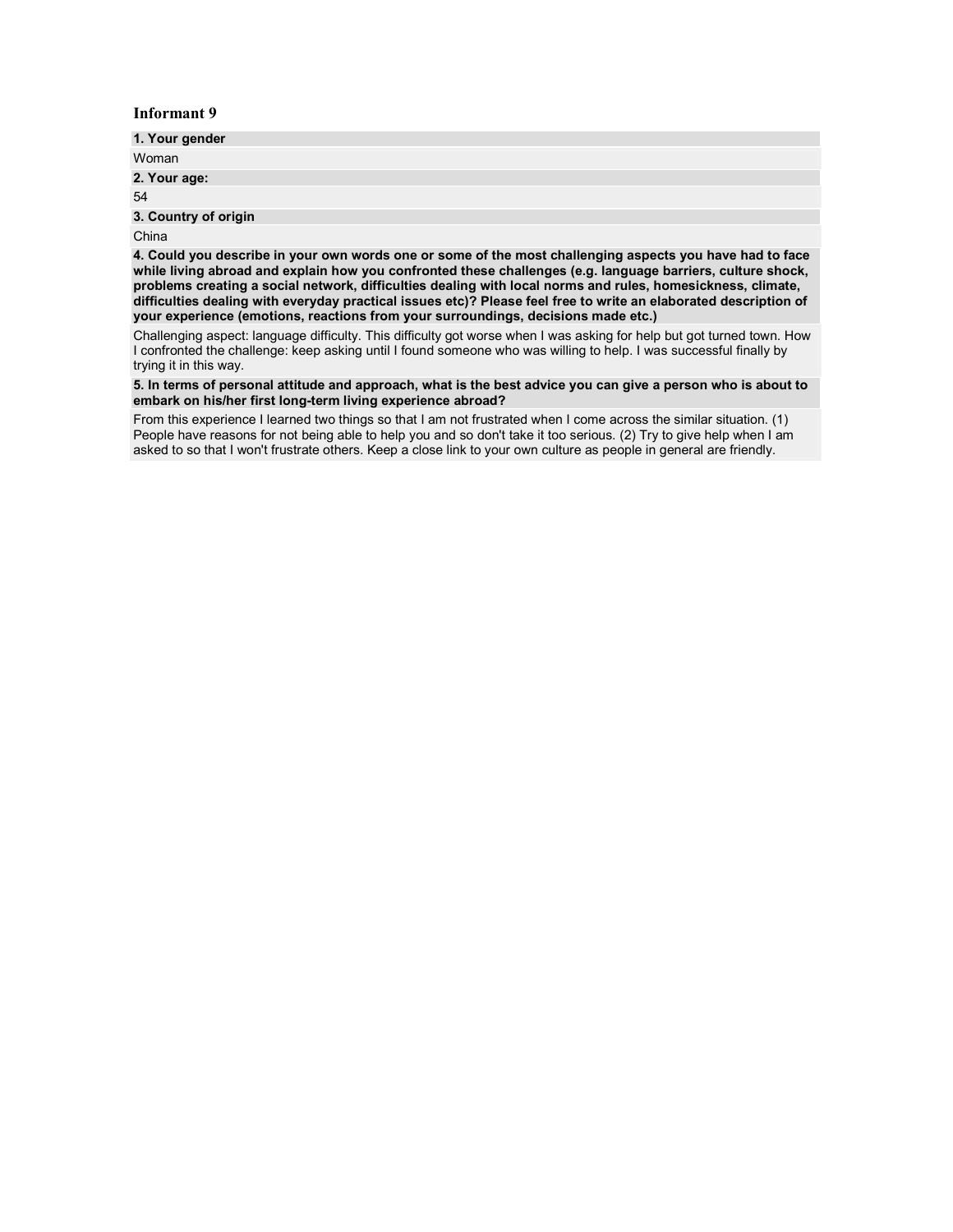| 1. Your gender       |  |
|----------------------|--|
| Woman                |  |
| 2. Your age:         |  |
| 30                   |  |
| 3. Country of origin |  |

#### Sweden

**4. Could you describe in your own words one or some of the most challenging aspects you have had to face while living abroad and explain how you confronted these challenges (e.g. language barriers, culture shock, problems creating a social network, difficulties dealing with local norms and rules, homesickness, climate, difficulties dealing with everyday practical issues etc)? Please feel free to write an elaborated description of your experience (emotions, reactions from your surroundings, decisions made etc.)** 

Before I moved to England I never thought that the climate was a big issue. Coming from a city at 60˚ north I thought I was pretty hardy, but predominant damp, cloudy or rainy weather can really get to you. I suppose it helps to have foreign friends who have the same experience (since the English friends are too used to it and don't understand the difficulty), and also to have the possibility to get away every now and then! Language barriers are difficult things, and I believe that if you intend to stay in a country for a longer period you should try to learn the language. Language courses are perfect environments not only to learn the language but also to start your social network. When I first moved to Italy I felt a bit isolated since I didn't speak the language, but anyway mostly hung out with people speaking mainly Italian. Some situations, e.g. dinners, became quite difficult and I often felt a bit stupid. Many of these first Italians that I met had never lived abroad and did maybe not have the understanding of how it can feel to be isolated because of language barriers. Starting a language course became a great help both to build my own network of friends and to feel comfortable in situations (e.g. dinners) with only Italians. Of course it takes time to learn to speak a language, but it helps a lot only to understand what a conversation is about. The sense of isolation decreased and I felt like a participant and than an observer or outsider. If you move to a country far from you own, you probably have to prepare yourself for culture shocks. But it can also be fun! In Japan I came across many things that I found strange and difficult. It could be everything from why you had to have a swim-cap in the swimming pool even if you are totally shaved, to try to buy meet free products in a supermarket where no one speak any of the languages you do, you can't read the declaration of contents, and the concept of vegetarianism is unknown to most people. Patience and smiles are the key words here. I realised quite fast that you don't get anywhere with getting upset with things, even if it can be very frustrating to not be understood. I always tried to relax and see the fun in the situation; it's not the end of the world if things don't go exactly as you planned. When I didn't get understood in one way I tried a different way, using pictures, body language or I tried to find someone to translate for me. Since my stay was quite short I didn't take any language course, but again, I think that is very helpful. For that length of time it felt fine to only get friends with whom I could communicate in English. Since the town where I lived was rather small, once you got to know one foreigner you soon knew the whole foreign community! What was most frustrating was to not be fully understood at work. Several people spoke some English, but I always had to express myself very slowly and with easy terms. But since my stay was short, that just had to be the way to get by. Some things I did, my colleagues thought were a bit odd. I usually dealt with this by explaining why I did something in a certain way (with a smile) and then I just continued my way; or occasionally I changed my behaviour to the Japanese way. Sometimes there can actually be a way that is better than your way, it opens your eyes and gives you perspective.

#### **5. In terms of personal attitude and approach, what is the best advice you can give a person who is about to embark on his/her first long-term living experience abroad?**

To me, one of the most important things is to have friends. However, it's not always so easy to "get" friends, especially not if you don't speak the language. Other foreign people or people who have been abroad themselves often have a better understanding of cultural differences, langue difficulties, and other problems you might face as a citizen in a foreign country. I would therefore suggest to look for your first friend within this group. Try to join a language course or some other course/clubs/societies. My second advice is to work a bit harder than usual to "get" those first friends. Friends don't just appear from nowhere, you have to open up, speak to people, and make an effort. If you met someone you think you would like, ask for the number; ask if you could do something soon again. If you get an invitation, GO! My third and last advice is to choose to live in an environment that you feel comfortable in, inner big city, smaller city, or town/countryside. It is not always easier to create a social network in a bigger city just because there live more people there (rather the opposite I would say after my own experiences).